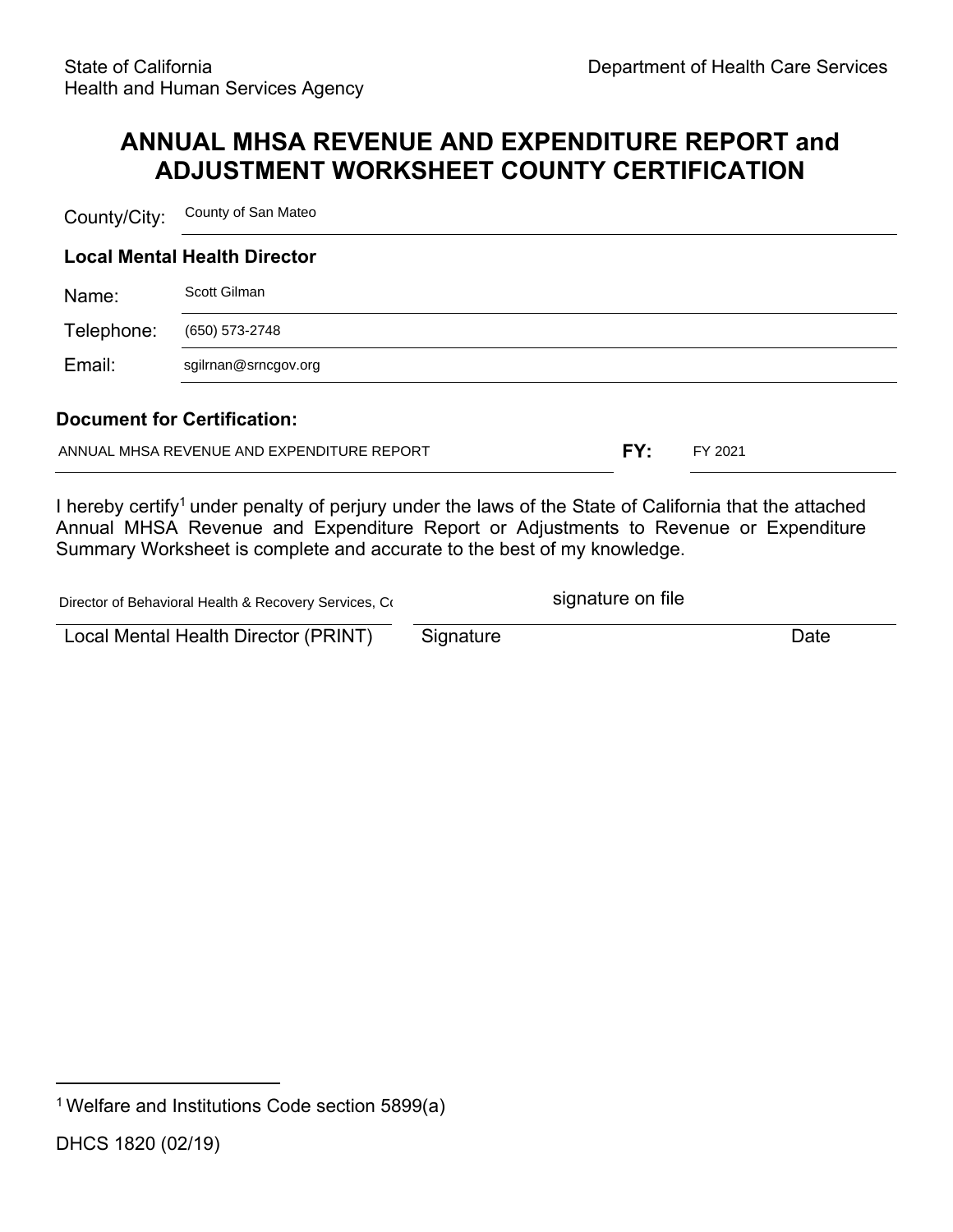#### DHCS 1822 A (02/19)

**Annual Mental Health Services Act (MHSA) Revenue and Expenditure Report Fiscal Year: 2020-21 Information Worksheet**

| 1              | Date:                                        | 2/28/2022                              |
|----------------|----------------------------------------------|----------------------------------------|
| $\overline{2}$ | ARER Fiscal Year (20YY-YY):                  | 2020-21                                |
| $\mathfrak{S}$ | County:                                      | San Mateo                              |
| $\overline{4}$ | <b>County Code:</b>                          | 41                                     |
| 5              | Address:                                     | 2000 Alameda de las Pulgas, Ste. 235   |
| 6              | City:                                        | San Mateo                              |
| $\overline{7}$ | Zip:                                         | 94403                                  |
| 8              | County Population: Over 200,000? (Yes or No) | Yes                                    |
| 9              | Name of Preparer:                            | <b>Juilien Ling</b>                    |
| 10             | Title of Preparer:                           | <b>Accountant II</b>                   |
| 11             | Preparer Contact Email:                      | jling@smcgov.org                       |
| 12             | Preparer Contact Telephone:                  | (650) 578-2378 (W), (650) 521-4342 (C) |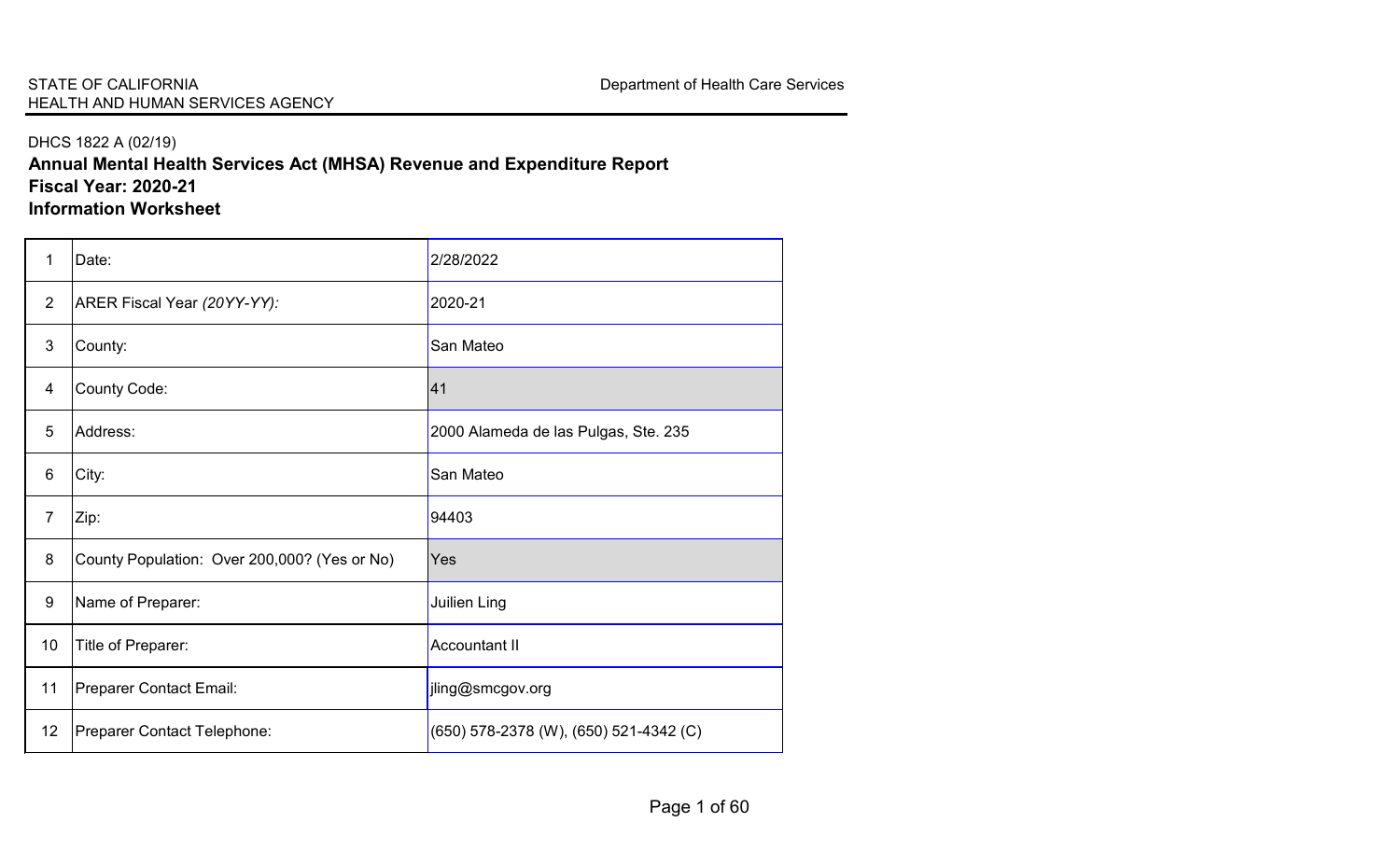Row 1: Enter the date when the ARER was completed.

Row 2: Enter the reporting fiscal year for the ARER.

Row 3: Selection Only. Select the name of the County for which this ARER was prepared from the pull-down menu in the response cell.

Row 4: No entry. This field will auto populate. The County code is consistent with the coding system used in the Data Collection and Reporting system.

Row 5: Enter the administrative headquarters address for the County Mental Health or Behavioral Health Department as appropriate.

Row 6: Enter the administrative headquarters city for the County Mental Health or Behavioral Health Department as appropriate.

Row 7: Enter the administrative headquarters zip code for the County Mental Health or Behavioral Health Department as appropriate.

Row 8: No entry. This field will auto-populate "Yes" if the County's population is equal to or greater than 200,000 or "No" if the County's population is less than 200,000. Population data is available at: http://dof.ca.gov/Forecasting/Demographics/Estimates/E-1/

to inquiries about the ARER.

to inquiries about the ARER.

Row 11: Enter the contact Email address of the person who prepared the ARER or is responsible for responding to inquiries about the ARER.

Row 12: Enter the contact telephone number of the person who prepared the ARER or is responsible for responding to inquiries about the ARER.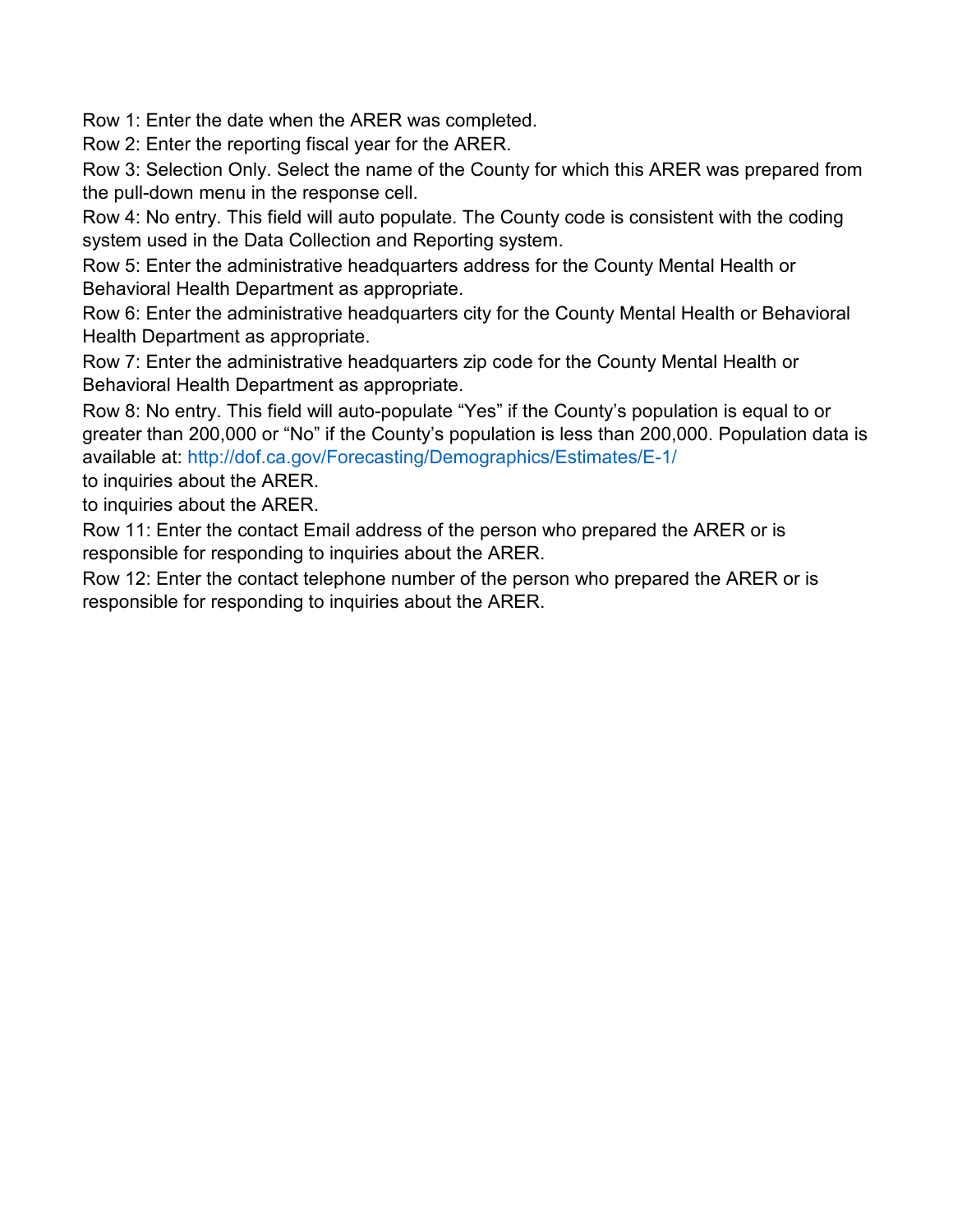### STATE OF CALIFORNIA Department of Health Care Services HEALTH AND HUMAN SERVICES AGENCY

#### DHCS 1822 B (02/19) **Annual Mental Health Services Act (MHSA) Revenue and Expenditure Report Fiscal Year: 2020-21 Component Summary Worksheet**

| <b>SECTION 1:</b><br>1: Interest |                                        | <b>CSS</b>                  | <b>PFI</b>   | <b>INN</b>  | <b>WET</b> | <b>CETN</b><br>VE IN | <b>TOTAL</b> |
|----------------------------------|----------------------------------------|-----------------------------|--------------|-------------|------------|----------------------|--------------|
|                                  | Component Interest Earned              | \$556,831.58 <mark>1</mark> | \$139,207.90 | \$36,633.66 | 60.00      | \$0.0 <sub>0</sub>   | \$732,673.14 |
|                                  | Joint Powers Authority Interest Earned | \$471<br>1.02               | \$126.39     | \$9,473.58  | \$0.00     | \$0.00               | \$10,070.99  |

| <b>SECTION 2: Prudent Reserve</b>                      | <b>CSS</b>     | <b>PEI</b> | <b>TOTAL</b>   |
|--------------------------------------------------------|----------------|------------|----------------|
| Local Prudent Reserve Beginning Balance                |                |            | \$600,000.00]  |
| <b>Transfer from Local Prudent Reserve</b>             | \$0.00         | \$0.00     | \$0.00         |
| <b>ICSS Funds Transferred to Local Prudent Reserve</b> | \$8,279,780.00 |            | \$8,279,780.00 |
| Local Prudent Reserve Adjustments                      |                |            | \$0.00         |
| Local Prudent Reserve Ending Balance                   |                |            | \$8,879,780.00 |

| <b>SECTION 3:</b><br>. . | 3: CSS Transfers to PEI, WET, CFTN, or Prudent Reserve | ccc<br>ႱჂჂ        | <b>DEI</b> | <b>WET</b>   | <b>CFTN</b>    | <b>DD</b><br>гв | <b>TOTAL</b> |
|--------------------------|--------------------------------------------------------|-------------------|------------|--------------|----------------|-----------------|--------------|
|                          | I ransters                                             | $-$10,826,840.00$ | \$0.00     | \$837,060.00 | \$1,710,000.00 | \$8,279,780.00  | \$0.00       |

| SECTION 4: Program Expenditures and Sources of Funding |                              | <b>CSS</b>      | <b>PEI</b>     | <b>INN</b>     | <b>WE1</b>   | <b>CFTN</b>  | <b>TOTAL</b>    |
|--------------------------------------------------------|------------------------------|-----------------|----------------|----------------|--------------|--------------|-----------------|
|                                                        | MHSA Funds                   | \$24,170,231.71 | \$5,770,021.26 | \$1,914,532.09 | \$492,416.08 | \$361,904.91 | \$32,709,106.05 |
| 10                                                     | Medi-Cal FFP                 | \$1,404,894.42  | \$0.00         | \$0.00         | \$0.00       | \$0.00       | \$1,404,894.42  |
|                                                        | 1991 Realignment             | \$0.00          | \$0.00         | \$0.00         | \$0.00       | \$0.00       | \$0.00          |
| 12                                                     | Behavioral Health Subaccount | \$0.00          | \$0.00         | \$0.00         | \$0.00       | \$0.00       | \$0.00          |
| 13                                                     | Other                        | \$0.00          | \$0.00         | \$0.00         | \$0.00       | \$0.00       | \$0.00          |
| 14                                                     | 'TOTAL                       | \$25,575,126.13 | \$5,770,021.26 | \$1,914,532.09 | \$492,416.08 | \$361,904.91 | \$34,114,000.47 |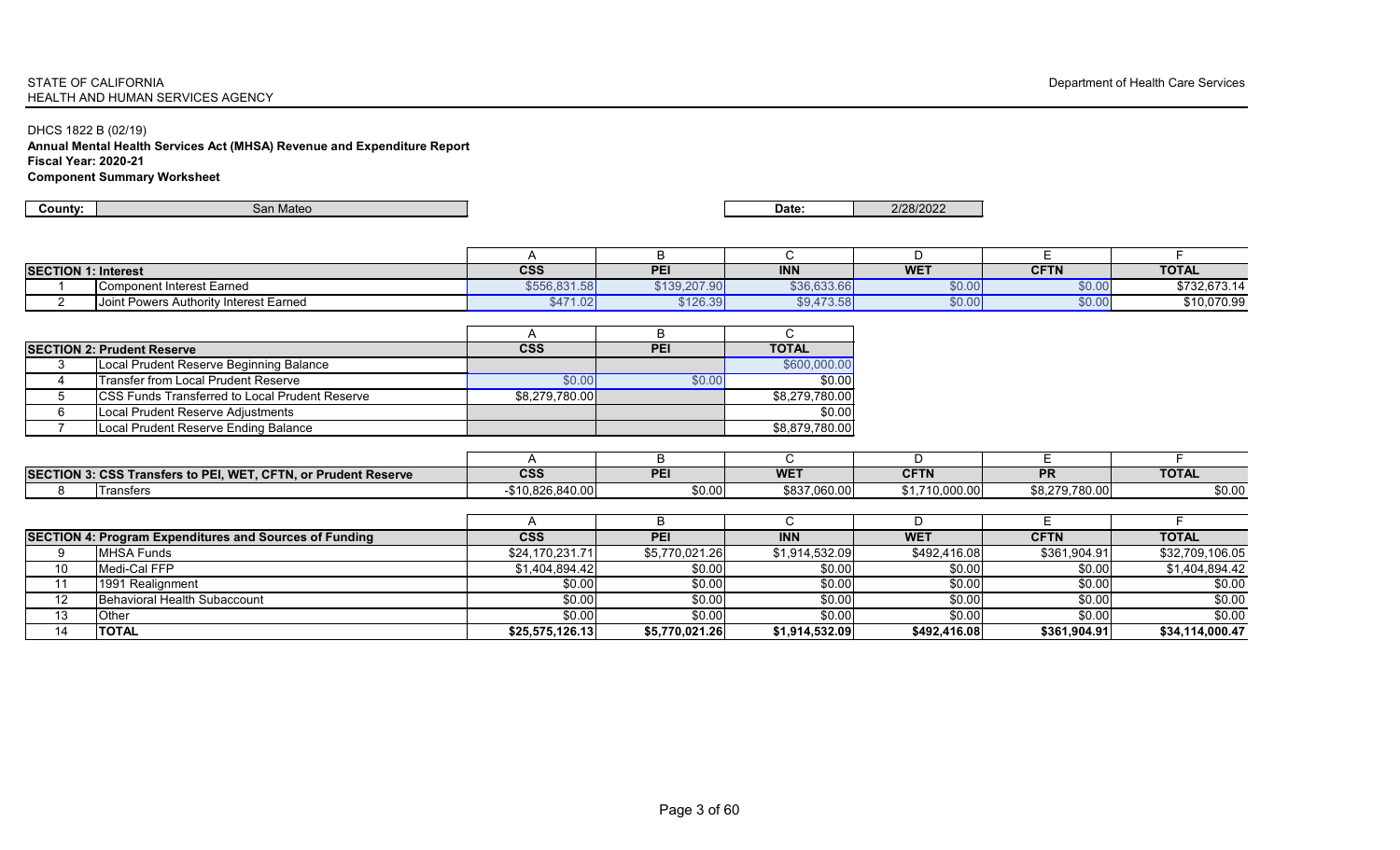### STATE OF CALIFORNIA Department of Health Care Services HEALTH AND HUMAN SERVICES AGENCY

DHCS 1822 B (02/19) **Annual Mental Health Services Act (MHSA) Revenue and Expenditure Report Fiscal Year: 2020-21 Component Summary Worksheet**

**County:** Network: Network: Network: San Mateo San Mateo San Date: 2/28/2022 Pate: 2/28/2022

|    |                                                             | $\overline{A}$ |
|----|-------------------------------------------------------------|----------------|
|    | <b>SECTION 5: Miscellaneous MHSA Costs and Expenditures</b> | <b>TOTAL</b>   |
| 15 | <b>Total Annual Planning Costs</b>                          | \$14,723.00    |
| 16 | <b>Total Evaluation Costs</b>                               | \$267,601.96   |
| 17 | <b>Total Administration</b>                                 | \$1,454,778.65 |
| 18 | <b>Total WET RP</b>                                         | \$0.00         |
| 19 | <b>Total PEI SW</b>                                         | \$0.00         |
| 20 | <b>Total MHSA HP</b>                                        | \$11,990.89    |
| 21 | <b>Total Mental Health Services For Veterans</b>            | \$0.00         |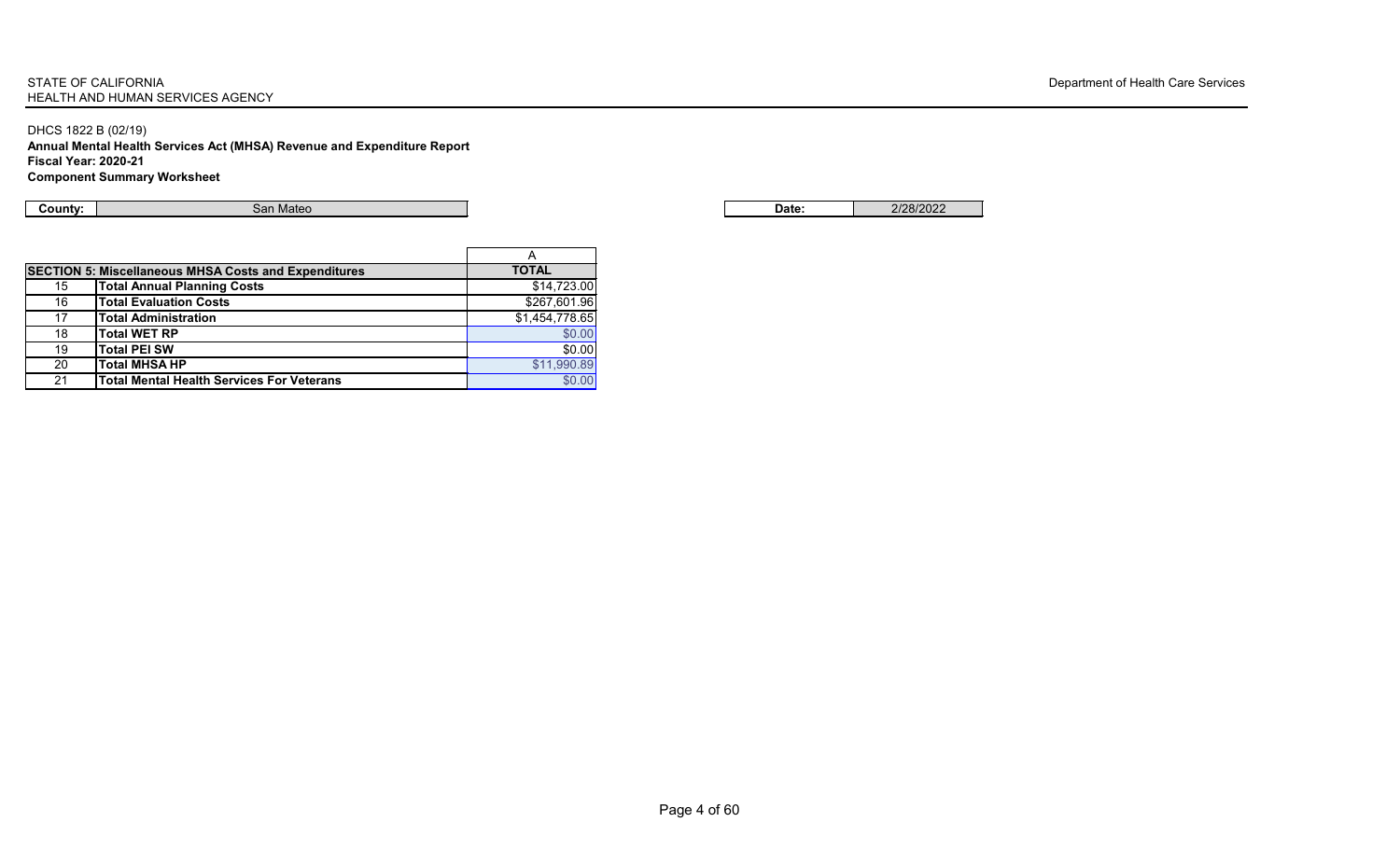County: No entry. This field will auto-populate from the Information worksheet.

Date: No entry. This field will auto-populate from the Information worksheet.

the CSS Account.

the PEI Account.

the INN Account.

the WET Account.

the CFTN Account.

Row 1, Column F: No entry. This amount is the sum of Row 1, Columns A-E.<br>Row 1, Interest Earneg: report interest earned on the local MHS Fung, by Account where

applicable. Use one of the following methods to determine the amount of interest to apportion to each Account:

1. Actual interest earned by Account

2 Share of funding by Account

Row 2, Column A: Enter the amount of interest earned on MHSA funds transferred to the JPA that is attributable to the CSS Account.

Row 2, Column B: Enter the amount of interest earned on MHSA funds transferred to the JPA that is attributable to the PEI Account.

Row 2, Column C: Enter the amount of interest earned on MHSA funds transferred to the JPA that is attributable to the INN Account.

Row 2, Column D: Enter the amount of interest earned on MHSA funds transferred to the JPA that is attributable to the WET Account.

Row 2, Column E: Enter the amount of interest earned on MHSA funds transferred to the JPA that is attributable to the CFTN Account.

Row 2, Column F: No entry. This amount is the sum of Row 2, Columns A-E.

Row 3, Column A: This cell is blank.

Row 3, Column B: This cell is blank.

Row 3, Column C: Enter the beginning balance of the Prudent Reserve. This amount must match the Prudent Reserve ending balance reported in the prior year's ARER.

Account.

Account.

reflect as a negative amount.

A.

Row 5, Column B: This cell is blank.

Row 5, Column C: No entry. Data will autopopulate from Row 5, Column A.

Row 6, Column A: This cell is blank.

Row 6, Column B: This cell is blank.

Section Three, Row 1-30, Column D.

Row 7, Column A: This cell is blank.

Row 7, Column B: This cell is blank.

Row 7, Column C: No entry. This amount is the sum of Row 3, Column C, Row 4 Column C,

Row 5 Column C, and Row 6 Column C.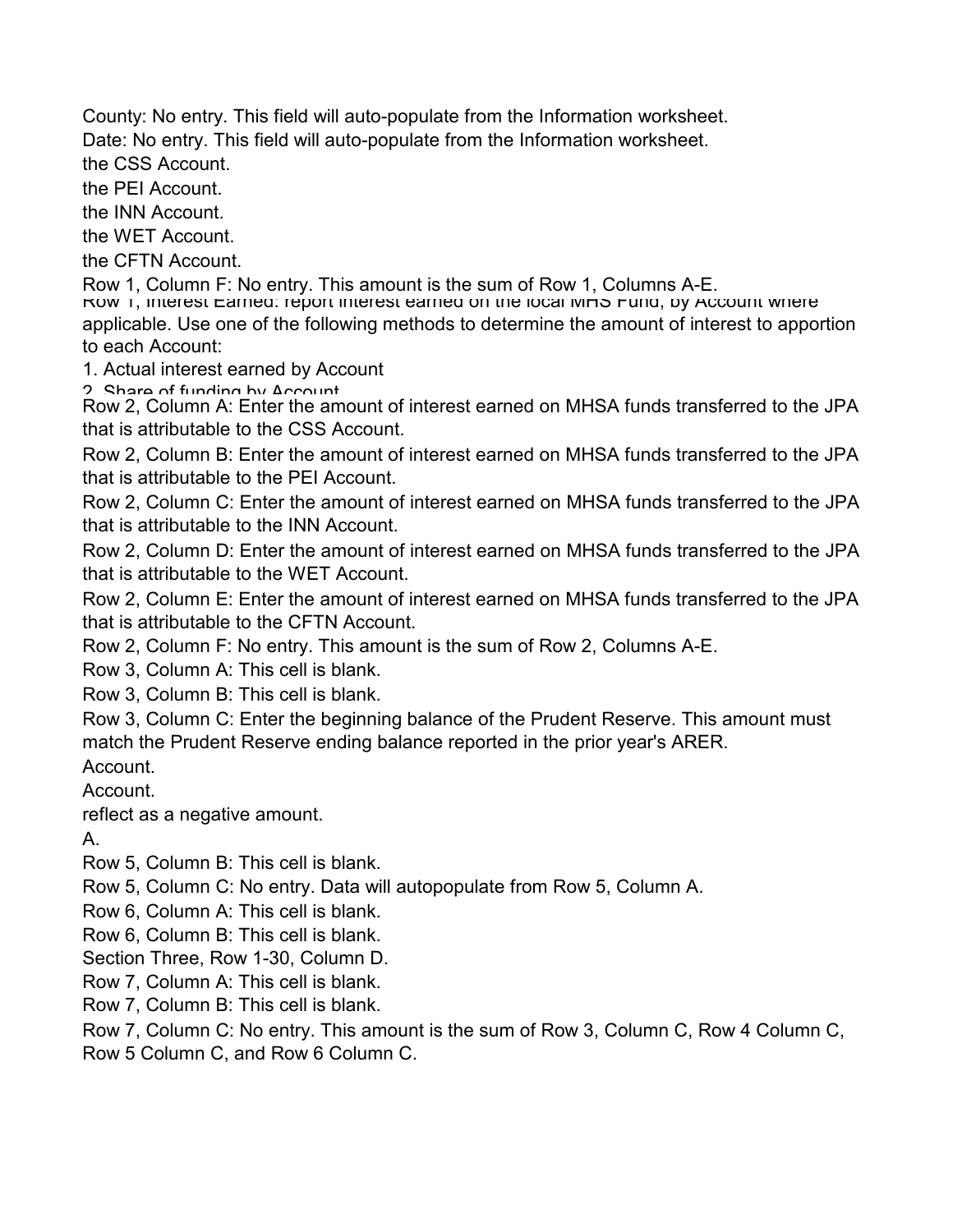of Row 7 Column A, Row 8 Column A, Row 9 Column A, and Row 10 Column A. The amount will reflect as a negative amount. A. A. A. A. Row 8, Column F: No entry. This amount is the sum of Row 8, Columns A-E. A. Row 9, Column B: No entry. Data will auto populate from Worksheet 4. PEI, Row 8, Column A. Row 9, Column C: No entry. Data will auto populate from Worksheet 5. INN, Row 9, Column A. A. A. Row 9, Column F: No entry. This amount is the sum of Row 9, Columns A-E. B. B. B. B. Column B. Row 10, Column F: No entry. This amount is the sum of Row 10, Columns A-E. C. C. C. C. Column C. Row 11, Column F: No entry. This amount is the sum of Row 11, Columns A-E. D. D. D. D. Column D. Row 12, Column F: No entry. This amount is the sum of Row 12, Columns A-E. E. E. E. E. Column E. Row 13, Column F: No entry. This amount is the sum of Row 13, Columns A-E. Row 14, Column A: No entry. This amount is the sum of Rows 9-13, Column A. Row 14, Column B: No entry. This amount is the sum of Rows 9-13, Column B. Row 14, Column C: No entry. This amount is the sum of Rows 9-13, Column C. Row 14, Column D: No entry. This amount is the sum of Rows 9-13, Column D. Row 14, Column E: No entry. This amount is the sum of Rows 9-13, Column E. Row 14, Column F: No entry. This amount is the sum of Row 9, Column A-E.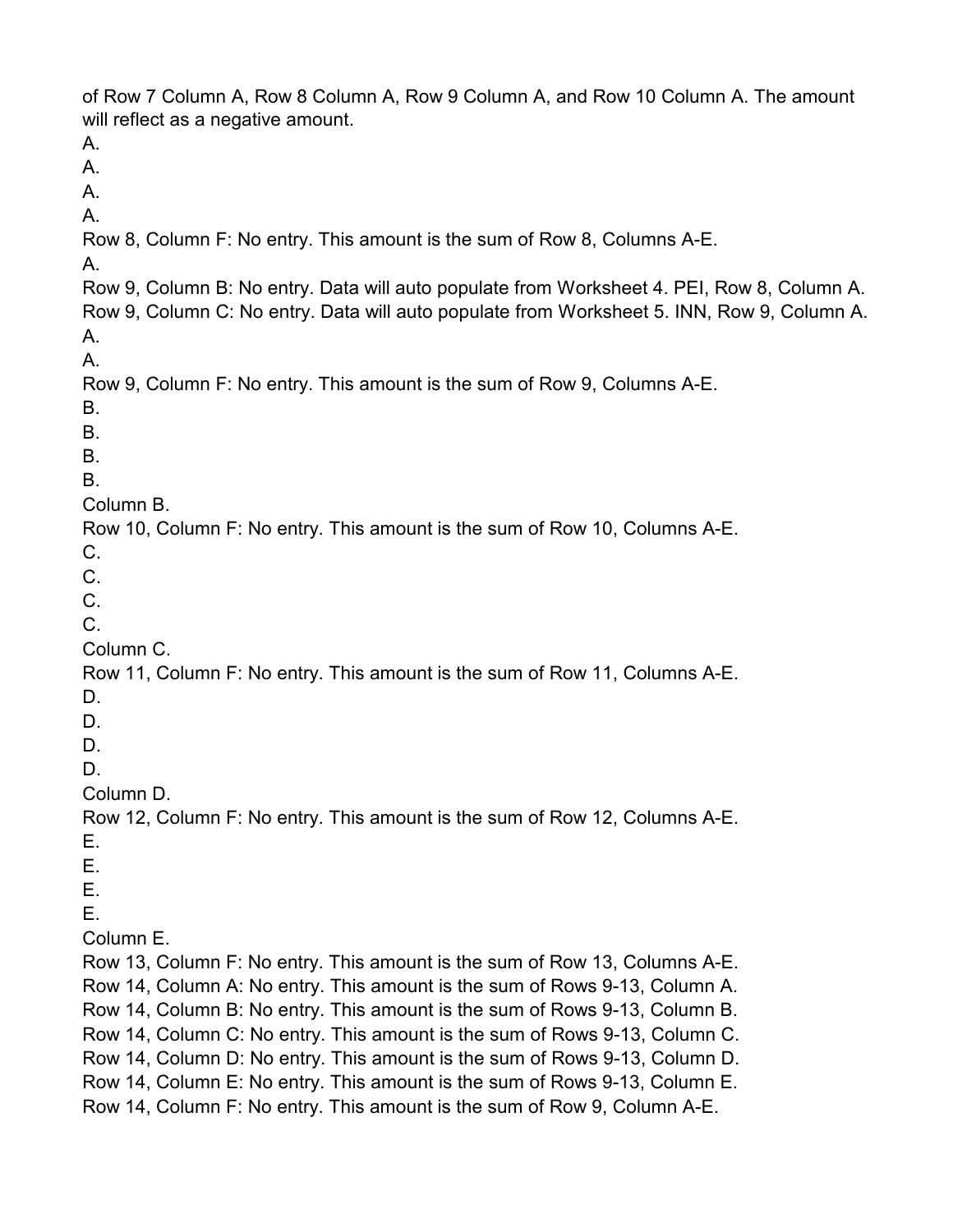Row 15, Column A: No entry. This amount is the sum of Worksheet 3. CSS Row 1 Column A, Worksheet 4. PEI Row 1 Column A, Worksheet 5. INN Row 1 Column A, Worksheet 6. WET Row 1 Column A, and Worksheet 7. CFTN Row 1 Column A.

Row 16, Column A: No entry. This amount is the sum of Worksheet 3. CSS Row 2 Column A, Worksheet 4. PEI Row 2 Column A, Worksheet 5. INN Row 6 Column A, Worksheet 6. WET Row 2 Column A, and Worksheet 7. CFTN Row 2 Column A.

Row 17, Column A: No entry. This amount is the sum of Worksheet 3. CSS Row 3 Column A, Worksheet 4. PEI Row 3 Column A, Worksheet 5. INN Rows 2 and 5 Column A, Worksheet 6. WET Row 3 Column A, and Worksheet 7. CFTN Row 3 Column A.

Row 18, Column A: Enter the amount of WET Regional Partnership funds expended for goods or services during the reporting fiscal year.

Row 4, Column A.

Row 20, Column A: Enter the amount of unencumbered MHSA Housing Program funds expended for goods or services, if applicable.

veterans for all programs and projects funded from the CSS, PEI, and INN accounts, combined. Enter \$0 if there were no MHSA funds spent to provide services to veterans. Counties do not need to report MHSA funds spent on mental health services for veterans separately by component.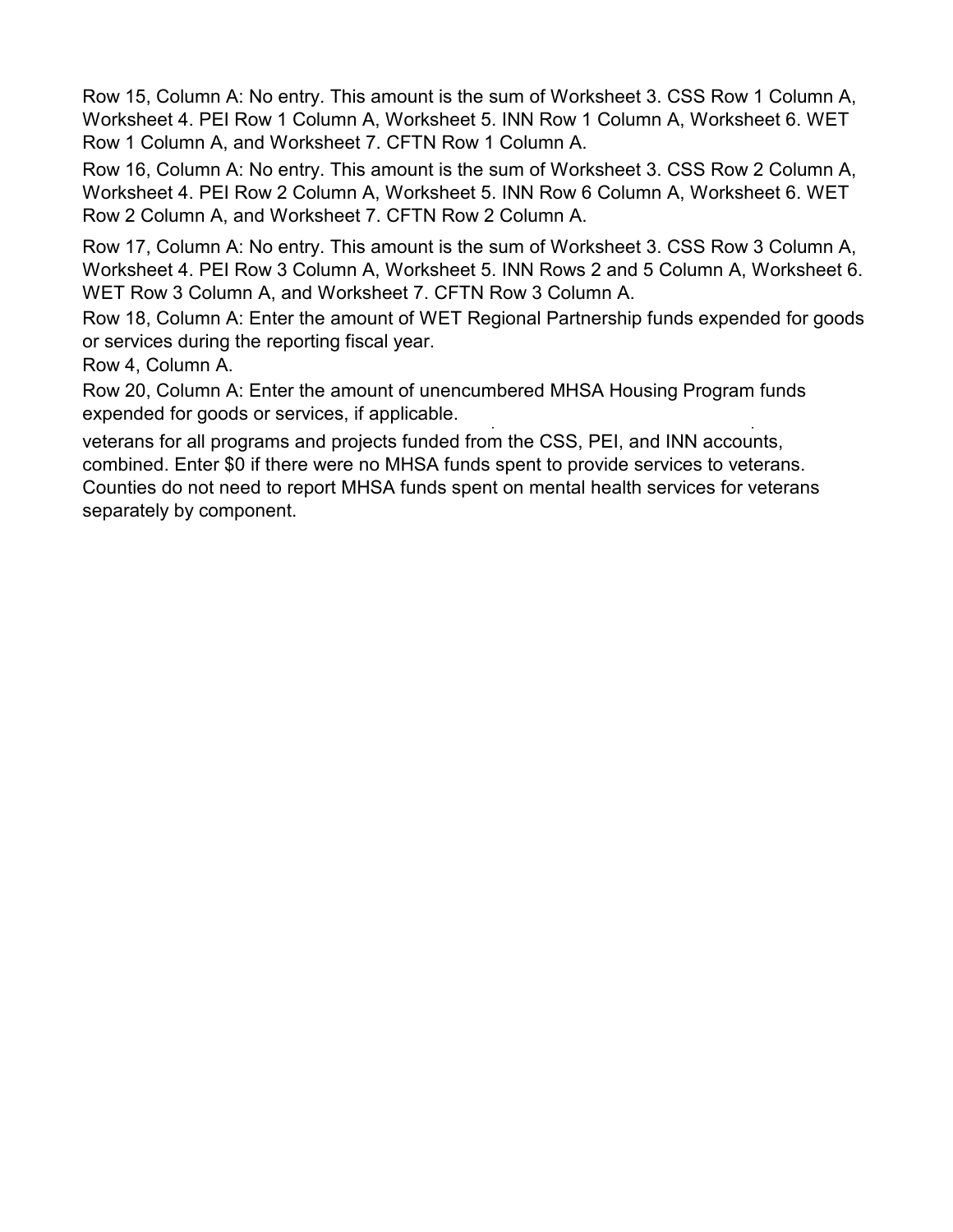DHCS 1822 C (02/19)

**Annual Mental Health Services Act (MHSA) Revenue and Expenditure Report Fiscal Year: 2020-21 Community Services and Supports (CSS) Summary Worksheet**

**County:** San Mateo **Date:** 2/28/2022

# **SECTION ONE**

|    |                                                                                    |                                                 | B                   |                  |                                               |              |                    |
|----|------------------------------------------------------------------------------------|-------------------------------------------------|---------------------|------------------|-----------------------------------------------|--------------|--------------------|
|    |                                                                                    | <b>Total MHSA Funds</b><br>(Including Interest) | <b>Medi-Cal FFP</b> | 1991 Realignment | <b>Behavioral Health</b><br><b>Subaccount</b> | <b>Other</b> | <b>Grand Total</b> |
|    | <b>CSS Annual Planning Costs</b>                                                   | \$13,311.50                                     |                     |                  |                                               |              | \$13,311.50        |
|    | <b>CSS Evaluation Costs</b>                                                        | \$104,119.98                                    | \$8,047.35          |                  |                                               |              | \$112,167.33       |
|    | <b>CSS Administration Costs</b>                                                    | \$726,178.68                                    | \$172,857.61        |                  |                                               |              | \$899,036.29       |
|    | <b>CSS Funds Transferred to JPA</b>                                                | \$750,000.00                                    |                     |                  |                                               |              | \$750,000.00       |
|    | <b>CSS Expenditures Incurred by JPA</b>                                            | \$640,645.92]                                   |                     |                  |                                               |              | \$640,645.92       |
| 6  | <b>CSS Funds Transferred to CalHFA</b>                                             |                                                 |                     |                  |                                               |              | \$0.00             |
|    | <b>CSS Funds Transferred to PEI</b>                                                |                                                 |                     |                  |                                               |              | \$0.00             |
| 8  | <b>CSS Funds Transferred to WET</b>                                                | \$837,060.00                                    |                     |                  |                                               |              | \$837,060.00       |
| 9  | <b>CSS Funds Transferred to CFTN</b>                                               | \$1,710,000.00                                  |                     |                  |                                               |              | \$1,710,000.00     |
|    | 10   CSS Funds Transferred to PR                                                   | \$8,279,780.00                                  |                     |                  |                                               |              | \$8,279,780.00     |
|    | <b>CSS Program Expenditures</b>                                                    | \$22,685,975.63                                 | \$1,223,989.46      | \$0.00           | \$0.00                                        | \$0.00       | \$23,909,965.09    |
| 12 | Total CSS Expenditures (Excluding Funds Transferred to JPA)                        | \$34,997,071.71                                 | \$1,404,894.42      | \$0.00           | \$0.00                                        | \$0.00       | \$36,401,966.13    |
| 13 | Total CSS Expenditures (Excluding Funds Transferred to JPA, PEI, WET, CFTN and PR) | \$24,170,231.71                                 | \$1,404,894.42      | \$0.00           | \$0.00                                        | \$0.00       | \$25,575,126.13    |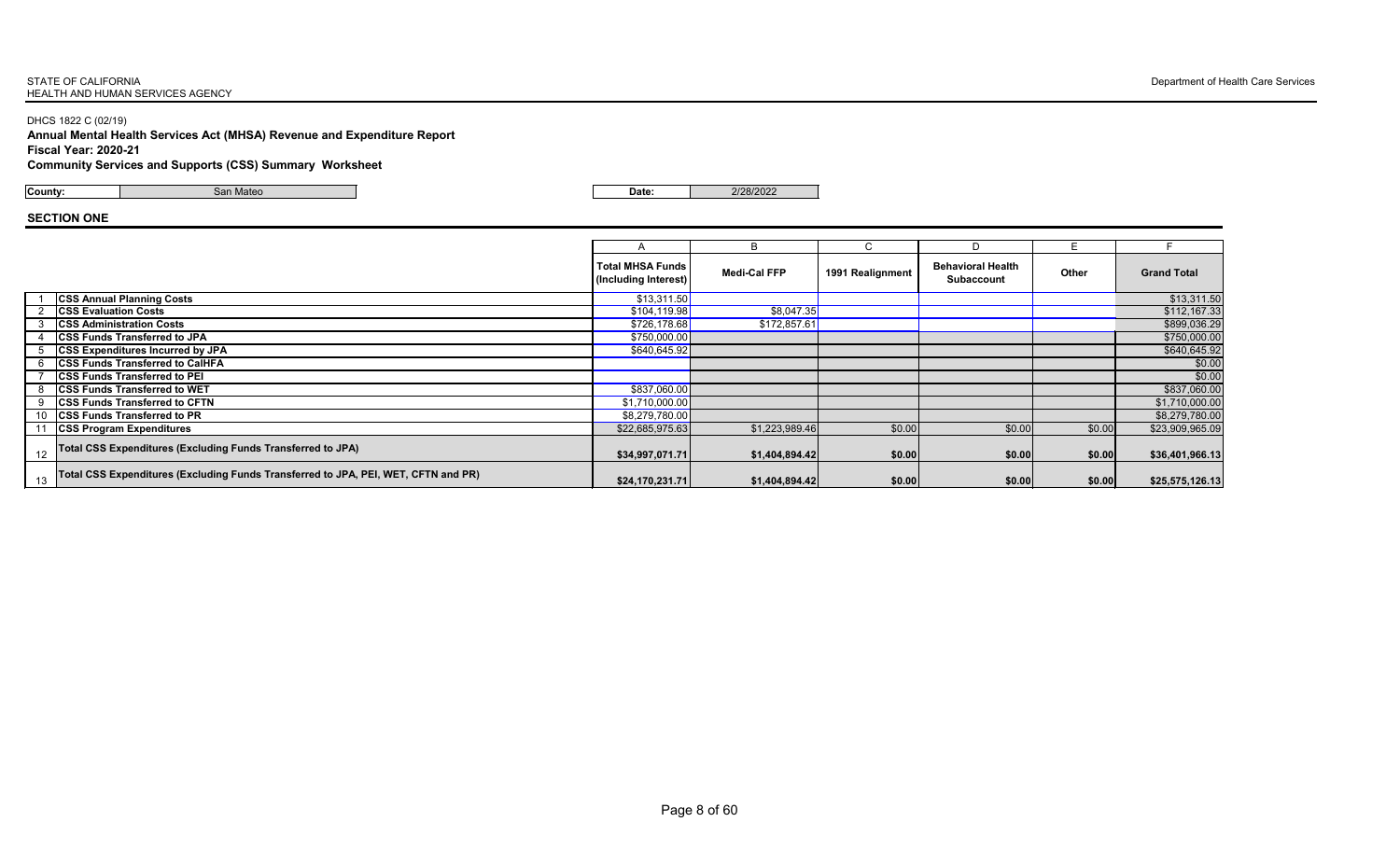DHCS 1822 C (02/19)

**Annual Mental Health Services Act (MHSA) Revenue and Expenditure Report Fiscal Year: 2020-21**

**Community Services and Supports (CSS) Summary Worksheet**

**County:** San Mateo **Date:** 2/28/2022

# **SECTION TWO**

|                 | $\mathsf{A}$   | B                                              | $\mathsf{C}$              | D                   | E.                                              |                     | G                | H.                                                      |              |                    |
|-----------------|----------------|------------------------------------------------|---------------------------|---------------------|-------------------------------------------------|---------------------|------------------|---------------------------------------------------------|--------------|--------------------|
|                 | County<br>Code | <b>Program Name</b>                            | <b>Prior Program Name</b> | <b>Program Type</b> | <b>Total MHSA Funds</b><br>(Including Interest) | <b>Medi-Cal FFP</b> | 1991 Realignment | <b>Behavioral</b><br><b>Health</b><br><b>Subaccount</b> | <b>Other</b> | <b>Grand Total</b> |
| 14              | 41             | <b>Children and Youth FSP</b>                  |                           | <b>FSP</b>          | \$2,898,061.42                                  |                     |                  |                                                         |              | \$2,898,061.42     |
| 15 <sub>1</sub> | 41             | <b>Transition Age Youth FSP</b>                |                           | FSP                 | \$2,576,095.68                                  |                     |                  |                                                         |              | \$2,576,095.68     |
| 16              | 41             | <b>Adults and Older Adults FSP</b>             |                           | FSP                 | \$5,959,216.15                                  | \$46,072.39         |                  |                                                         |              | \$6,005,288.54     |
| 17              | 41             | <b>Housing Initiative</b>                      |                           | <b>FSP</b>          | \$1,492,034.55                                  |                     |                  |                                                         |              | \$1,492,034.55     |
|                 |                | FSP/BHRS Clinic Restructure (One-Time Spend    |                           |                     |                                                 |                     |                  |                                                         |              |                    |
| 18              |                | Plan)                                          |                           | FSP                 | \$0.00]                                         |                     |                  |                                                         |              | \$0.00             |
|                 |                | Recovery Oriented, Co-Occurring Capacity (One- |                           |                     |                                                 |                     |                  |                                                         |              |                    |
| 19              |                | Time Spend Plan)                               |                           | FSP                 | \$0.00                                          |                     |                  |                                                         |              | \$0.00             |
| 20              | 41             | Older Adult System of Care                     |                           | Non-FSP             | \$929,352.12                                    | \$184,581.89        |                  |                                                         |              | \$1,113,934.01     |
| 21              | 41             | <b>Criminal Justice Integration</b>            |                           | Non-FSP             | \$327,448.46                                    | \$29,759.08         |                  |                                                         |              | \$357,207.54       |
| 22              | 41             | <b>Co-Occurring Services</b>                   |                           | Non-FSP             | \$839,001.77                                    | \$61,117.21         |                  |                                                         |              | \$900,118.98       |
| 23              | 41             | <b>Other System Development</b>                |                           | Non-FSP             | \$2,144,468.73                                  | \$516,996.77        |                  |                                                         |              | \$2,661,465.50     |
| 24              | 41             | <b>Peer and Family Supports</b>                |                           | Non-FSP             | \$2,092,564.47                                  | \$385,462.12        |                  |                                                         |              | \$2,478,026.59     |
| 25              | 41             | Infrastructure Strategies                      |                           | Non-FSP             | \$756,062.18                                    |                     |                  |                                                         |              | \$756,062.18       |
| 26              | 41             | Outreach and Engagement                        |                           | Non-FSP             | \$673,406.24                                    |                     |                  |                                                         |              | \$673,406.24       |
| 27              | 41             | NMT- Adults (One-Time Spend Plan)              |                           | Non-FSP             | \$42,729.01                                     |                     |                  |                                                         |              | \$42,729.01        |
| 28              |                | Supported Employment (One-Time Spend Plan)     |                           | Non-FSP             | \$0.00                                          |                     |                  |                                                         |              | \$0.00             |
| 29              | 41             | COVID-19 Supports (One-Time Spend Plan)        |                           | Non-FSP             | \$1,955,105.99                                  |                     |                  |                                                         |              | \$1,955,105.99     |
|                 |                | Capacity Building for Board and Care (One-Time |                           |                     |                                                 |                     |                  |                                                         |              |                    |
| 30              | 41             | Spend Plan)                                    |                           | Non-FSP             | \$428.86                                        |                     |                  |                                                         |              | \$428.86           |
| 31              |                |                                                |                           |                     |                                                 |                     |                  |                                                         |              | \$0.00             |
| $\overline{32}$ |                |                                                |                           |                     |                                                 |                     |                  |                                                         |              | \$0.00             |
| 33              |                |                                                |                           |                     |                                                 |                     |                  |                                                         |              | \$0.00             |
| 34              |                |                                                |                           |                     |                                                 |                     |                  |                                                         |              | \$0.00             |
| 35              |                |                                                |                           |                     |                                                 |                     |                  |                                                         |              | \$0.00             |
| 36              |                |                                                |                           |                     |                                                 |                     |                  |                                                         |              | \$0.00             |
| 37              |                |                                                |                           |                     |                                                 |                     |                  |                                                         |              | \$0.00             |
| 38              |                |                                                |                           |                     |                                                 |                     |                  |                                                         |              | \$0.00             |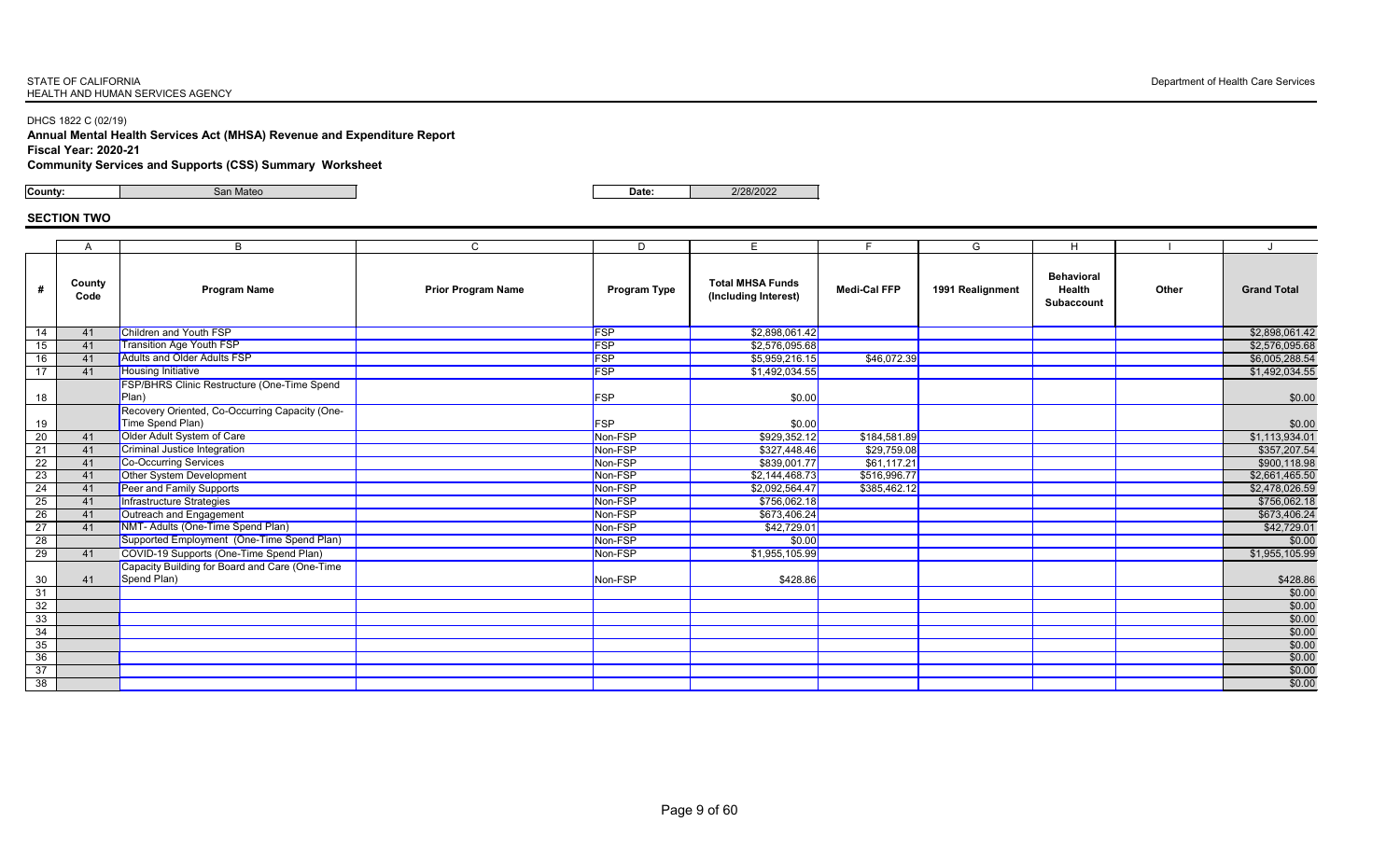DHCS 1822 C (02/19)

**Annual Mental Health Services Act (MHSA) Revenue and Expenditure Report Fiscal Year: 2020-21 Community Services and Supports (CSS) Summary Worksheet**

| County: | San Mateo | Date: | 2/28/2022 |  |                       |
|---------|-----------|-------|-----------|--|-----------------------|
|         |           |       |           |  |                       |
| 39      |           |       |           |  | $\frac{$0.00}{$0.00}$ |
| 40      |           |       |           |  |                       |
| 41      |           |       |           |  | \$0.00                |
| 42      |           |       |           |  | $\frac{$0.00}{$0.00}$ |
| 43      |           |       |           |  |                       |
| 44      |           |       |           |  |                       |
| 45      |           |       |           |  | $\frac{$0.00}{$0.00}$ |
| 46      |           |       |           |  | \$0.00                |
| 47      |           |       |           |  | \$0.00                |
| 48      |           |       |           |  | $\frac{$0.00}{$0.00}$ |
| 49      |           |       |           |  |                       |
| 50      |           |       |           |  |                       |
| 51      |           |       |           |  | $\frac{$0.00}{$0.00}$ |
| 52      |           |       |           |  |                       |
| 53      |           |       |           |  | $$0.00$<br>$$0.00$    |
| 54      |           |       |           |  |                       |
| 55      |           |       |           |  | \$0.00                |
| 56      |           |       |           |  | $\frac{$0.00}{$0.00}$ |
| 57      |           |       |           |  |                       |
| 58      |           |       |           |  | \$0.00                |
| 59      |           |       |           |  |                       |
| 60      |           |       |           |  | $\frac{$0.00}{$0.00}$ |
| 61      |           |       |           |  | $\frac{$0.00}{$0.00}$ |
| 62      |           |       |           |  |                       |
| 63      |           |       |           |  | \$0.00                |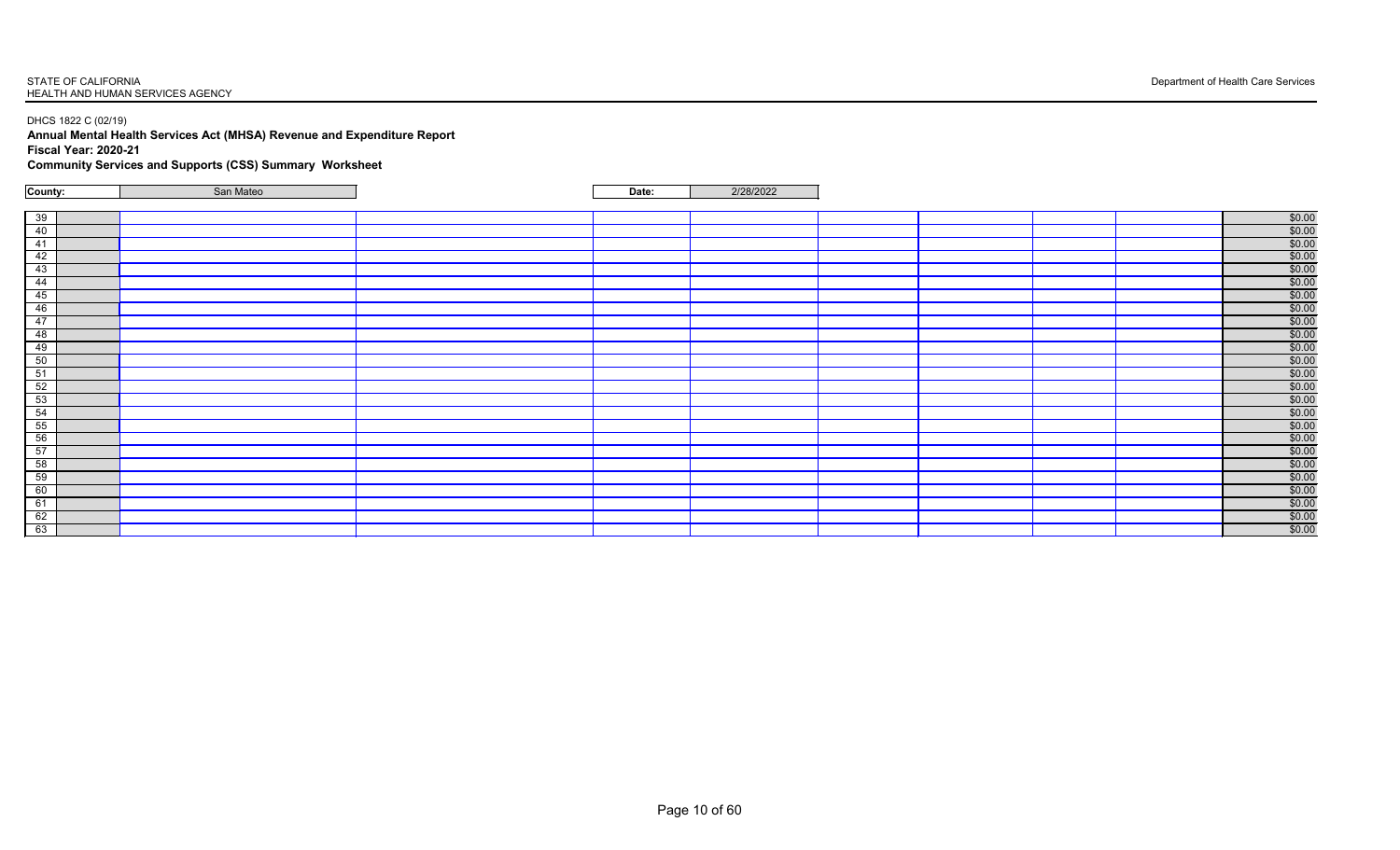DHCS 1822 C (02/19)

**Annual Mental Health Services Act (MHSA) Revenue and Expenditure Report Fiscal Year: 2020-21 Community Services and Supports (CSS) Summary Worksheet**

| \$0.00<br>\$0.00<br>\$0.00<br>$\frac{$0.00}{$0.00}$<br>\$0.00<br>\$0.00<br>\$0.00<br>\$0.00<br>\$0.00<br>$\frac{$0.00}{$0.00}$<br>$\frac{$0.00}{$0.00}$<br>\$0.00<br>\$0.00<br>\$0.00<br>$\frac{$0.00}{$0.00}$<br>\$0.00<br>$\frac{$0.00}{$0.00}$<br>$\frac{$0.00}{$0.00}$ | County: | San Mateo | Date: | 2/28/2022 |  |                |
|----------------------------------------------------------------------------------------------------------------------------------------------------------------------------------------------------------------------------------------------------------------------------|---------|-----------|-------|-----------|--|----------------|
|                                                                                                                                                                                                                                                                            |         |           |       |           |  |                |
|                                                                                                                                                                                                                                                                            |         |           |       |           |  |                |
|                                                                                                                                                                                                                                                                            |         |           |       |           |  |                |
|                                                                                                                                                                                                                                                                            |         |           |       |           |  |                |
|                                                                                                                                                                                                                                                                            |         |           |       |           |  |                |
|                                                                                                                                                                                                                                                                            |         |           |       |           |  |                |
|                                                                                                                                                                                                                                                                            |         |           |       |           |  |                |
|                                                                                                                                                                                                                                                                            |         |           |       |           |  |                |
|                                                                                                                                                                                                                                                                            |         |           |       |           |  |                |
|                                                                                                                                                                                                                                                                            |         |           |       |           |  |                |
|                                                                                                                                                                                                                                                                            |         |           |       |           |  |                |
|                                                                                                                                                                                                                                                                            |         |           |       |           |  |                |
|                                                                                                                                                                                                                                                                            |         |           |       |           |  |                |
|                                                                                                                                                                                                                                                                            |         |           |       |           |  |                |
|                                                                                                                                                                                                                                                                            |         |           |       |           |  |                |
|                                                                                                                                                                                                                                                                            |         |           |       |           |  |                |
|                                                                                                                                                                                                                                                                            |         |           |       |           |  |                |
|                                                                                                                                                                                                                                                                            |         |           |       |           |  |                |
|                                                                                                                                                                                                                                                                            |         |           |       |           |  |                |
|                                                                                                                                                                                                                                                                            |         |           |       |           |  |                |
|                                                                                                                                                                                                                                                                            |         |           |       |           |  |                |
|                                                                                                                                                                                                                                                                            |         |           |       |           |  |                |
|                                                                                                                                                                                                                                                                            |         |           |       |           |  |                |
|                                                                                                                                                                                                                                                                            |         |           |       |           |  |                |
|                                                                                                                                                                                                                                                                            |         |           |       |           |  |                |
|                                                                                                                                                                                                                                                                            |         |           |       |           |  | $\frac{1}{00}$ |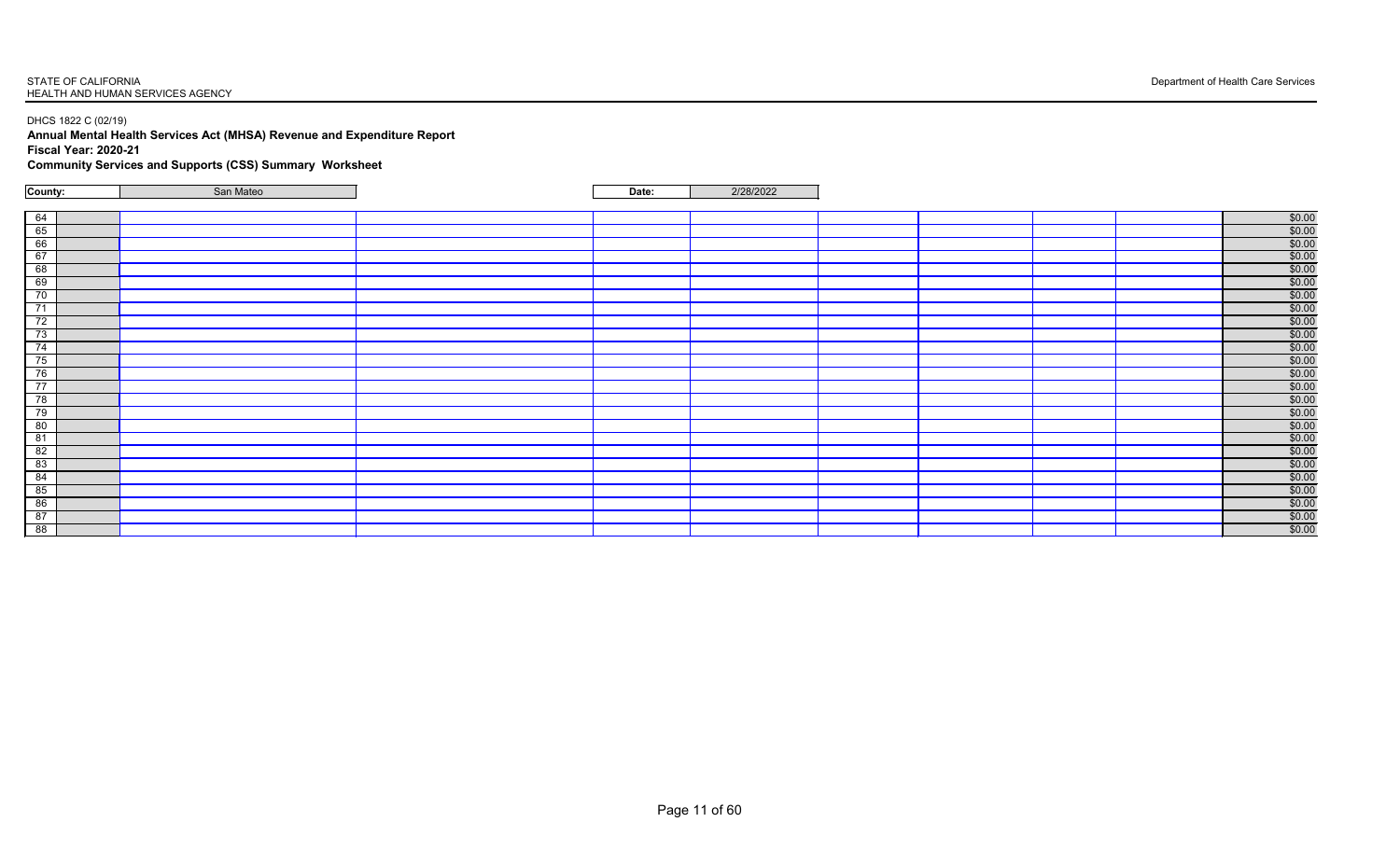DHCS 1822 C (02/19)

**Annual Mental Health Services Act (MHSA) Revenue and Expenditure Report Fiscal Year: 2020-21 Community Services and Supports (CSS) Summary Worksheet**

| County:                                                                                                                                                                                                              | San Mateo | Date: | 2/28/2022 |  |                       |
|----------------------------------------------------------------------------------------------------------------------------------------------------------------------------------------------------------------------|-----------|-------|-----------|--|-----------------------|
|                                                                                                                                                                                                                      |           |       |           |  |                       |
| 89                                                                                                                                                                                                                   |           |       |           |  | $$0.00$<br>$$0.00$    |
|                                                                                                                                                                                                                      |           |       |           |  |                       |
|                                                                                                                                                                                                                      |           |       |           |  | \$0.00                |
| $\begin{array}{r} \n \overline{90} \\  \hline\n 91 \\  \hline\n 92 \\  \hline\n 93 \\  \hline\n 94\n \end{array}$                                                                                                    |           |       |           |  | $\frac{$0.00}{$0.00}$ |
|                                                                                                                                                                                                                      |           |       |           |  |                       |
|                                                                                                                                                                                                                      |           |       |           |  | $\frac{$0.00}{$0.00}$ |
| $\frac{95}{96}$                                                                                                                                                                                                      |           |       |           |  |                       |
|                                                                                                                                                                                                                      |           |       |           |  | \$0.00                |
| 97                                                                                                                                                                                                                   |           |       |           |  | \$0.00                |
| 98                                                                                                                                                                                                                   |           |       |           |  | \$0.00                |
| 99                                                                                                                                                                                                                   |           |       |           |  | \$0.00                |
| 100                                                                                                                                                                                                                  |           |       |           |  | \$0.00                |
|                                                                                                                                                                                                                      |           |       |           |  |                       |
|                                                                                                                                                                                                                      |           |       |           |  | $\frac{$0.00}{$0.00}$ |
|                                                                                                                                                                                                                      |           |       |           |  | $$0.00$<br>$$0.00$    |
|                                                                                                                                                                                                                      |           |       |           |  |                       |
|                                                                                                                                                                                                                      |           |       |           |  | \$0.00                |
|                                                                                                                                                                                                                      |           |       |           |  | $\frac{$0.00}{$0.00}$ |
|                                                                                                                                                                                                                      |           |       |           |  |                       |
|                                                                                                                                                                                                                      |           |       |           |  | \$0.00                |
|                                                                                                                                                                                                                      |           |       |           |  | $\frac{$0.00}{$0.00}$ |
|                                                                                                                                                                                                                      |           |       |           |  |                       |
| $\begin{array}{r} 101 \\ \hline 102 \\ \hline 103 \\ \hline 104 \\ \hline 105 \\ \hline 106 \\ \hline 107 \\ \hline 108 \\ \hline 109 \\ \hline 110 \\ \hline 111 \\ \hline 112 \\ \hline 113 \\ \hline \end{array}$ |           |       |           |  | $\frac{$0.00}{$0.00}$ |
|                                                                                                                                                                                                                      |           |       |           |  |                       |
|                                                                                                                                                                                                                      |           |       |           |  | \$0.00                |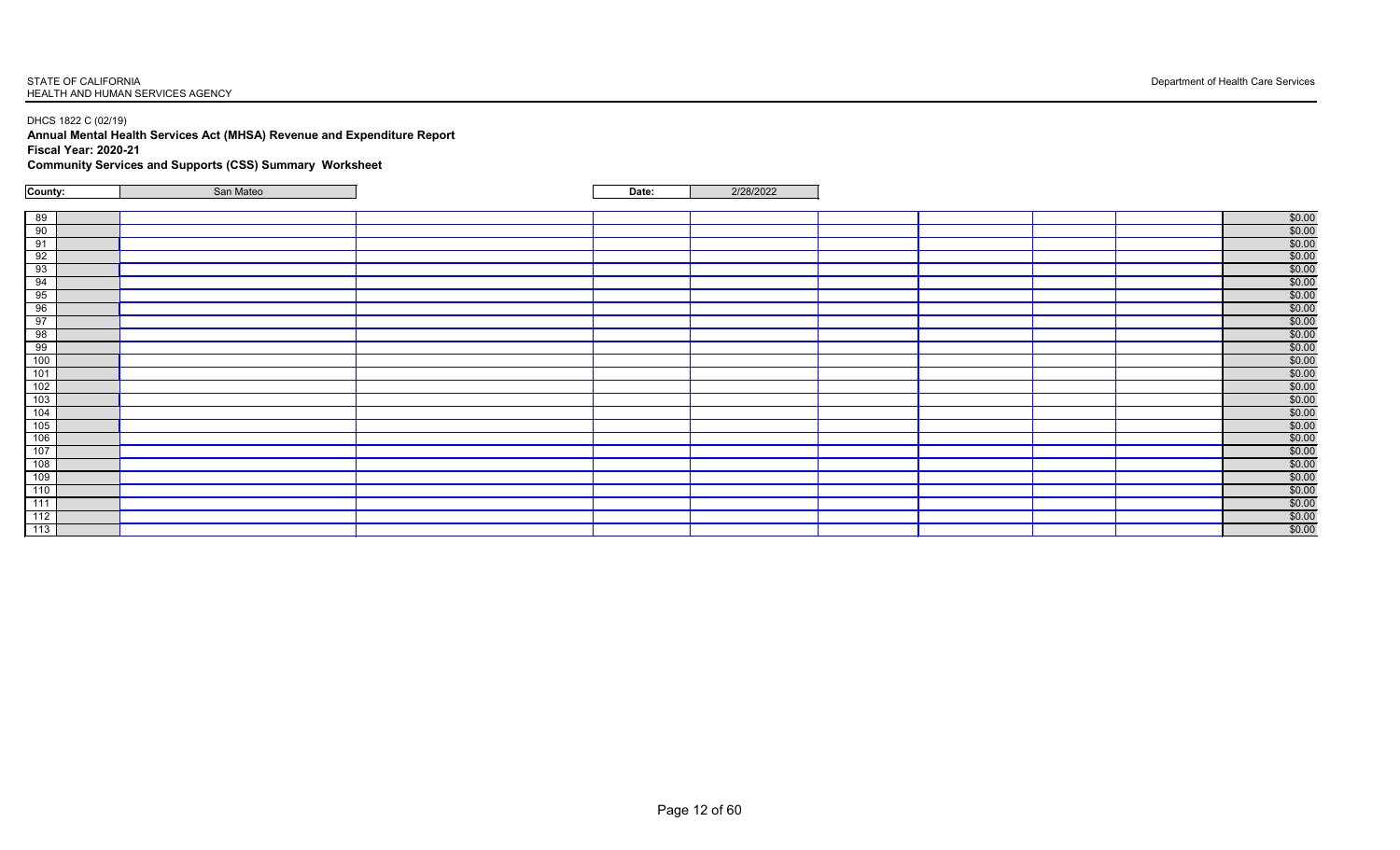County: No entry. This field will auto-populate from the Information worksheet.

Date: No entry. This field will auto-populate from the Information worksheet.

Planning.

Row 1, Column B: Enter the amount of Medi-Cal FFP funds expended for CSS Annual Planning.

Row 1, Column C: Enter the amount of 1991 Realignment funds expended for CSS Annual Planning. Planning.

Row 1, Column E: Enter the amount of Other funds expended for CSS Annual Planning. Other funds include funding from sources not otherwise identified such as from local General Fund or other local sources, or from sources such as Federal grants or other grants.

Row 1, Column F: No entry. This amount is the sum of Row 1, Columns A-E.

Row 2, Column A: Enter the amount of MHSA funds, including interest, expended for CSS Evaluation.

Row 2, Column B: Enter the amount of Medi-Cal FFP funds expended for CSS Evaluation.

Row 2, Column C: Enter the amount of 1991 Realignment funds expended for CSS Evaluation.

Row 2, Column D: Enter the amount of Behavioral Health subaccount funds expended for CSS Evaluation.

Row 2, Column E: Enter the amount of Other funds expended for CSS Evaluation.

Row 2, Column F: No entry. This amount is the sum of Row 2, Columns A-E.<br>Row 3, Column A: Enter the amount of MHSA funds, including interest, expen

This amount should include direct administrative costs and an appropriate allocation of indirect costs. Direct administrative costs are administrative costs that only benefit CSS programs or services. Indirect administrative costs are those administrative costs that are incurred for a common or joint purpose and cannot be readily identified as benefiting only one MHSA component. Counties must use an appropriate allocation method to allocate indirect costs to the CSS Account. The share of costs attributed to the CSS Account should be in proportion to the extent the CSS programs or services benefit from the support activity. Counties must maintain proper documentation of the allocation methodology used to allocate indirect costs to administration of CSS programs or services. To avoid double-counting, do not include costs incurred as both Administration Costs and either Annual Planning Costs, Evaluation Costs or Row 3, Column B: This cell is blank.

Row 3, Column C: This cell is blank.

Row 3, Column D: This cell is blank.

Row 3, Column E: This cell is blank.

Row 3, Column F: No entry. This amount is equal to Row 3, Column A.

Row 4, Column A: Enter the amount of MHSA funds, including interest, transferred to a Joint Powers Authority (JPA) for CSS programs.

Row 4, Column B: This cell is blank.

Row 4, Column C: This cell is blank.

Row 4, Column D: This cell is blank.

Row 4, Column E: This cell is blank.

Row 4, Column F: No entry. This amount is equal to Row 4, Column A.

Row 5, Column A: Enter the amount of MHSA funds, including interest, expended by a JPA on behalf of the County during the reporting fiscal year for authorized CSS goods or services. Funds reported here as transferred will not increase the Total CSS Expenditures (Row 12).

Row 5, Column B: This cell is blank.

Row 5, Column C: This cell is blank.

Row 5, Column D: This cell is blank.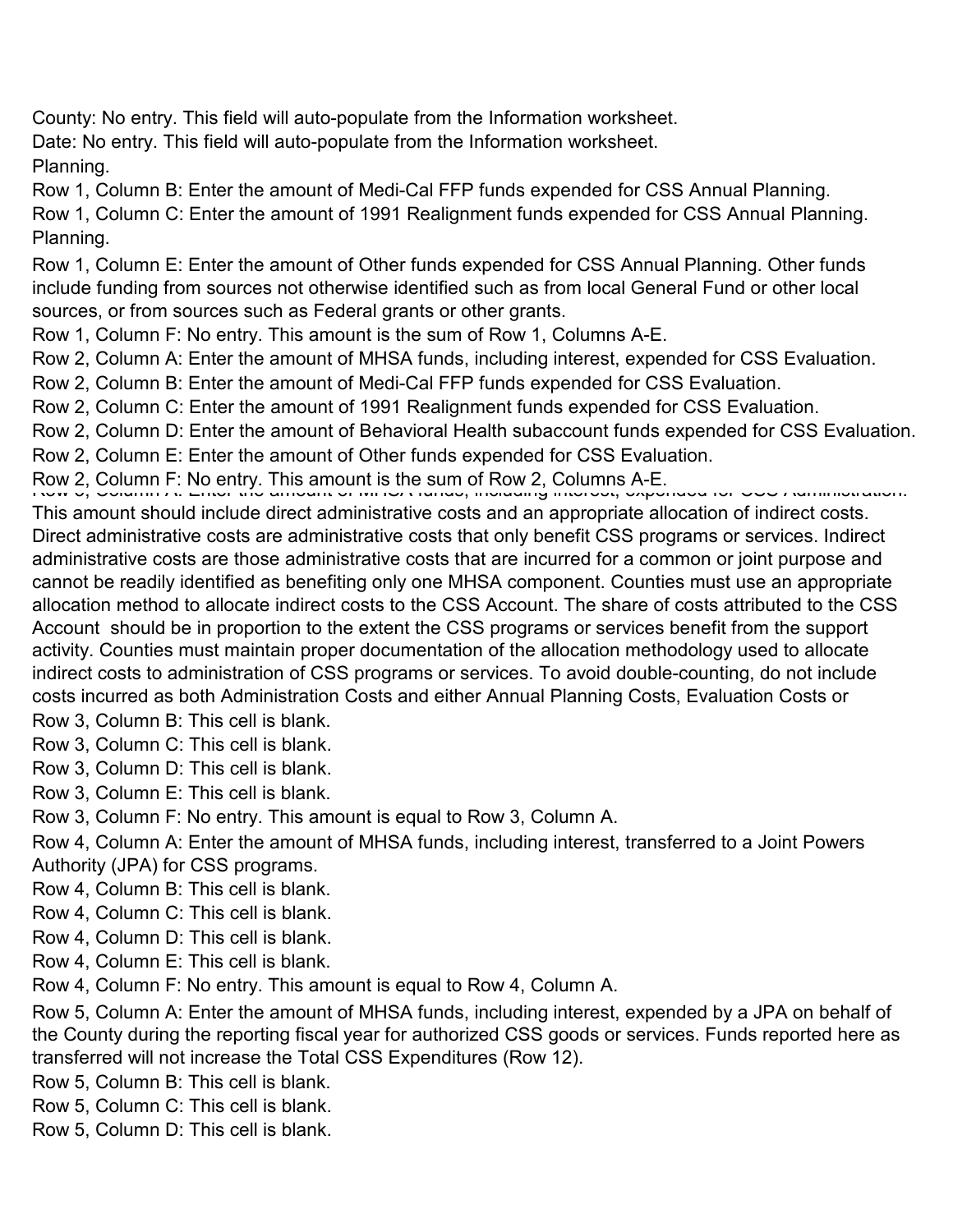Row 5, Column E: This cell is blank.

Row 5, Column F: No entry. This amount is equal to Row 5, Column A.

reporting fiscal year for the Special Needs Housing Program (SNHP). CalHFA operates the SNHP on behalf of jurisdictions throughout California. The SNHP allows local governments to use Mental Health Services Act (MHSA) funds and other local funds, as appropriate, to provide financing for the development of permanent supportive rental housing that includes units dedicated for individuals with serious mental illness, and their families, who are homeless or at risk of homelessness. Participation requires a completed SNHP Participation Agreement between CalHFA and the County.

- Row 6, Column B: This cell is blank.
- Row 6, Column C: This cell is blank.
- Row 6, Column D: This cell is blank.
- Row 6, Column E: This cell is blank.
- Row 6, Column F: No entry. This amount is equal to Row 6, Column A.
- Row 7, Column A: Enter the amount of MHSA funds, including interest, transferred from the CSS account
- to PEI during the reporting fiscal year.
- Row 7, Column B: This cell is blank.
- Row 7, Column C: This cell is blank.
- Row 7, Column D: This cell is blank.
- Row 7, Column E: This cell is blank.
- Row 7, Column F: No entry. This amount is equal to Row 7, Column A.
- Row 8, Column A: Enter the amount of MHSA funds, including interest, transferred from the CSS account to WET during the reporting fiscal year.
- Row 8, Column B: This cell is blank.
- Row 8, Column C: This cell is blank.
- Row 8, Column D: This cell is blank.
- Row 8, Column E: This cell is blank.
- Row 8, Column F: No entry. This amount is equal to Row 8, Column A.

Row 9, Column A: Enter the amount of MHSA funds, including interest, transferred from the CSS account to CFTN during the reporting fiscal year.

- Row 9, Column B: This cell is blank.
- Row 9, Column C: This cell is blank.
- Row 9, Column D: This cell is blank.
- Row 9, Column E: This cell is blank.

Row 9, Column F: No entry. This amount is equal to Row 9, Column A.

Row 10, Column A: Enter the amount of MHSA funds, including interest, transferred from the CSS account to Prudent Reserve during the reporting fiscal year.

- Row 10, Column B: This cell is blank.
- Row 10, Column C: This cell is blank.
- Row 10, Column D: This cell is blank.
- Row 10, Column E: This cell is blank.
- Row 10, Column F: No entry. This amount is equal to Row 10, Column A.
- Row 11, Column A: No entry. This amount is equal to Rows 14-113, Column E.
- Row 11, Column B: No entry. This amount is equal to Rows 14-113, Column F.
- Row 11, Column C: No entry. This amount is equal to Rows 14-113, Column G.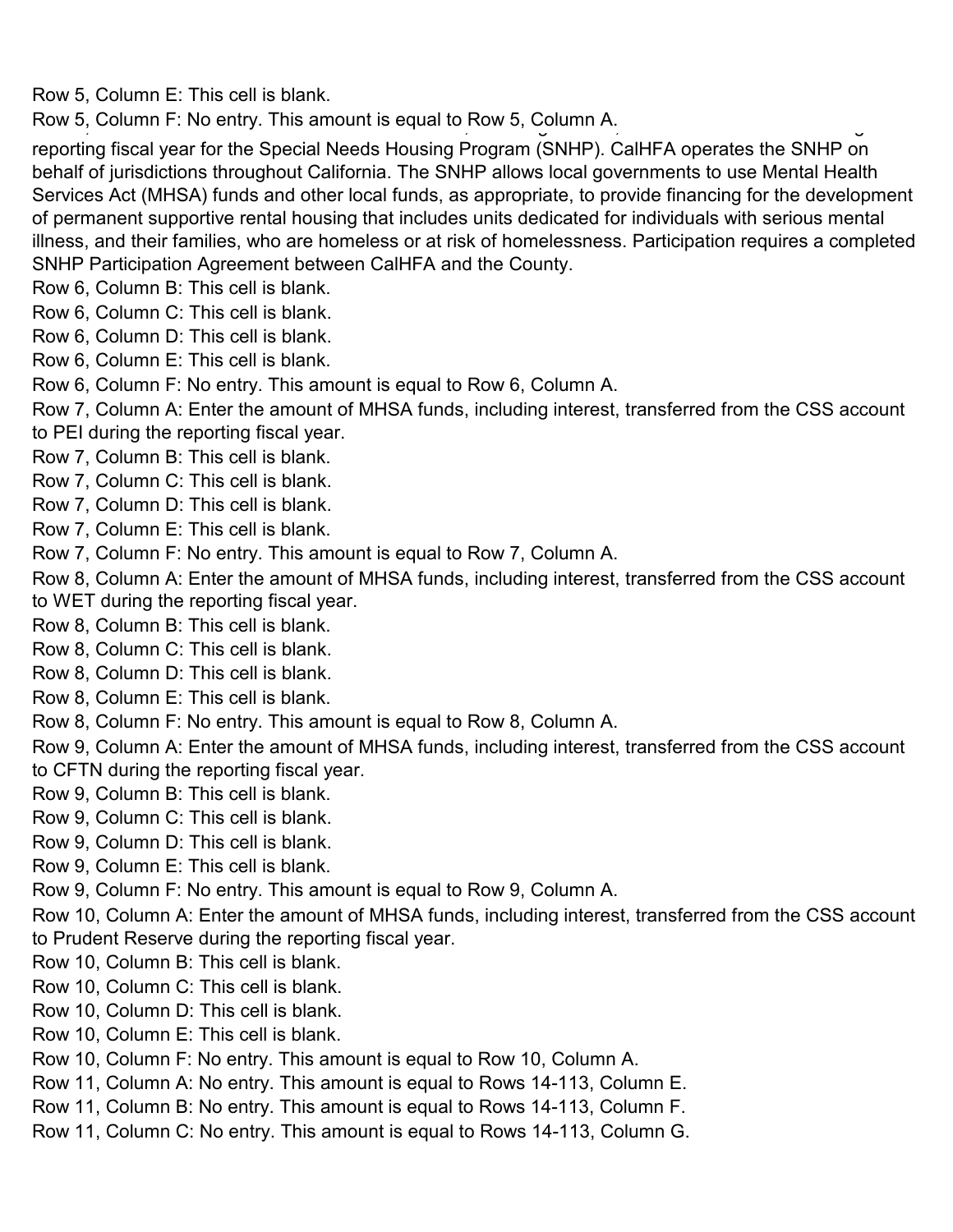Row 11, Column D: No entry. This amount is equal to Rows 14-113, Column H. Row 11, Column E: No entry. This amount is equal to Rows 14-113, Column I. Row 11, Column F: No entry. This amount is equal to the sum of Row 11, Columns A-E. Row 12, Column A: No entry. This amount is equal to the sum of Rows 1-3 and 5-11, Column A. Row 12, Column B: No entry. This amount is equal to the sum of Rows 1-3 and 11, Column B. Row 12, Column C: No entry. This amount is equal to the sum of Rows 1-3 and 11, Column C. Row 12, Column D: No entry. This amount is equal to the sum of Rows 1-3 and 11, Column D. Row 12, Column E: No entry. This amount is equal to the sum of Rows 1-3 and 11, Column E. Row 12, Column F: No entry. This amount is equal to the sum of Row 12, Columns A-E. Row 13, Column A: No entry. This amount is equal to the sum of Rows 1-3, 5-6, and 11, Column A. Row 13: Column B: No entry. This amount is equal to the sum of Rows 1-3 and 11, Column B. Row 13: Column C: No entry. This amount is equal to the sum of Rows 1-3 and 11, Column C. Row 13: Column D: No entry. This amount is equal to the sum of Rows 1-3 and 11, Column D. Row 13: Column E: No entry. This amount is equal to the sum of Rows 1-3 and 11, Column E. Row 13: Column F: No entry. This amount is equal to the sum of Row 13, Columns A-E. determined according to the County Name entered on Worksheet 1. Information, Row 3. The County Code corresponds to the numeric ID code used to identify the County in the Data Collection and Reporting system.

Rows 14-113 Column B: Enter the Program name for each CSS program funded by the CSS Account. Program name must be consistent with Program Name provided in the most recent MHSA Three-Year Program and Expenditure Plan or Annual Update covering the same Fiscal Year. If a County has changed the name of a Program subsequent to publication of the relevant Three-Year Program and Expenditure Plan or Annual Update, the County must provide the name change on worksheet 10. Comments. Rows 14-113, Column C: If the Program name is identical to the Program name reported in the prior year ARER or this is a new program this reporting year, no entry. If the Program name has changed from what was reported on the prior year ARER, enter the name used to identify this Program in the prior year ARER. If this program represents a combination of two or more programs formerly reported separately, or if this program was formerly combined with another Program, leave this field blank, but provide a comment on the Worksheet 10

Rows 14-113, Column D: Selection only. Select the program type from the drop-down menu. Options are Full-Service Partnership (FSP) or non-Full-Service Partnership (Non-FSP). Non-FSP includes General System Development and Outreach and Engagement programs.

Rows 14-113, Column E: Enter the amount of MHSA funds, including Interest, expended for goods and services delivered in each CSS program during the reporting fiscal year.

Rows 14-113, Column F: Enter the amount of Medi-Cal FFP funds expended for goods and services delivered in each CSS program during the reporting fiscal year.

Rows 14-113, Column G: Enter the amount of 1991 Realignment funds expended for goods and services delivered in each CSS program during the reporting fiscal year.

Rows 14-113, Column H: Enter the amount of Behavioral Health Subaccount funds expended for goods and services delivered in each CSS program during the reporting fiscal year.

Rows 14-113, Column I: Enter the amount of Other funds expended for goods and services delivered in each CSS program during the reporting fiscal year.

Rows 14-113, Column J: No entry. This field represents the sum of Rows 14-113, Columns E-I .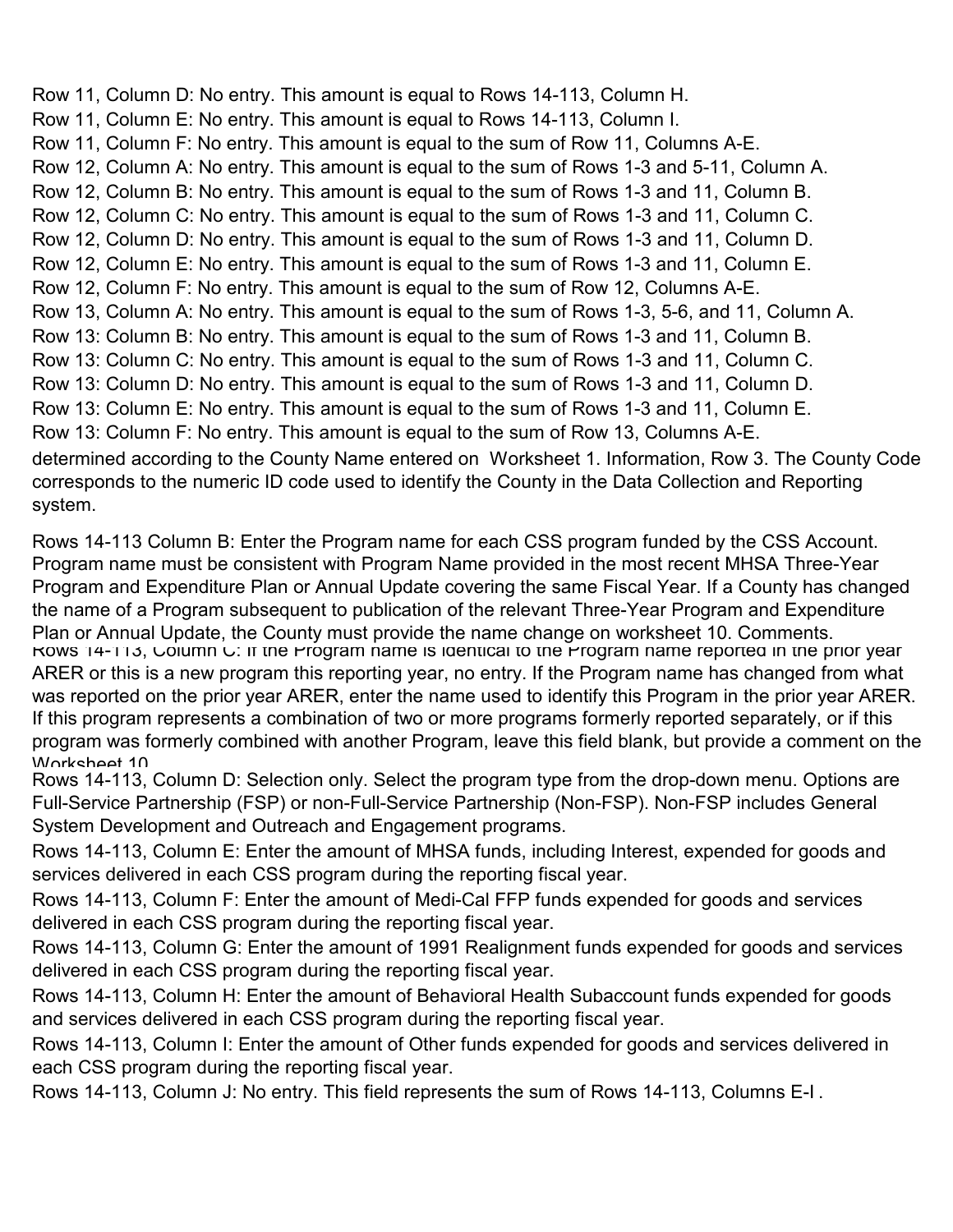# DHCS 1822 D (02/19)

**Annual Mental Health Services Act (MHSA) Revenue and Expenditure Report Fiscal Year: 2020-21 Prevention and Early Intervention (PEI) Summary Worksheet**

**County:** San Mateo San Mateo **Date:** 2/28/2022

**SECTION ONE**

|                                                                | <b>Total MHSA Funds (Including</b><br>Interest) | <b>Medi-Cal FFP</b> | 1991 Realignment | <b>Behavioral Health</b><br><b>Subaccount</b> | Other  | <b>Grand Total</b> |
|----------------------------------------------------------------|-------------------------------------------------|---------------------|------------------|-----------------------------------------------|--------|--------------------|
| <b>PEI Annual Planning Costs</b>                               | \$1,411.50                                      |                     |                  |                                               |        | \$1,411.50         |
| <b>PEI Evaluation Costs</b>                                    | \$74,309.48                                     |                     |                  |                                               |        | \$74,309.48        |
| <b>PEI Administration Costs</b>                                | \$728,599.97                                    |                     |                  |                                               |        | \$728,599.97       |
| <b>PEI Funds Expended by CaIMHSA for PEI Statewide</b>         | \$0.00                                          |                     |                  |                                               |        | \$0.00             |
| <b>PEI Funds Transferred to JPA</b>                            | \$231,590.40                                    |                     |                  |                                               |        | \$231,590.40       |
| <b>PEI Expenditures Incurred by JPA</b>                        | \$64,728.92                                     |                     |                  |                                               |        | \$64,728.92        |
| <b>PEI Program Expenditures</b>                                | \$4,900,971.39                                  | \$0.00              | \$0.00           | \$0.00                                        | \$0.00 | \$4,900,971.39     |
| Total PEI Expenditures (Excluding Transfers and PEI Statewide) | \$5,770,021.26                                  | \$0.00              | \$0.00           | \$0.00                                        | \$0.00 | \$5,770,021.26     |

# **SECTION TWO**

|                                                                                                                                                                           | Percent Expended for Clients Age 25 and<br><b>Under, All PEI</b> | <b>Percent Expended for Clients Age 25</b><br>and Under, JPA |
|---------------------------------------------------------------------------------------------------------------------------------------------------------------------------|------------------------------------------------------------------|--------------------------------------------------------------|
| <b>MHSA PEI Fund Expenditures in Program to</b><br>Clients Age 25 and Under (calculated from<br>weighted program values) divided by Total<br><b>MHSA PEI Expenditures</b> |                                                                  |                                                              |
|                                                                                                                                                                           | 55.32%                                                           | 50.00%                                                       |

 $\overline{\phantom{0}}$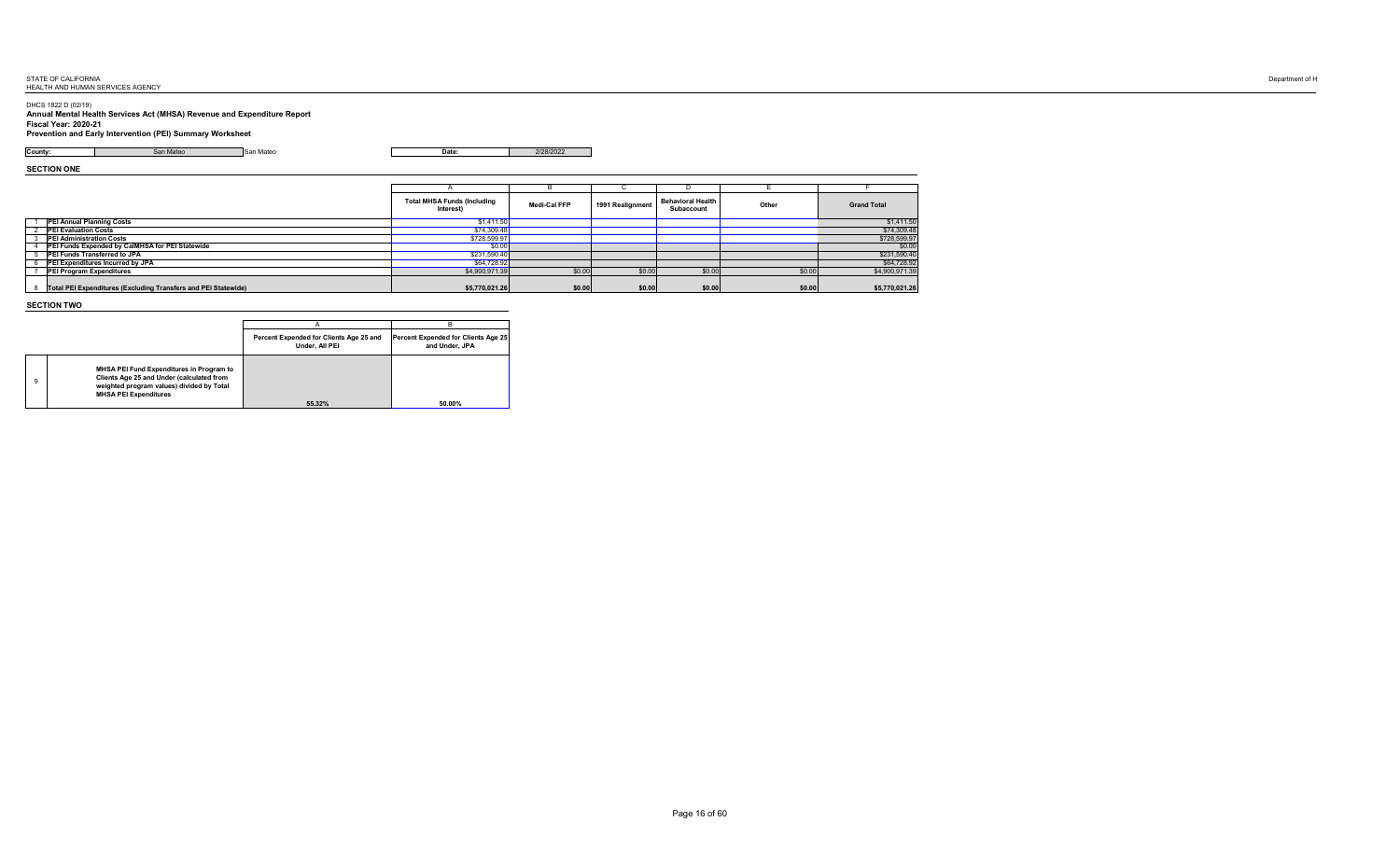DHCS 1822 D (02/19)

**Annual Mental Health Services Act (MHSA) Revenue and Expenditure Report Fiscal Year: 2020-21 Prevention and Early Intervention (PEI) Summary Worksheet**

**County:** San Mateo San Mateo **Date:** 2/28/2022

# **SECTION THREE**

|                 |                       |                                                                      |                                                   |                                    |                                   |                                                          | G                                                                             |                                                                                                                                                |                                                                                                                |                                                 |                     |                  | M                                             |       |
|-----------------|-----------------------|----------------------------------------------------------------------|---------------------------------------------------|------------------------------------|-----------------------------------|----------------------------------------------------------|-------------------------------------------------------------------------------|------------------------------------------------------------------------------------------------------------------------------------------------|----------------------------------------------------------------------------------------------------------------|-------------------------------------------------|---------------------|------------------|-----------------------------------------------|-------|
|                 | County Code           | <b>Program Name</b>                                                  | <b>Prior Program Name</b>                         | <b>Combined/Standalone Program</b> | <b>Program Type</b>               | <b>Program Activity</b><br>Name (in Combined<br>Program) | <b>Subtotal</b><br><b>Percentage for</b><br><b>Combined</b><br><b>Program</b> | <b>Percent of PEI Expended on</b><br><b>Clients Age 25 &amp; Under</b><br>(Standalone and Program<br><b>Activities in Combined</b><br>Program) | <b>Percent of PEI Expended on</b><br><b>Clients Age 25 &amp; Under</b><br>(Combined Summary and<br>Standalone) | <b>Total MHSA Funds</b><br>(Including Interest) | <b>Medi-Cal FFP</b> | 1991 Realignment | <b>Behavioral Health</b><br><b>Subaccount</b> | Other |
| $\overline{10}$ | 41                    | <b>Early Childhood Community Team</b>                                |                                                   | Combined                           | Prevention                        | <b>Consultation, Educatio</b>                            | 60%                                                                           | 100%                                                                                                                                           |                                                                                                                |                                                 |                     |                  |                                               |       |
| $\overline{11}$ | - 41                  | <b>Early Childhood Community Team</b>                                |                                                   | Combined                           | <b>Early Intervention</b>         | <b>Clinical and Case Mar</b>                             | 40%                                                                           | 100%                                                                                                                                           |                                                                                                                |                                                 |                     |                  |                                               |       |
| $\overline{12}$ |                       | <b>Early Childhood Community Team</b>                                |                                                   | Combined                           | Combined Summary                  |                                                          |                                                                               | 100%                                                                                                                                           | 100.0%                                                                                                         | \$442,468.00                                    |                     |                  |                                               |       |
| 13              | -41                   | Community Interventions for School Age and TAY                       |                                                   | Standalone                         | Prevention                        |                                                          | 100%                                                                          | 100%                                                                                                                                           | 100.0%                                                                                                         | \$444,107.37                                    |                     |                  |                                               |       |
| 14              | -41                   | Community Outreach, Engagement and Capacity<br>Building              |                                                   | Standalone                         | Prevention                        |                                                          | 100%                                                                          | 50%                                                                                                                                            | 50.0%                                                                                                          | \$480,039.57                                    |                     |                  |                                               |       |
| 15              | -41                   | Trauma-Informed Systems (One-Time Spend                              |                                                   | Standalone                         | Prevention                        |                                                          | 100%                                                                          | 100%                                                                                                                                           | 100.0%                                                                                                         | \$118,375.17                                    |                     |                  |                                               |       |
| 16              | $-41$                 | Peer Engagement (One-Time Spend Plan)                                |                                                   | Standalone                         | Prevention                        |                                                          | 100%                                                                          | $0\%$                                                                                                                                          | $0.0\%$                                                                                                        | \$0.00                                          |                     |                  |                                               |       |
| 17              | 41                    | Health Ambassador Program for Youth (One-<br>Time Spend Plan)        |                                                   | Standalone                         | Prevention                        |                                                          | 100%                                                                          | 100%                                                                                                                                           | 100.0%                                                                                                         | \$238,876.41                                    |                     |                  |                                               |       |
| 18              | 41                    | <b>Mental Health First Aid</b>                                       | Recognition of Early Signs of MI                  | Standalone                         | <b>Improving Timely Access</b>    |                                                          | 100%                                                                          | $0\%$                                                                                                                                          | $0.0\%$                                                                                                        | \$6,516.45                                      |                     |                  |                                               |       |
|                 |                       | Mental Health 101 for Organizations (One-Time                        |                                                   |                                    |                                   |                                                          |                                                                               |                                                                                                                                                |                                                                                                                |                                                 |                     |                  |                                               |       |
| 19              | -41                   | Spend Plan)                                                          |                                                   | Standalone                         | <b>Improving Timely Access</b>    |                                                          | 100%                                                                          | 50%                                                                                                                                            | $50.0\%$                                                                                                       | \$0.00]                                         |                     |                  |                                               |       |
| $\overline{20}$ | -41                   | Digital Storytelling & Photovoice                                    | Stigma & Discrimination Reduction                 | Standalone                         | Stigma & Discrimination Reduction |                                                          | 100%                                                                          | 50%                                                                                                                                            | 50.0%                                                                                                          | \$0.00                                          |                     |                  |                                               |       |
| 21              | -41                   | <b>Mental Health Awareness</b>                                       | Stigma & Discrimination Reduction                 | Standalone                         | Stigma & Discrimination Reduction |                                                          | $100\%$                                                                       | 50%                                                                                                                                            | 50.0%                                                                                                          | \$90,932.80                                     |                     |                  |                                               |       |
| 22              | -41                   | <b>Suicide Prevention Initiative</b>                                 | Suicide Prevention                                | Standalone                         | <b>Suicide Prevention</b>         |                                                          | 100%                                                                          | 50%                                                                                                                                            | 50.0%                                                                                                          | \$96,062.80                                     |                     |                  |                                               |       |
| $\overline{23}$ |                       | <b>Outreach Worker Program</b>                                       | Access and Linkage to Treatment                   | Standalone                         | <b>Access and Linkage</b>         |                                                          | 100%                                                                          | 50%                                                                                                                                            | $50.0\%$                                                                                                       | \$64,435.34                                     |                     |                  |                                               |       |
| 24              |                       | <b>Outreach Collaboratives</b>                                       | <b>Access and Linkage to Treatment</b>            | Standalone                         | Access and Linkage                |                                                          | 100%                                                                          | 50%                                                                                                                                            | $50.0\%$                                                                                                       | \$316,560.00                                    |                     |                  |                                               |       |
| $\overline{25}$ |                       | <b>Coastside Community Engagement</b>                                |                                                   | Standalone                         | <b>Access and Linkage</b>         |                                                          | 100%                                                                          | 50%                                                                                                                                            | $50.0\%$                                                                                                       | \$88,598.78                                     |                     |                  |                                               |       |
| 26              |                       | Older Adult Outreach                                                 | <b>Access and Linkage to Treatment</b>            | Standalone                         | <b>Access and Linkage</b>         |                                                          | 100%                                                                          | 0%                                                                                                                                             | 0.0%                                                                                                           | \$171,696.00                                    |                     |                  |                                               |       |
| 27              |                       | <b>Primary Care-Based Efforts</b>                                    | <b>Primary Care/Behavioral Health Integration</b> | Standalone                         | Access and Linkage                |                                                          | 100%                                                                          | 0%                                                                                                                                             | $0.0\%$                                                                                                        | \$0.00]                                         |                     |                  |                                               |       |
| $\overline{28}$ |                       | <b>Early Onset of Psychotic Disorders</b>                            |                                                   | Standalone                         | <b>Early Intervention</b>         |                                                          | 100%                                                                          | 70%                                                                                                                                            | $70.0\%$                                                                                                       | \$511,556.00                                    |                     |                  |                                               |       |
| 29              | -41                   | <b>Early Crisis Interventions</b>                                    |                                                   | Standalone                         | <b>Early Intervention</b>         |                                                          | 100%                                                                          | 80%                                                                                                                                            | $80.0\%$                                                                                                       | \$646,146.17                                    |                     |                  |                                               |       |
| 30              | $\mathbf{A}^{\prime}$ | Primary Care/Behavioral Health Integration (One-<br>Time Spend Plan) |                                                   | Standalone                         | <b>Early Intervention</b>         |                                                          | 100%                                                                          | 40%                                                                                                                                            | 40.0%                                                                                                          | \$1,180,662.40                                  |                     |                  |                                               |       |
| $\overline{31}$ | -41                   | <b>Crisis Coordination (One-Time Spend Plan)</b>                     |                                                   | Standalone                         | <b>Early Intervention</b>         |                                                          | 100%                                                                          | 0%                                                                                                                                             | $0.0\%$                                                                                                        | \$3,938.13                                      |                     |                  |                                               |       |
| $\overline{32}$ |                       |                                                                      |                                                   |                                    |                                   |                                                          |                                                                               |                                                                                                                                                |                                                                                                                |                                                 |                     |                  |                                               |       |
| $\overline{33}$ |                       |                                                                      |                                                   |                                    |                                   |                                                          |                                                                               |                                                                                                                                                |                                                                                                                |                                                 |                     |                  |                                               |       |
| 34              |                       |                                                                      |                                                   |                                    |                                   |                                                          |                                                                               |                                                                                                                                                |                                                                                                                |                                                 |                     |                  |                                               |       |
| 35              |                       |                                                                      |                                                   |                                    |                                   |                                                          |                                                                               |                                                                                                                                                |                                                                                                                |                                                 |                     |                  |                                               |       |
| 36              |                       |                                                                      |                                                   |                                    |                                   |                                                          |                                                                               |                                                                                                                                                |                                                                                                                |                                                 |                     |                  |                                               |       |
| $\overline{37}$ |                       |                                                                      |                                                   |                                    |                                   |                                                          |                                                                               |                                                                                                                                                |                                                                                                                |                                                 |                     |                  |                                               |       |
| 38              |                       |                                                                      |                                                   |                                    |                                   |                                                          |                                                                               |                                                                                                                                                |                                                                                                                |                                                 |                     |                  |                                               |       |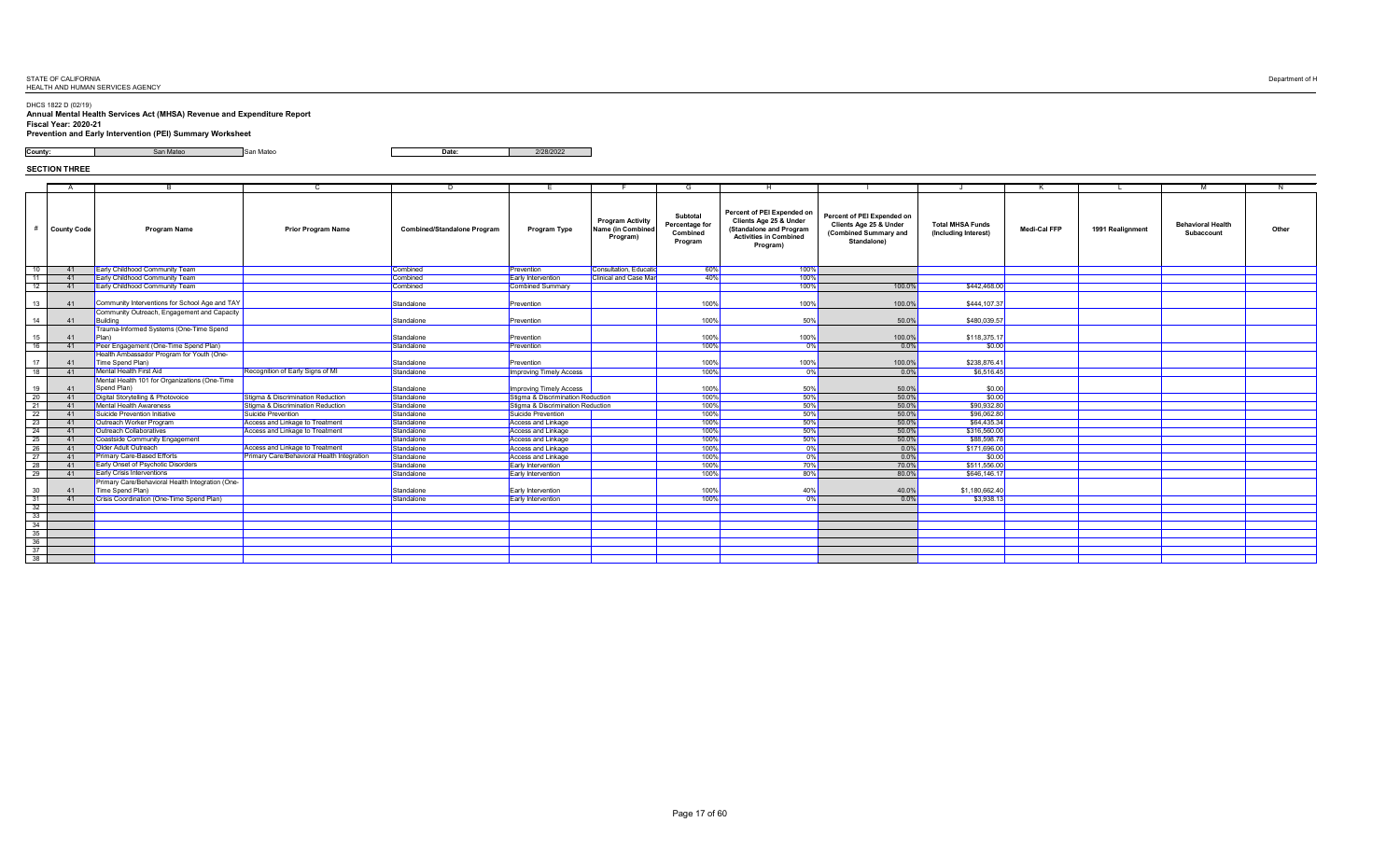DHCS 1822 D (02/19)

**Annual Mental Health Services Act (MHSA) Revenue and Expenditure Report Fiscal Year: 2020-21 Prevention and Early Intervention (PEI) Summary Worksheet**

| the contract of the contract of the contract of the contract of the contract of the contract of the contract of                                                                                                                                   |           |           |       |           |  |  |  |
|---------------------------------------------------------------------------------------------------------------------------------------------------------------------------------------------------------------------------------------------------|-----------|-----------|-------|-----------|--|--|--|
| County:                                                                                                                                                                                                                                           | San Mateo | San Mateo | Date: | 2/28/2022 |  |  |  |
|                                                                                                                                                                                                                                                   |           |           |       |           |  |  |  |
|                                                                                                                                                                                                                                                   |           |           |       |           |  |  |  |
|                                                                                                                                                                                                                                                   |           |           |       |           |  |  |  |
|                                                                                                                                                                                                                                                   |           |           |       |           |  |  |  |
|                                                                                                                                                                                                                                                   |           |           |       |           |  |  |  |
|                                                                                                                                                                                                                                                   |           |           |       |           |  |  |  |
|                                                                                                                                                                                                                                                   |           |           |       |           |  |  |  |
|                                                                                                                                                                                                                                                   |           |           |       |           |  |  |  |
|                                                                                                                                                                                                                                                   |           |           |       |           |  |  |  |
|                                                                                                                                                                                                                                                   |           |           |       |           |  |  |  |
|                                                                                                                                                                                                                                                   |           |           |       |           |  |  |  |
|                                                                                                                                                                                                                                                   |           |           |       |           |  |  |  |
|                                                                                                                                                                                                                                                   |           |           |       |           |  |  |  |
|                                                                                                                                                                                                                                                   |           |           |       |           |  |  |  |
|                                                                                                                                                                                                                                                   |           |           |       |           |  |  |  |
|                                                                                                                                                                                                                                                   |           |           |       |           |  |  |  |
|                                                                                                                                                                                                                                                   |           |           |       |           |  |  |  |
|                                                                                                                                                                                                                                                   |           |           |       |           |  |  |  |
|                                                                                                                                                                                                                                                   |           |           |       |           |  |  |  |
| $\begin{array}{ c c c } \hline 39 & 40 \\ \hline 41 & 42 \\ \hline 43 & 44 \\ \hline 44 & 45 \\ \hline 46 & 47 \\ \hline 48 & 49 \\ \hline 50 & 51 \\ \hline 52 & 53 \\ \hline 54 & 55 \\ \hline 56 & 57 \\ \hline 58 & 59 \\ \hline \end{array}$ |           |           |       |           |  |  |  |
|                                                                                                                                                                                                                                                   |           |           |       |           |  |  |  |
|                                                                                                                                                                                                                                                   |           |           |       |           |  |  |  |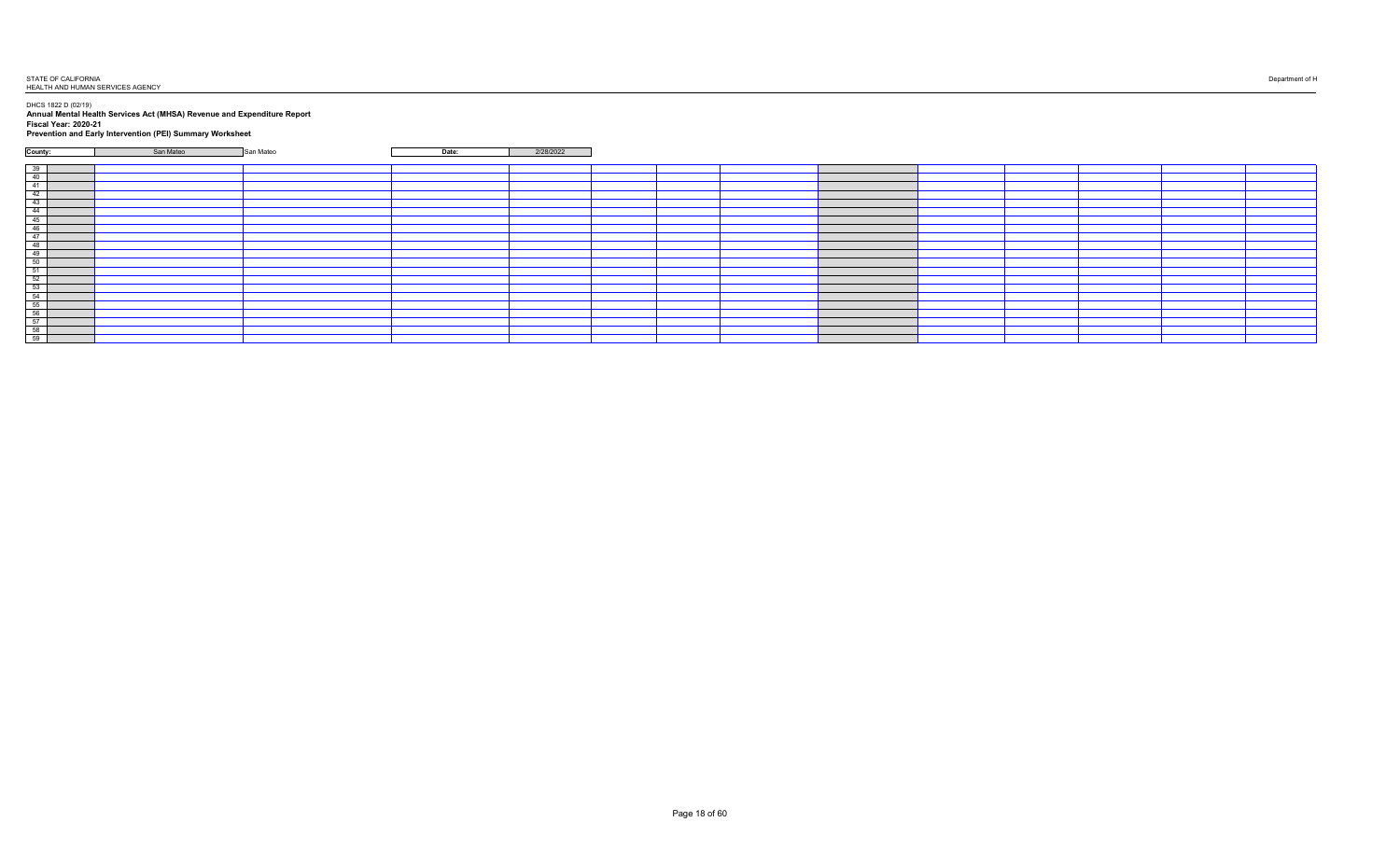DHCS 1822 D (02/19)

**Annual Mental Health Services Act (MHSA) Revenue and Expenditure Report Fiscal Year: 2020-21 Prevention and Early Intervention (PEI) Summary Worksheet**

| County:<br>$\begin{array}{ c c c c }\hline 60 & 61 & 62 \\ \hline 61 & 62 & 63 \\ \hline 63 & 64 & 65 \\ \hline 66 & 67 & 68 & 69 \\ \hline 70 & 71 & 72 & 73 \\ \hline 74 & 75 & 76 & 77 \\ \hline 77 & 78 & 79 & 80 & 81 \\ \hline 81 & 82 & 83 & 84 & 84 \\ \hline \end{array}$ |           |           |       |           |  |  |  |
|------------------------------------------------------------------------------------------------------------------------------------------------------------------------------------------------------------------------------------------------------------------------------------|-----------|-----------|-------|-----------|--|--|--|
|                                                                                                                                                                                                                                                                                    | San Mateo | San Mateo | Date: | 2/28/2022 |  |  |  |
|                                                                                                                                                                                                                                                                                    |           |           |       |           |  |  |  |
|                                                                                                                                                                                                                                                                                    |           |           |       |           |  |  |  |
|                                                                                                                                                                                                                                                                                    |           |           |       |           |  |  |  |
|                                                                                                                                                                                                                                                                                    |           |           |       |           |  |  |  |
|                                                                                                                                                                                                                                                                                    |           |           |       |           |  |  |  |
|                                                                                                                                                                                                                                                                                    |           |           |       |           |  |  |  |
|                                                                                                                                                                                                                                                                                    |           |           |       |           |  |  |  |
|                                                                                                                                                                                                                                                                                    |           |           |       |           |  |  |  |
|                                                                                                                                                                                                                                                                                    |           |           |       |           |  |  |  |
|                                                                                                                                                                                                                                                                                    |           |           |       |           |  |  |  |
|                                                                                                                                                                                                                                                                                    |           |           |       |           |  |  |  |
|                                                                                                                                                                                                                                                                                    |           |           |       |           |  |  |  |
|                                                                                                                                                                                                                                                                                    |           |           |       |           |  |  |  |
|                                                                                                                                                                                                                                                                                    |           |           |       |           |  |  |  |
|                                                                                                                                                                                                                                                                                    |           |           |       |           |  |  |  |
|                                                                                                                                                                                                                                                                                    |           |           |       |           |  |  |  |
|                                                                                                                                                                                                                                                                                    |           |           |       |           |  |  |  |
|                                                                                                                                                                                                                                                                                    |           |           |       |           |  |  |  |
|                                                                                                                                                                                                                                                                                    |           |           |       |           |  |  |  |
|                                                                                                                                                                                                                                                                                    |           |           |       |           |  |  |  |
|                                                                                                                                                                                                                                                                                    |           |           |       |           |  |  |  |
|                                                                                                                                                                                                                                                                                    |           |           |       |           |  |  |  |
|                                                                                                                                                                                                                                                                                    |           |           |       |           |  |  |  |
|                                                                                                                                                                                                                                                                                    |           |           |       |           |  |  |  |
|                                                                                                                                                                                                                                                                                    |           |           |       |           |  |  |  |
|                                                                                                                                                                                                                                                                                    |           |           |       |           |  |  |  |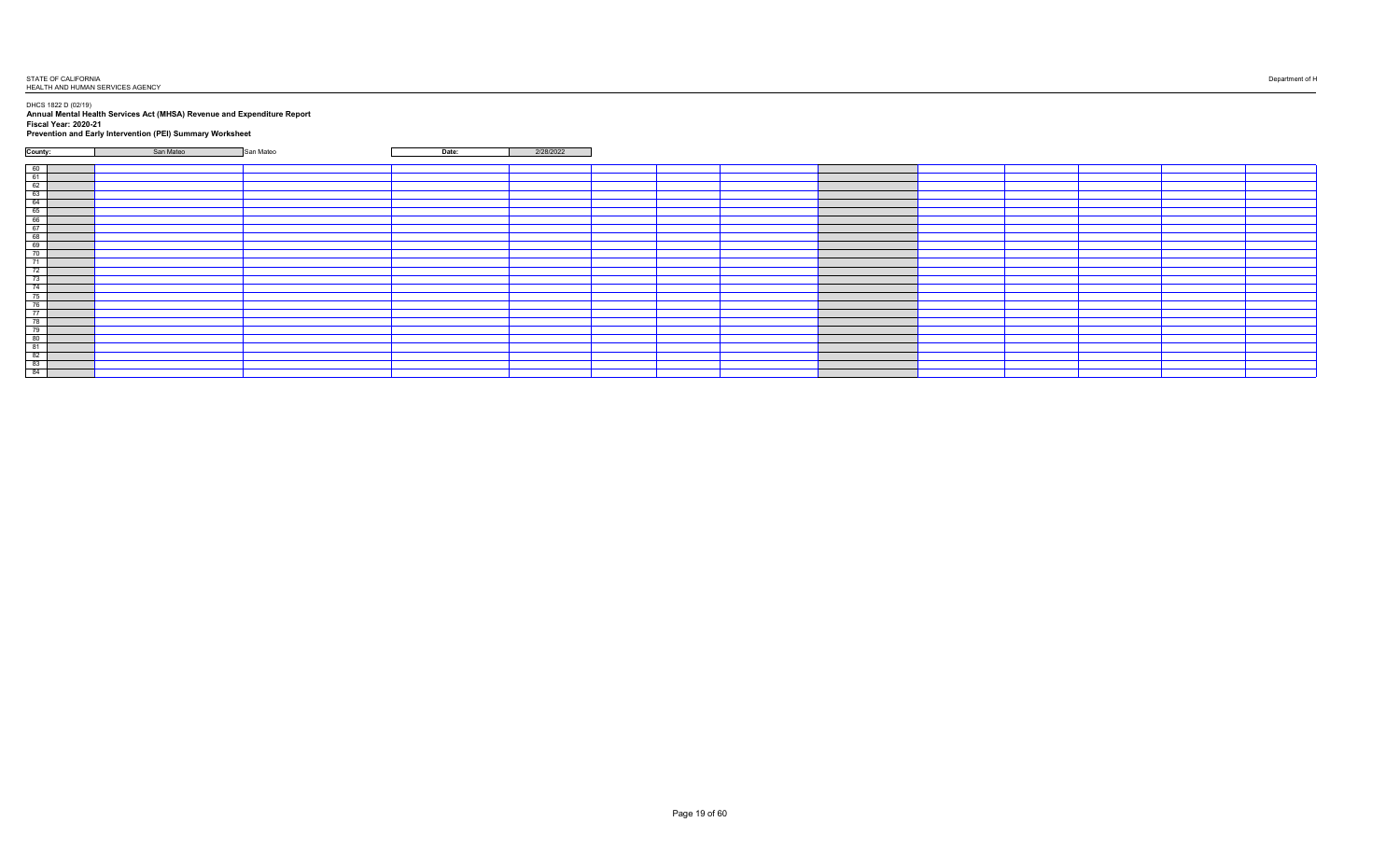DHCS 1822 D (02/19)

**Annual Mental Health Services Act (MHSA) Revenue and Expenditure Report Fiscal Year: 2020-21 Prevention and Early Intervention (PEI) Summary Worksheet**

| County:                                                                                                                                                                                                                                                                                      | San Mateo | San Mateo | Date: | 2/28/2022 |  |  |  |
|----------------------------------------------------------------------------------------------------------------------------------------------------------------------------------------------------------------------------------------------------------------------------------------------|-----------|-----------|-------|-----------|--|--|--|
|                                                                                                                                                                                                                                                                                              |           |           |       |           |  |  |  |
|                                                                                                                                                                                                                                                                                              |           |           |       |           |  |  |  |
|                                                                                                                                                                                                                                                                                              |           |           |       |           |  |  |  |
|                                                                                                                                                                                                                                                                                              |           |           |       |           |  |  |  |
|                                                                                                                                                                                                                                                                                              |           |           |       |           |  |  |  |
|                                                                                                                                                                                                                                                                                              |           |           |       |           |  |  |  |
|                                                                                                                                                                                                                                                                                              |           |           |       |           |  |  |  |
|                                                                                                                                                                                                                                                                                              |           |           |       |           |  |  |  |
|                                                                                                                                                                                                                                                                                              |           |           |       |           |  |  |  |
|                                                                                                                                                                                                                                                                                              |           |           |       |           |  |  |  |
|                                                                                                                                                                                                                                                                                              |           |           |       |           |  |  |  |
|                                                                                                                                                                                                                                                                                              |           |           |       |           |  |  |  |
|                                                                                                                                                                                                                                                                                              |           |           |       |           |  |  |  |
|                                                                                                                                                                                                                                                                                              |           |           |       |           |  |  |  |
|                                                                                                                                                                                                                                                                                              |           |           |       |           |  |  |  |
|                                                                                                                                                                                                                                                                                              |           |           |       |           |  |  |  |
|                                                                                                                                                                                                                                                                                              |           |           |       |           |  |  |  |
|                                                                                                                                                                                                                                                                                              |           |           |       |           |  |  |  |
|                                                                                                                                                                                                                                                                                              |           |           |       |           |  |  |  |
|                                                                                                                                                                                                                                                                                              |           |           |       |           |  |  |  |
|                                                                                                                                                                                                                                                                                              |           |           |       |           |  |  |  |
|                                                                                                                                                                                                                                                                                              |           |           |       |           |  |  |  |
|                                                                                                                                                                                                                                                                                              |           |           |       |           |  |  |  |
|                                                                                                                                                                                                                                                                                              |           |           |       |           |  |  |  |
|                                                                                                                                                                                                                                                                                              |           |           |       |           |  |  |  |
| $\begin{array}{ c c } \hline 85 & 86 \\ \hline 86 & 87 \\ \hline 88 & 90 \\ \hline 90 & 91 \\ \hline 92 & 93 \\ \hline 94 & 95 \\ \hline 96 & 97 \\ \hline 98 & 99 \\ \hline 99 & 100 \\ \hline 107 & 108 \\ \hline 106 & 107 \\ \hline 106 & 107 \\ \hline 108 & 109 \\ \hline \end{array}$ |           |           |       |           |  |  |  |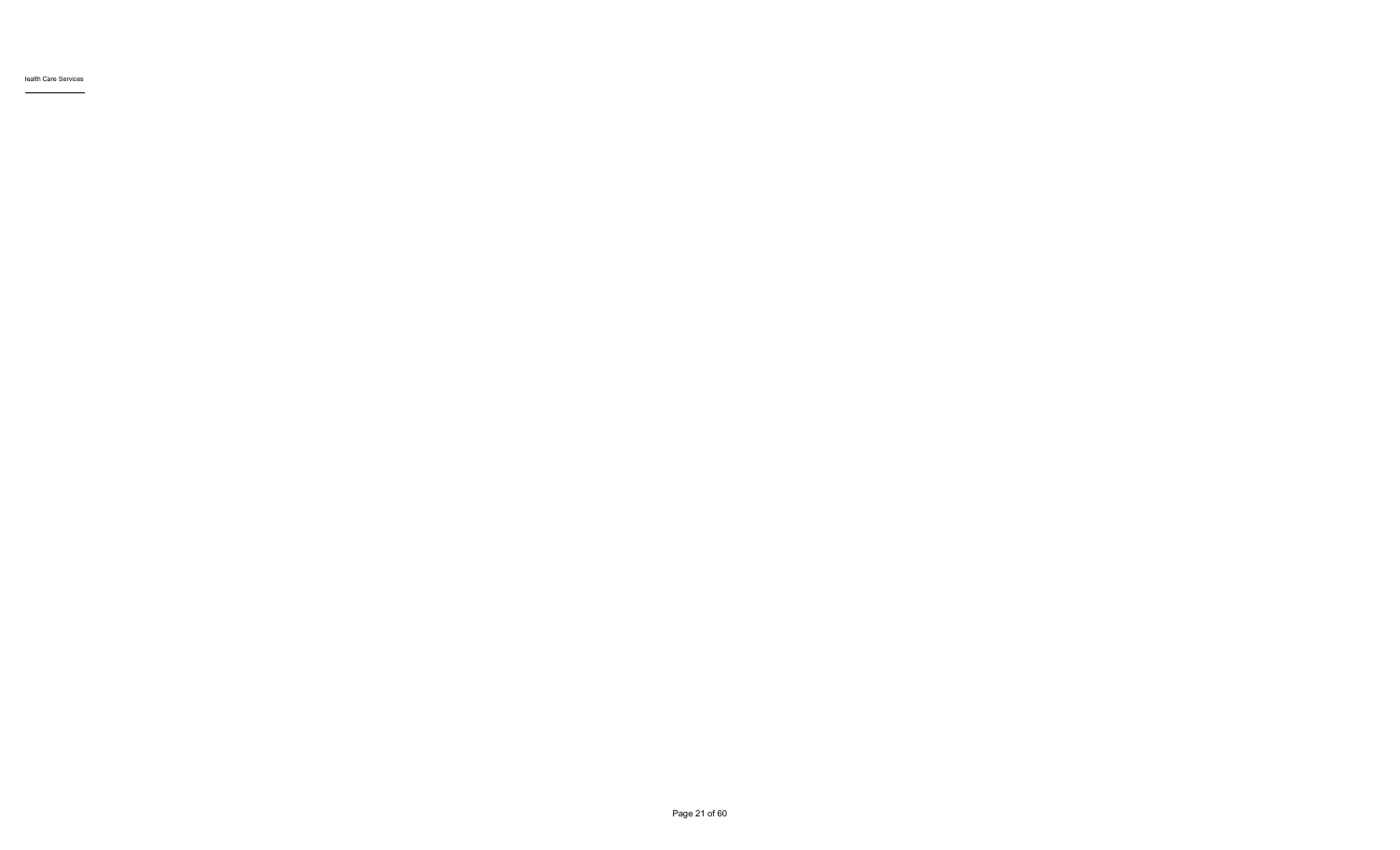| O                          |
|----------------------------|
| <b>Grand Total</b>         |
| \$0.00                     |
| \$0.00                     |
| \$442,468.00               |
| \$444,107.37               |
| \$480,039.57               |
| \$118,375.17<br>\$0.00     |
|                            |
| \$238,876.41<br>\$6,516.45 |
| \$0.00                     |
| \$0.00                     |
| \$90,932.80                |
| \$96,062.80                |
| \$64,435.34                |
| \$316,560.00               |
| \$88,598.78                |
| \$171,696.00               |
| \$0.00                     |
| \$511,556.00               |
| \$646,146.17               |
| \$1,180,662.40             |
| \$3,938.13                 |
| \$0.00                     |
| \$0.00                     |
| \$0.00                     |
| \$0.00                     |
| \$0.00                     |

\$0.00 \$0.00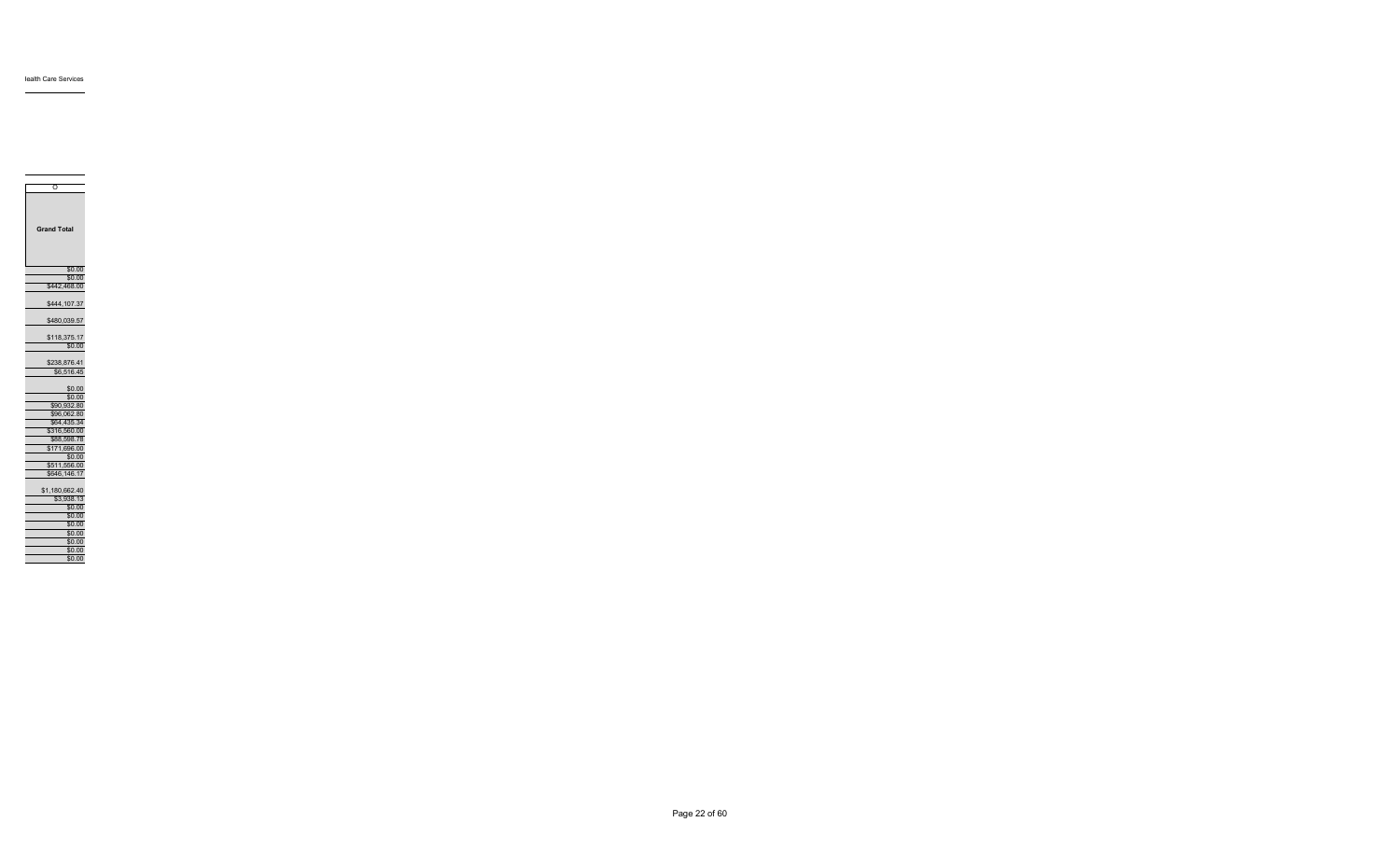| \$0.00 |
|--------|
| \$0.00 |
| \$0.00 |
| \$0.00 |
| \$0.00 |
| \$0.00 |
| \$0.00 |
| \$0.00 |
| \$0.00 |
| \$0.00 |
| \$0.00 |
| \$0.00 |
| \$0.00 |
| \$0.00 |
| \$0.00 |
| \$0.00 |
| \$0.00 |
| \$0.00 |
| \$0.00 |
| \$0.00 |
| \$0.00 |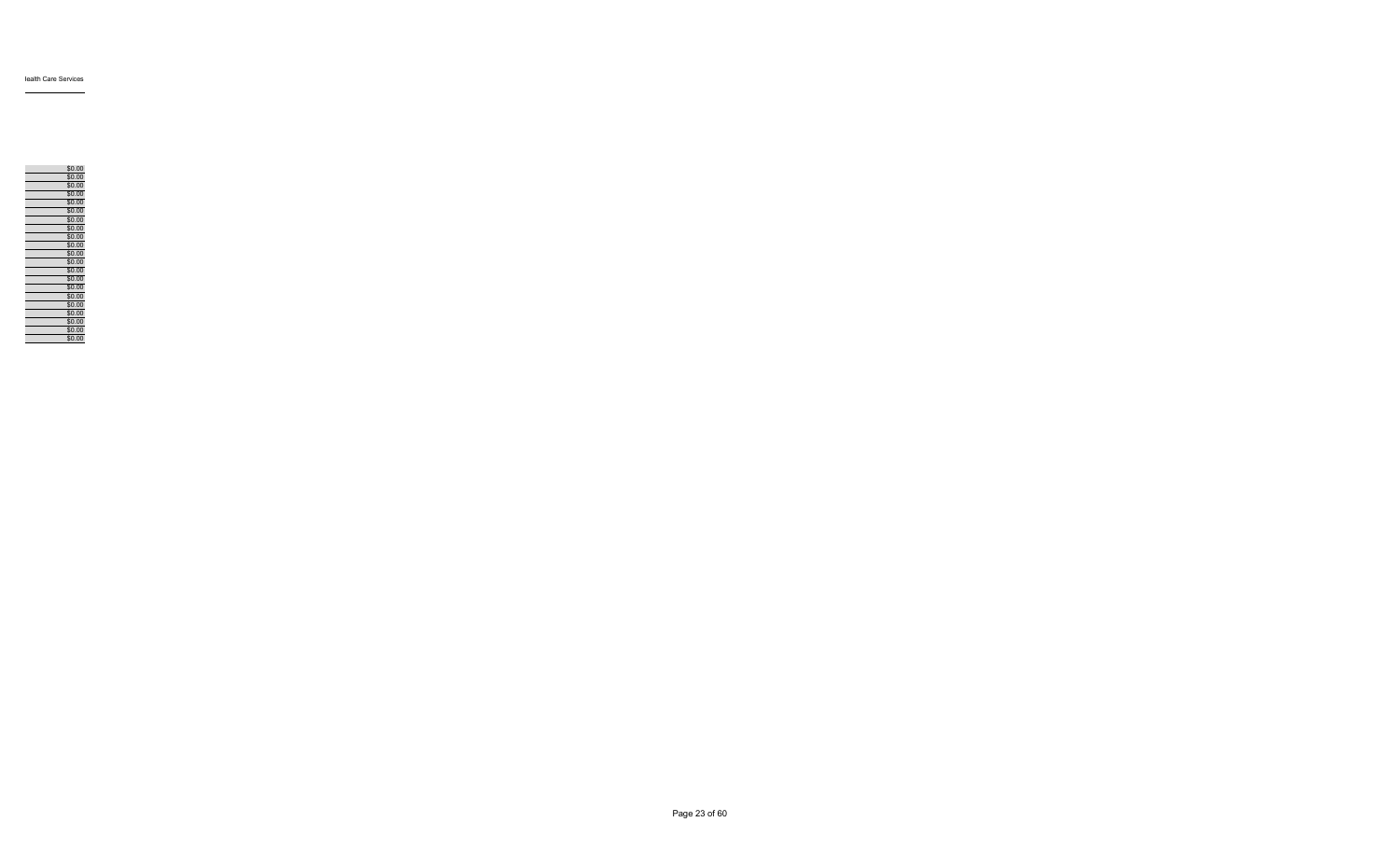|  | \$0.00 |
|--|--------|
|  | \$0.00 |
|  | \$0.00 |
|  | \$0.00 |
|  | \$0.00 |
|  | \$0.00 |
|  | \$0.00 |
|  | \$0.00 |
|  | \$0.00 |
|  | \$0.00 |
|  | \$0.00 |
|  | \$0.00 |
|  | \$0.00 |
|  | \$0.00 |
|  | \$0.00 |
|  | \$0.00 |
|  | \$0.00 |
|  | \$0.00 |
|  | \$0.00 |
|  | \$0.00 |
|  | \$0.00 |
|  | \$0.00 |
|  | \$0.00 |
|  | \$0.00 |
|  | \$0.00 |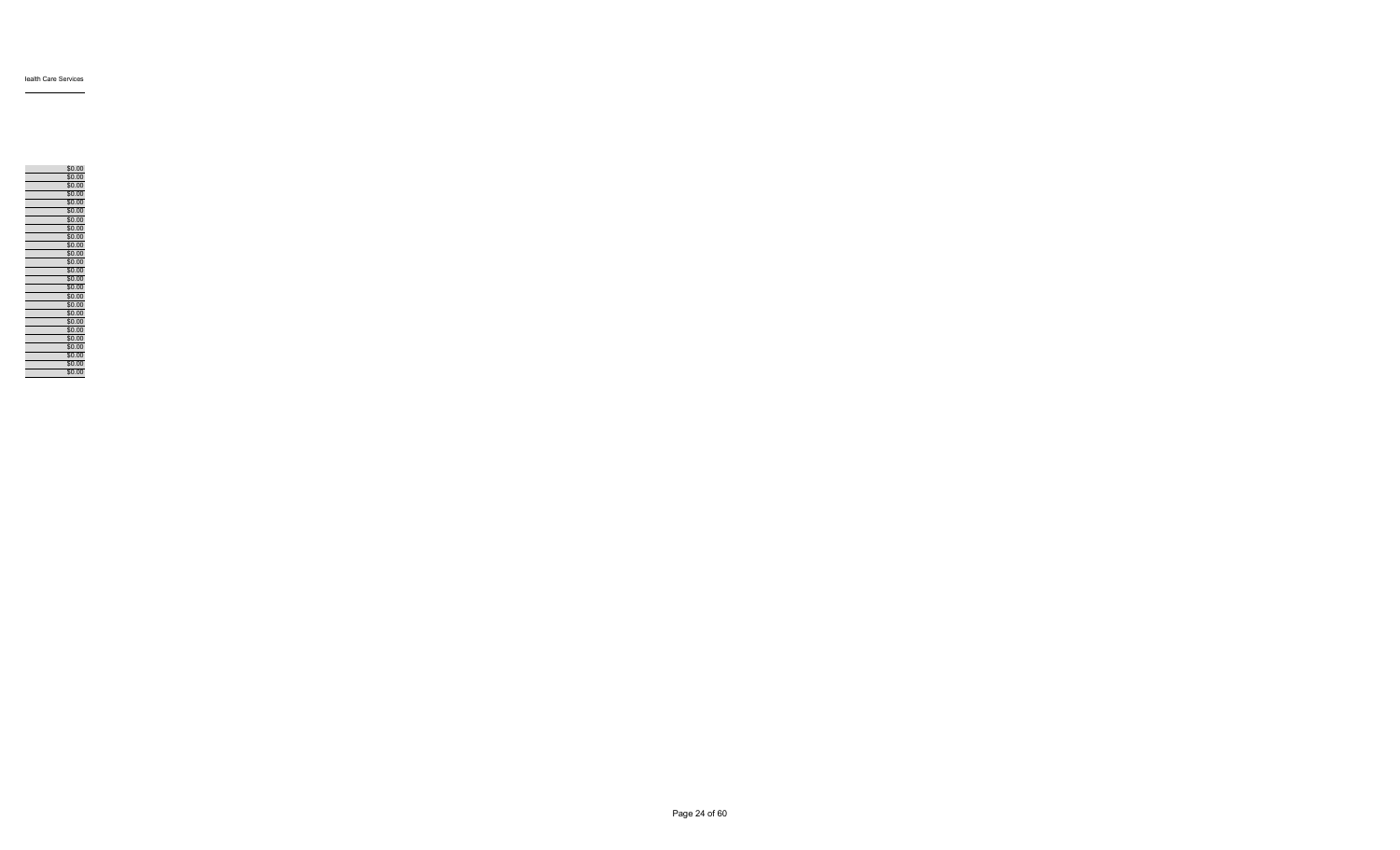|  | \$0.00 |
|--|--------|
|  | \$0.00 |
|  | \$0.00 |
|  | \$0.00 |
|  | \$0.00 |
|  | \$0.00 |
|  | \$0.00 |
|  | \$0.00 |
|  | \$0.00 |
|  | \$0.00 |
|  | \$0.00 |
|  | \$0.00 |
|  | \$0.00 |
|  | \$0.00 |
|  | \$0.00 |
|  | \$0.00 |
|  | \$0.00 |
|  | \$0.00 |
|  | \$0.00 |
|  | \$0.00 |
|  | \$0.00 |
|  | \$0.00 |
|  | \$0.00 |
|  | \$0.00 |
|  | \$0.00 |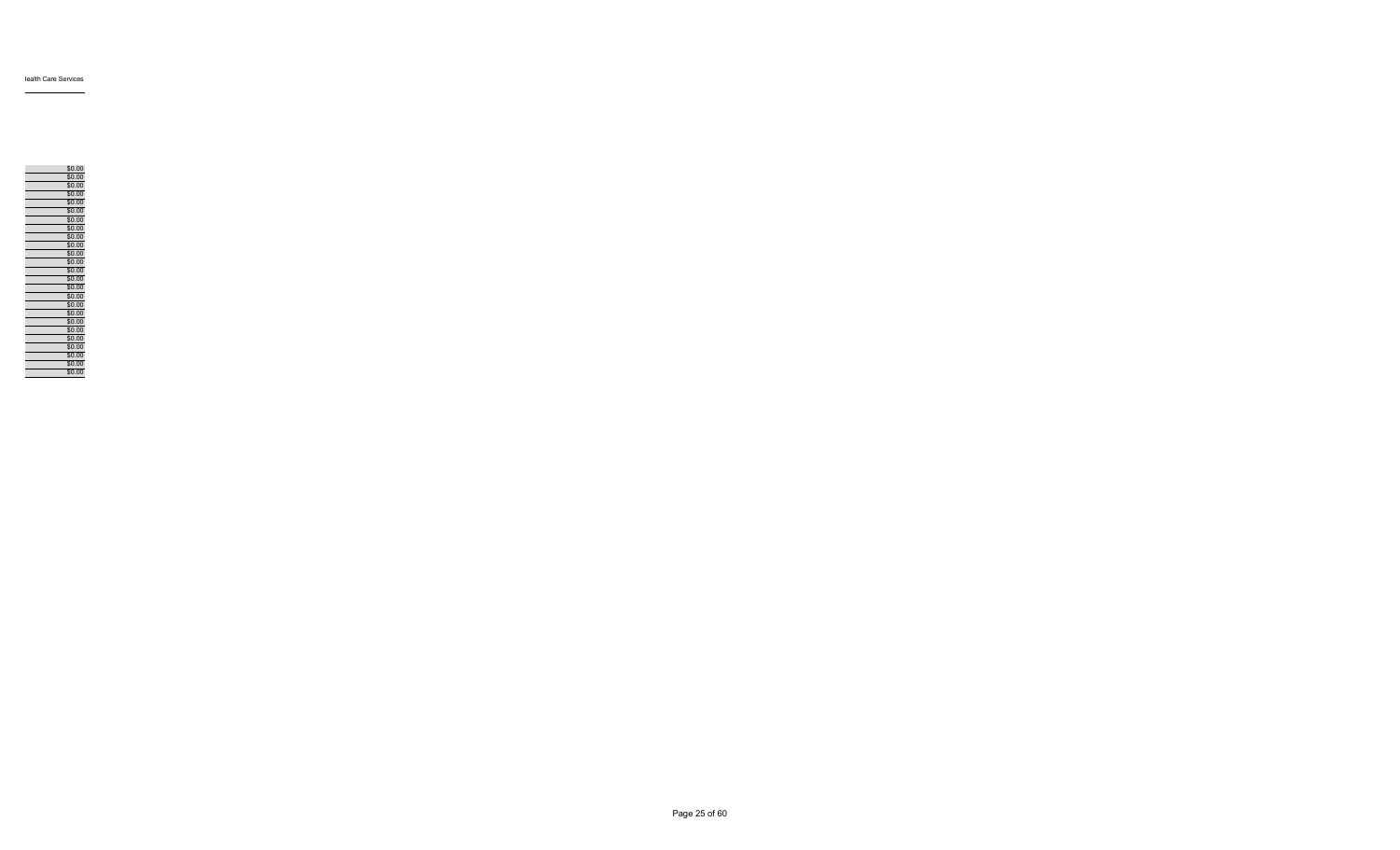County: No entry. This field will auto-populate from the Information worksheet. Date: No entry. This field will auto-populate from the Information worksheet. Annual Planning.

Planning.

Planning.

Annual Planning.

Row 1, Column E: Enter the amount of Other funds expended for PEI Annual Planning. Other funds include funding from sources not otherwise identified such as from local General Fund or other local sources, or from sources such as Federal grants or other grants.

Row 1, Column F: No entry. This amount is the sum of Row 1, Columns A-E. Evaluation.

Row 2, Column B: Enter the amount of Medi-Cal FFP funds expended for PEI Evaluation. Row 2, Column C: Enter the amount of 1991 Realignment funds expended for PEI Evaluation. Evaluation.

Row 2, Column E: Enter the amount of Other funds expended for PEI Evaluation.

Row 2, Column F: No entry. This amount is the sum of Row 2, Columns A-E.<br>الحريف المستوين المستقرر التي تصوير المستقرر المستقرر المستقرر المستقرر المستقرر المستقرر المستقرر المستقرر ال

Administration. This amount should include direct administrative costs and an appropriate allocation of indirect costs. Direct administrative costs are administrative costs that only benefit PEI programs or services. Indirect administrative costs are those administrative costs that are incurred for a common or joint purpose and cannot be readily identified as benefiting only one MHSA component. Counties must use an appropriate allocation method to allocate indirect costs to the PEI Account. The share of costs attributed to the PEI Account should be in proportion to the extent the PEI programs or services benefit from the support activity. Counties must maintain proper documentation of the allocation methodology used to allocate indirect costs to administration of PEI programs or services. To avoid double-counting, do not Row 3, Column B: Enter the amount of Medi-Cal FFP funds expended for PEI Administration. Administration.

Administration.

Row 3, Column E: Enter the amount of Other funds expended for PEI Administration.

Row 3, Column F: No entry. This amount is the sum of Row 3, Columns A-E.

on behalf of the County for authorized PEI Statewide Projects during the reporting fiscal year. PEI Statewide Project funding was made available to counties in FY 2008-09 through FY 2011- 12. To avoid double counting, funds reported here as expended will not be included in Row 8, Column A. They are reported separately on Worksheet 2. Component Summary, Row 19,

Row 4, Column B: This cell is blank.

Row 4, Column C: This cell is blank.

Row 4, Column D: This cell is blank.

Row 4, Column E: This cell is blank.

Row 4, Column F: No entry. This amount is equal to Row 4, Column A.

Row 5, Column A: Enter the amount of MHSA funds, including interest, transferred to a Joint Powers Authority (JPA) for PEI programs.

Row 5, Column B: This cell is blank.

Row 5, Column C: This cell is blank.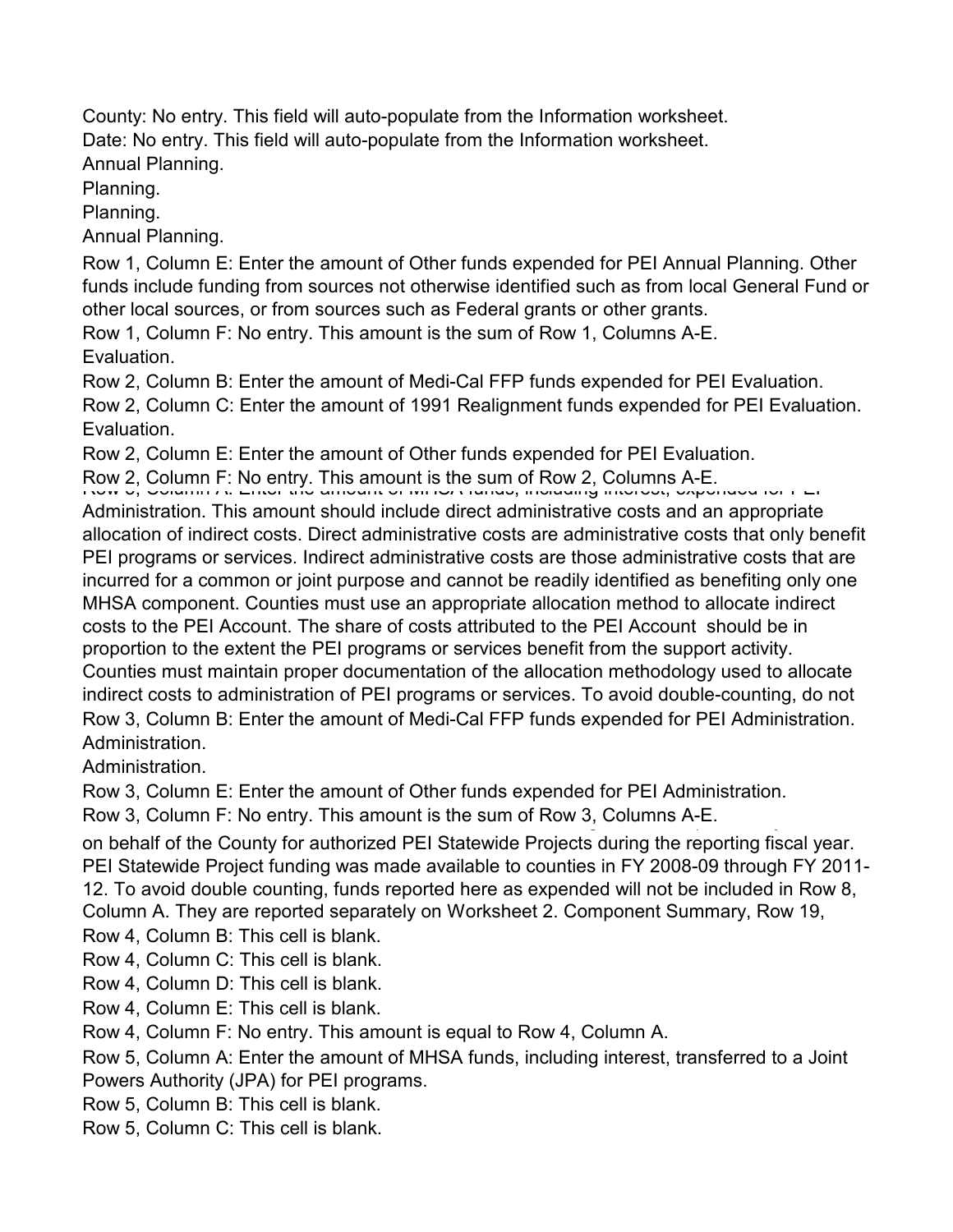Row 5, Column D: This cell is blank.

Row 5, Column E: This cell is blank.

Row 5, Column F: No entry. This amount is equal to Row 5, Column A.

behalf of the County during the reporting fiscal year for authorized PEI programs. Transfers of MHSA PEI funds made to a JPA for State-Level Projects should not be reflected as PEI Funds Expended by CalMHSA for PEI Statewide (Row 4). Funds reported here as transferred will not increase the Total PEI Expenditures (Row 8).

Row 6, Column B: This cell is blank.

Row 6, Column C: This cell is blank.

Row 6, Column D: This cell is blank.

Row 6, Column E: This cell is blank.

Row 6, Column F: No entry. This amount is equal to Row 6, Column A.

Row 7, Column A: No entry. This amount is equal to the sum of Rows 10-109, Column J

Row 7, Column B: No entry. This amount is equal to the sum of Rows 10-109, Column K.

Row 7, Column C: No entry. This amount is equal to the sum of Rows 10-109, Column L.

Row 7, Column D: No entry. This amount is equal to the sum of Rows 10-109, Column M.

Row 7, Column E: No entry. This amount is equal to the sum of Rows 10-109, Column N.

Row 7, Column F: No entry. This amount is equal to the sum of Row 7, Columns A-E.

Row 8, Column A: No entry. This amount is equal to the sum of Rows 1-3 and 6-7, Column A.

Row 8, Column B: No entry. This amount is equal to the sum of Rows 1-3 and 6-7, Column B.

Row 8, Column C: No entry. This amount is equal to the sum of Rows 1-3 and 6-7, Column C.

Row 8, Column D: No entry. This amount is equal to the sum of Rows 1-3 and 6-7, Column D.

Row 8, Column E: No entry. This amount is equal to the sum of Rows 1-3 and 6-7, Column E.

Row 8, Column F: No entry. This amount is equal to the sum of Row 8, Columns A-E.

divided by Row 8, Column A. Per California Code of Regulations (CCR), title 9, section 3706(a), counties are required to serve all ages in one or more PEI programs. Per section 3706(b), counties are required to use at least 51 percent of the Prevention and Early

Intervention Fund to serve individuals who are 25 years old or younger. Per section 3760(c), programs that serve parents, caregivers, or family members with the goal of addressing MHSA outcomes for children or youth at risk of or with early onset of a mental illness can be counted as meeting this requirement. A County with population under 200,000 that meets certain Row 9, Column B: Enter the estimated percentage of funding reported in Row 6, Column A,

that were expended in support of clients aged 25 and under. data and is determined according to the County Name entered on Worksheet 1. Information,

Row 3. The County Code corresponds to the numeric ID code used to identify the County in the Data Collection and Reporting system.

Rows 10-109, Column B: Enter the Program name for each PEI program funded by the PEI Account. Program name must be consistent with Program Name provided in the most recent MHSA Three-Year Program and Expenditure Plan or Annual Update covering the same Fiscal Year. Each Standalone and Combined Program must have a unique name to ensure the calculation in Column H functions properly. If a County has changed the name of a Program subsequent to publication of the relevant Three-Year Program and Expenditure Plan or Annual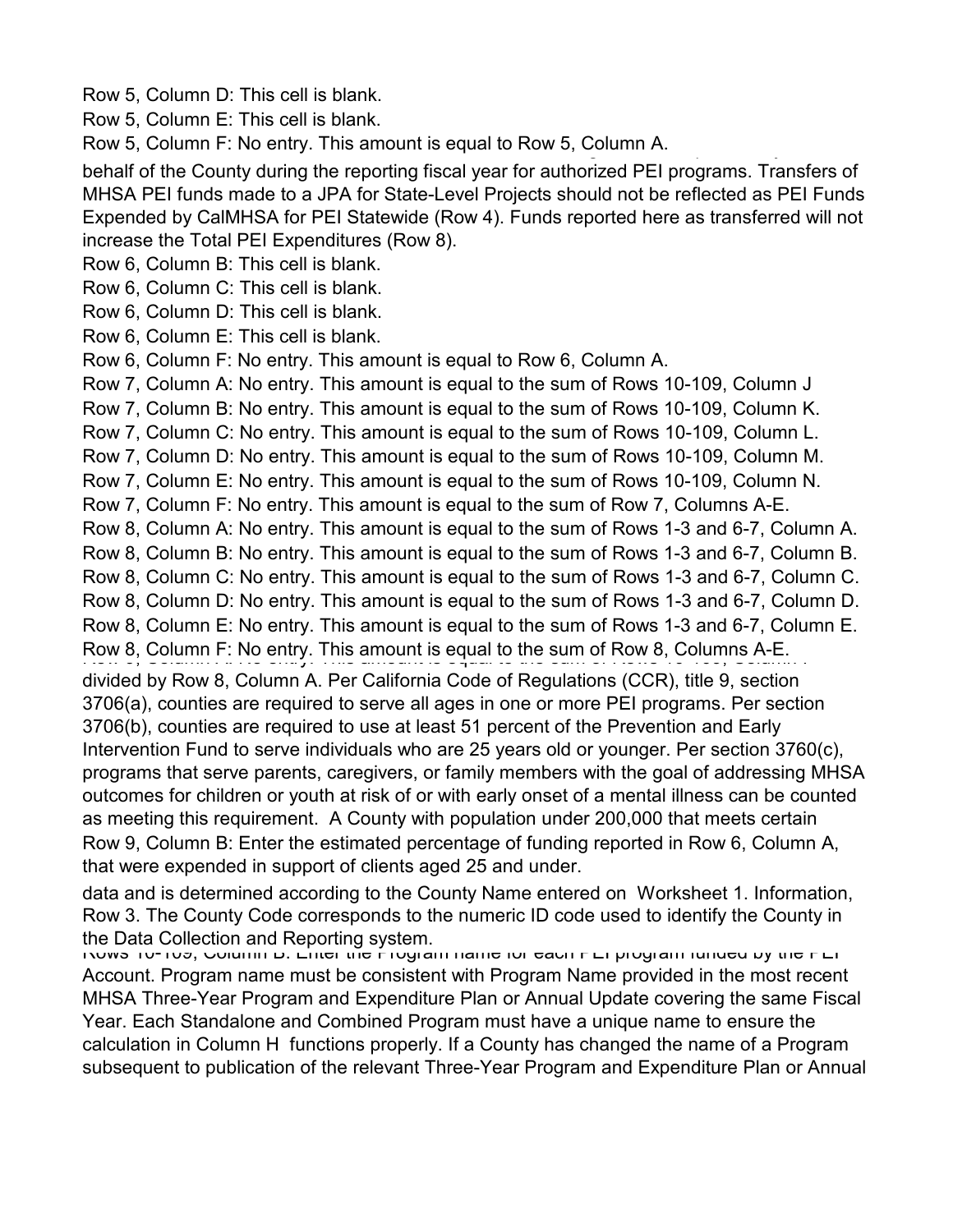Rows 10-109, Column C: If the Program name is identical to the Program name reported in the prior year ARER or this is a new program this reporting year, no entry. If the Program name has changed from what was reported on the prior year ARER, enter the name used to identify this Program in the prior year ARER. If this program represents a combination of two or more programs formerly reported separately, or if this program was formerly combined with another Program leave this field blank but provide a comment on the Worksheet 10 Standalone. If the row data refers to a Program Activity within a Combined Program or to summary information for a Combined Program, select Combined. Otherwise, select Standalone. Counties may combine an Early Intervention Program with a Prevention Program as long as the requirements in CCR, Sections 3710 and 3720 are met.

program activity funded with PEI funds. Options include Early Intervention Program (CCR, Section 3710), Outreach for Increasing Recognition of Early Signs of Mental Illness (CCR Section 3715), Prevention Program (CCR Section 3720), Stigma and Discrimination Reduction Program (CCR Section 3725), Access and Linkage to Treatment Program (CCR Section 3726), Suicide Prevention Programs (CCR Section 3730), Improving Timely Access to Services for Underserved Populations (CCR 3735(a)(2)(A), or Combined Summary (CCR Section 3510.010(a)(1)(A)1.If the County provides for its Outreach for Increasing Recognition of Early row used to report data for the Combined Program. Do not enter data into this cell for Standalone programs and Combined Summary rows.

Combined Program dedicated to the selected Program Activity in the Program Type column (Column E). Enter a value between zero and 100. For Programs designated as Standalone in Column D, enter 100. Do not enter data in this column for rows identified as program summary rows. The sum of percentages reported for Program Activities in a Combined Program must

expenditures (Column J) dedicated to clients age 25 and under. Enter as a value between zero and 100. For Program Activities within a Combined Program, estimate the percentage of the Program Activity expenditures dedicated to serving clients age 25 and under. Leave blank if Column E is selected as Combined Summary.

Column H. This cell displays the weighted average of the percentages reported for each of the Program Activities within the Combined Program. The weighted average is the sum of Columns G and H.

expended for goods and services delivered during the reporting year for each program. For a Combined Program, enter expenditure data only for the summary row (Program Type "Combined Summary" in Column E).

services delivered during the reporting year for each program. For a Combined Program, enter expenditure data only for the summary row (Program Type "Combined Summary" in Column E).

and services delivered during the reporting year for each program. For a Combined Program, enter expenditure data only for the summary row (Program Type "Combined Summary" in Column E).

for goods and services delivered during the reporting year for each program. For a Combined Program, enter expenditure data only for the summary row (Program Type "Combined Summary" in Column E).

delivered during the reporting year for each program. For a Combined Program, enter expenditure data only for the summary row.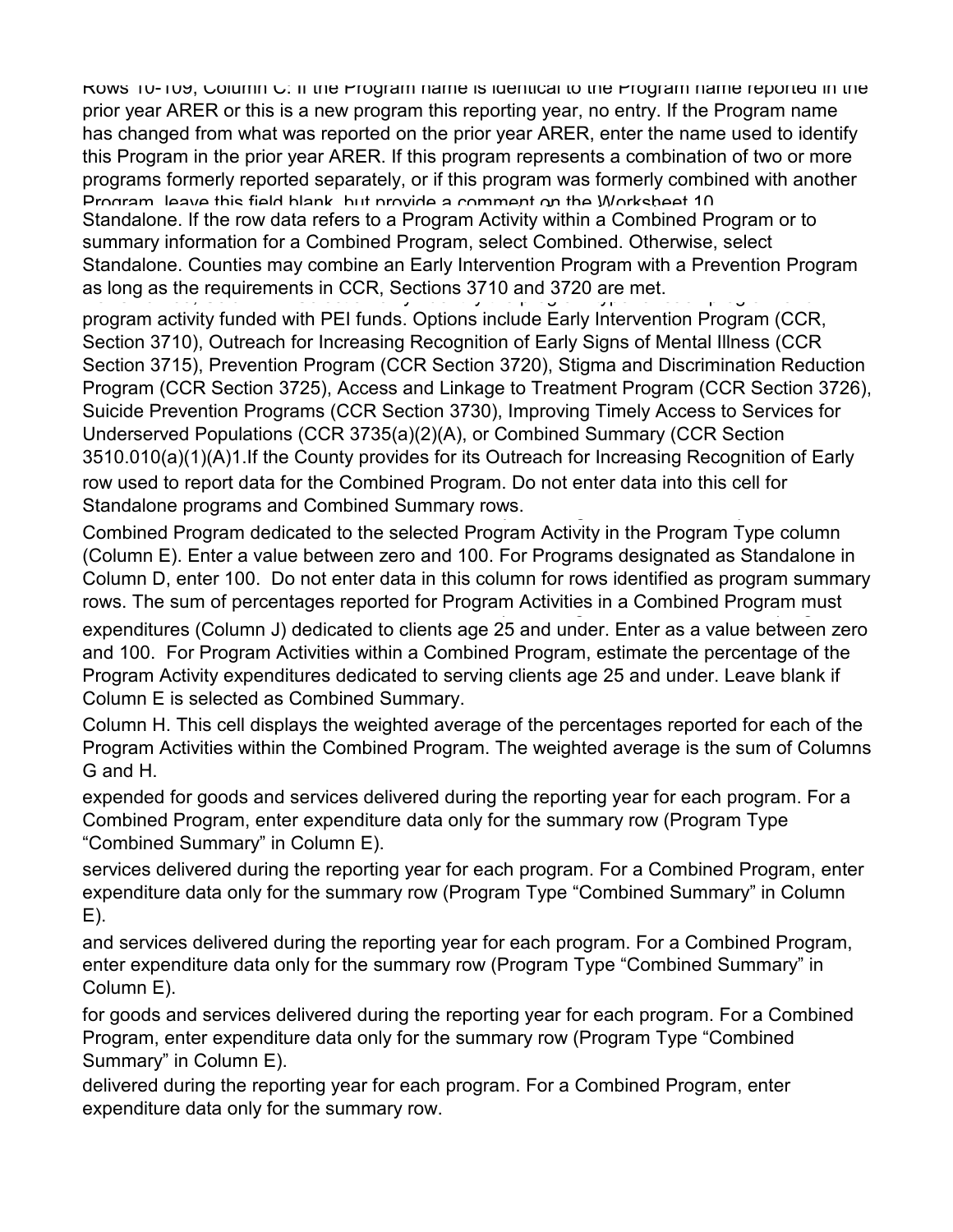Rows 10-109, Column O**:** No entry. This amount is the sum of Columns J-N. The Column should be blank for program activity rows within a combined program.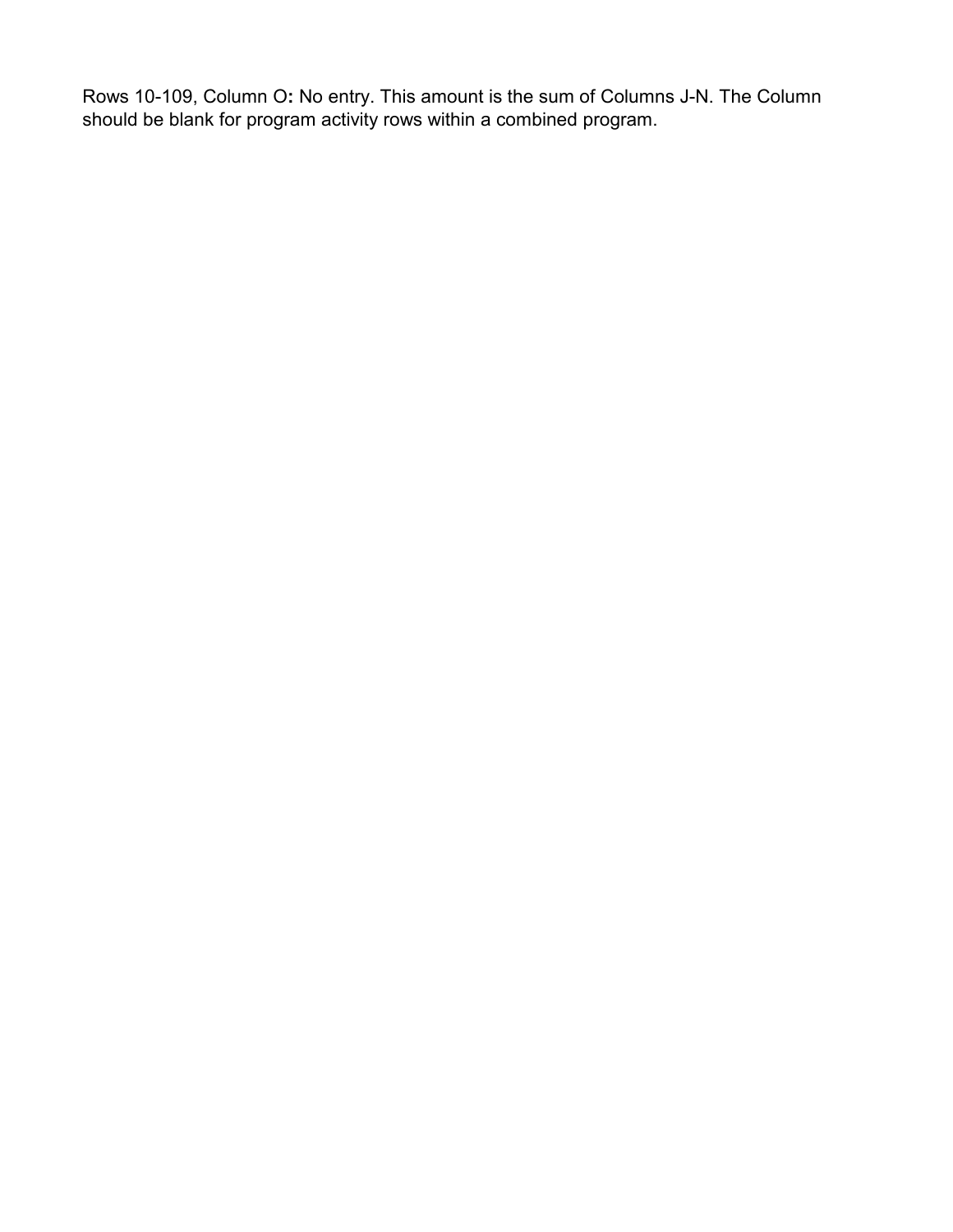## DHCS 1822 E (02/19) **Annual Mental Health Services Act (MHSA) Revenue and Expenditure Report Fiscal Year: 2020-21 Innovation (INN) Summary Worksheet**

**County: County: San Mateo Date:** 2/28/2022

**SECTION ONE**

|   |                                                            |                                                           | B                   |                         |                                               |        |                    |
|---|------------------------------------------------------------|-----------------------------------------------------------|---------------------|-------------------------|-----------------------------------------------|--------|--------------------|
|   |                                                            | <b>Total MHSA</b><br><b>Fund (Including)</b><br>Interest) | <b>Medi-Cal FFP</b> | <b>1991 Realignment</b> | <b>Behavioral Health</b><br><b>Subaccount</b> | Other  | <b>Grand Total</b> |
|   | <b>INN Annual Planning Costs</b>                           | \$0.00                                                    |                     |                         |                                               |        | \$0.00             |
|   | <b>INN Indirect Administration</b>                         | \$0.00]                                                   |                     |                         |                                               |        | \$0.00             |
|   | <b>INN Funds Transferred to JPA</b>                        | $-$ \$725,000.00                                          |                     |                         |                                               |        | $-$725,000.00$     |
|   | <b>INN Expenditures Incurred by JPA</b>                    | \$383,929.00                                              |                     |                         |                                               |        | \$383,929.00       |
|   | <b>INN Project Administration</b>                          | \$0.00                                                    | \$0.00              | \$0.00                  | \$0.00                                        | \$0.00 | \$0.00             |
|   | <b>INN Project Evaluation</b>                              | \$89,172.50                                               | \$0.00              | \$0.00                  | \$0.00                                        | \$0.00 | \$89,172.50        |
|   | <b>INN Project Direct</b>                                  | \$1,441,430.59                                            | \$0.00              | \$0.00                  | \$0.00                                        | \$0.00 | \$1,441,430.59     |
|   | <b>INN Project Subtotal</b>                                | \$1,530,603.09                                            | \$0.00              | \$0.00                  | \$0.00                                        | \$0.00 | \$1,530,603.09     |
| 9 | Total Innovation Expenditures (Excluding Transfers to JPA) | \$1,914,532.09                                            | \$0.00              | \$0.00                  | \$0.00                                        | \$0.00 | \$1,914,532.09     |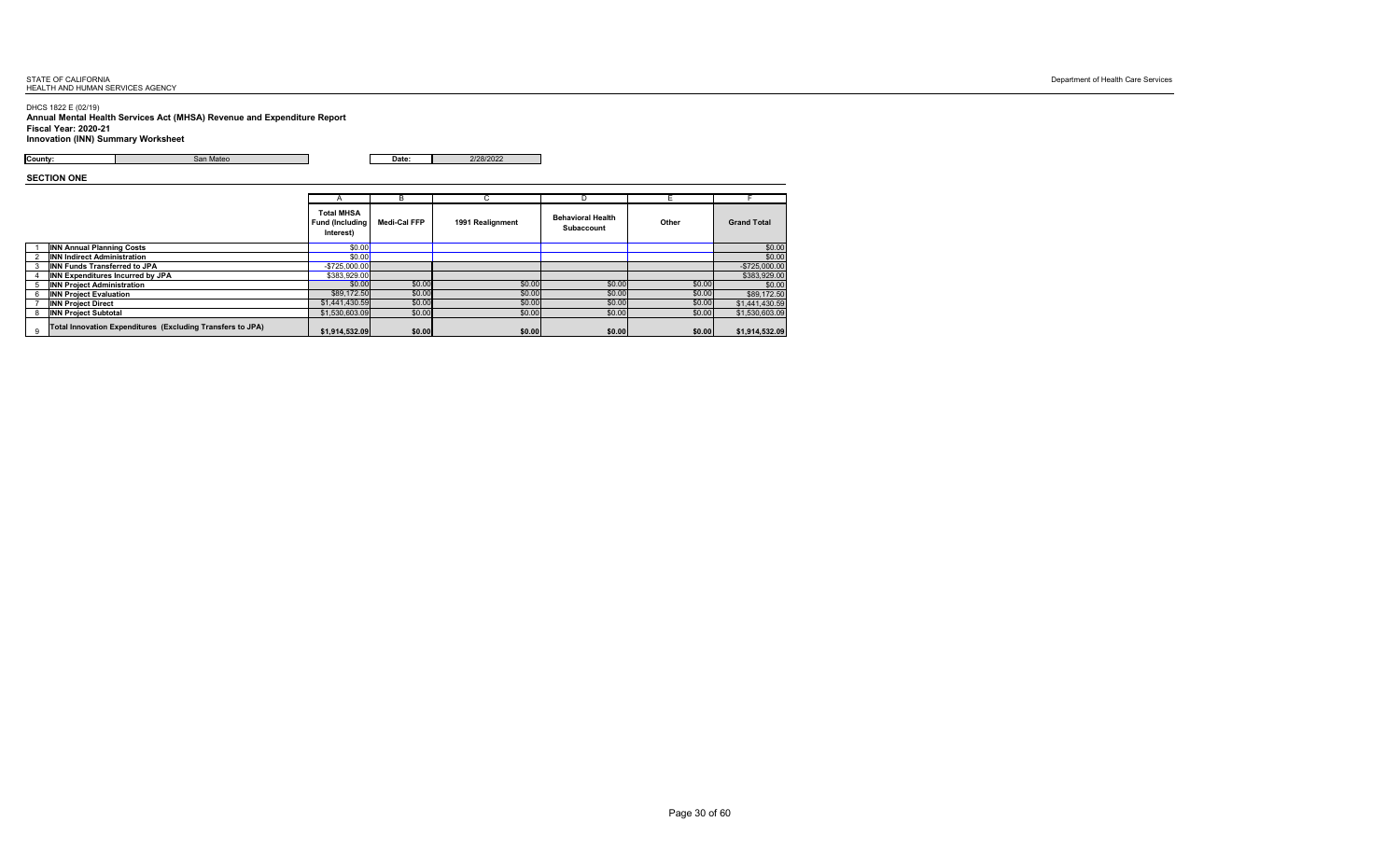DHCS 1822 E (02/19) **Annual Mental Health Services Act (MHSA) Revenue and Expenditure Report Fiscal Year: 2020-21 Innovation (INN) Summary Worksheet**

**County: County: San Mateo Date:** 2/28/2022

# **SECTION TWO**

|                  |          | $\mathsf{A}$   | B.                                                                          |                                     | D                                                |                           |                                                                      | G                                                                             | H                                     |                                                 |                     |                  |                                               | M            |
|------------------|----------|----------------|-----------------------------------------------------------------------------|-------------------------------------|--------------------------------------------------|---------------------------|----------------------------------------------------------------------|-------------------------------------------------------------------------------|---------------------------------------|-------------------------------------------------|---------------------|------------------|-----------------------------------------------|--------------|
|                  |          | County<br>Code | <b>Project Name</b>                                                         | <b>Prior Project</b><br><b>Name</b> | Project<br><b>MHSOAC</b><br><b>Approval Date</b> | <b>Project Start Date</b> | <b>MHSOAC-Authorized</b><br><b>MHSA INN Project</b><br><b>Budget</b> | <b>Amended MHSOAC-</b><br><b>Authorized MHSA INN</b><br><b>Project Budget</b> | Project<br><b>Expenditure Type</b>    | <b>Total MHSA Funds</b><br>(Including Interest) | <b>Medi-Cal FFP</b> | 1991 Realignment | <b>Behavioral Health</b><br><b>Subaccount</b> | <b>Other</b> |
|                  |          | 41             | LGBTQ Coordinated Services Center (The Pride Center<br>$\mathsf{Extension}$ |                                     | 7/28/2016                                        | 8/1/2016                  | \$2,200,000.00                                                       |                                                                               | \$1,550,000.00 Project Administration | \$0.00                                          |                     |                  |                                               |              |
|                  |          | 41             | <b>LGBTQ Coordinated Services Center (The Pride Center</b><br>Extension)    |                                     | 7/28/2016                                        | 8/1/2016                  | \$2,200,000.00                                                       |                                                                               | \$1,550,000.00 Project Evaluation     | \$56,592.50                                     |                     |                  |                                               |              |
| 10               |          | 41             | LGBTQ Coordinated Services Center (The Pride Center<br>Extension)           |                                     | 7/28/2016                                        | 8/1/2016                  | \$2,200,000.00                                                       | \$1,550,000.00 Project Direct                                                 |                                       | \$735,554.00                                    |                     |                  |                                               |              |
| 10               |          | 41             | <b>LGBTQ Coordinated Services Center (The Pride</b><br>Center - Extension)  |                                     | 7/28/2016                                        | 8/1/2016                  | \$2,200,000.00                                                       |                                                                               | \$1,550,000.00 Project Subtotal       | \$792,146.50                                    | \$0.00              | \$0.00           | \$0.00                                        | \$0.00       |
| 11               |          | 41             | Help@Hand                                                                   | <b>Tech Suite</b>                   | 9/27/2018                                        | 7/1/2019                  | \$3,872,167.00                                                       |                                                                               | <b>Project Administration</b>         | \$0.00                                          |                     |                  |                                               |              |
|                  |          | 41             | Help@Hand                                                                   | <b>Tech Suite</b>                   | 9/27/2018                                        | 7/1/2019                  | \$3,872,167.00                                                       |                                                                               | <b>Project Evaluation</b>             | \$32,580.00                                     |                     |                  |                                               |              |
| 11               |          | 41             | Help@Hand                                                                   | <b>Tech Suite</b>                   | 9/27/2018                                        | 7/1/2019                  | \$3,872,167.00                                                       |                                                                               | <b>Project Direct</b>                 | \$705,876.59                                    |                     |                  |                                               |              |
| 11               | <b>D</b> | 41             | Help@Hand                                                                   | <b>Tech Suite</b>                   | 9/27/2018                                        | 7/1/2019                  | \$3,872,167.00                                                       |                                                                               | <b>Project Subtotal</b>               | \$738,456.59                                    | \$0.00              | \$0.00           | \$0.00                                        | \$0.00       |
| 12               |          |                | Social Enterprise Cultural and Wellness Café                                |                                     | 8/27/2020                                        | 10/1/2021                 | \$2,625,000.00                                                       |                                                                               | <b>Project Administration</b>         | \$0.00                                          |                     |                  |                                               |              |
| 12               |          |                | Social Enterprise Cultural and Wellness Café                                |                                     | 8/27/2020                                        | 10/1/2021                 | \$2,625,000.00                                                       |                                                                               | <b>Project Evaluation</b>             | \$0.00                                          |                     |                  |                                               |              |
| 12 <sup>7</sup>  |          |                | Social Enterprise Cultural and Wellness Café                                |                                     | 8/27/2020                                        | 10/1/2021                 | \$2,625,000.00                                                       |                                                                               | <b>Project Direct</b>                 | \$0.00                                          |                     |                  |                                               |              |
| 12 <sub>2</sub>  | <b>D</b> |                | Social Enterprise Cultural and Wellness Café                                |                                     | 8/27/2020                                        | 10/1/2021                 | \$2,625,000.00                                                       |                                                                               | <b>Project Subtotal</b>               | \$0.00                                          | \$0.00              | \$0.00           | \$0.00                                        | \$0.00       |
| 13 <sup>7</sup>  |          |                | Co-Location of PEI Services in Low-Income Housing                           |                                     | 11/17/2020 TBD                                   |                           | \$925,000.00                                                         |                                                                               | <b>Project Administration</b>         |                                                 |                     |                  |                                               |              |
| 13               |          |                | Co-Location of PEI Services in Low-Income Housing                           |                                     | 11/17/2020 TBD                                   |                           | \$925,000.00                                                         |                                                                               | <b>Project Evaluation</b>             |                                                 |                     |                  |                                               |              |
| 13 <sup>7</sup>  |          |                | Co-Location of PEI Services in Low-Income Housing                           |                                     | 11/17/2020 TBD                                   |                           | \$925,000.00                                                         |                                                                               | <b>Project Direct</b>                 |                                                 |                     |                  |                                               |              |
| 13 <sup>7</sup>  |          |                | Co-Location of PEI Services in Low-Income Housing                           |                                     | 11/17/2020 TBD                                   |                           | \$925,000.00                                                         |                                                                               | <b>Project Subtotal</b>               | \$0.00                                          | \$0.00              | \$0.00           | \$0.00                                        | \$0.00       |
| 14               |          |                | PIONEERS                                                                    |                                     | 12/9/2020 TBD                                    |                           | \$925,000.00                                                         |                                                                               | <b>Project Administration</b>         |                                                 |                     |                  |                                               |              |
| 14               |          |                | <b>PIONEERS</b>                                                             |                                     | 12/9/2020 TBD                                    |                           | \$925,000.00                                                         |                                                                               | <b>Project Evaluation</b>             |                                                 |                     |                  |                                               |              |
| 14               |          |                | <b>PIONEERS</b>                                                             |                                     | 12/9/2020 TBD                                    |                           | \$925,000.00                                                         |                                                                               | <b>Project Direct</b>                 |                                                 |                     |                  |                                               |              |
| 14               |          |                | <b>PIONEERS</b>                                                             |                                     | 12/9/2020 TBD                                    |                           | \$925,000.00                                                         |                                                                               | <b>Project Subtotal</b>               | \$0.00                                          | \$0.00              | \$0.00           | \$0.00                                        | \$0.00       |
| 15               |          |                |                                                                             |                                     |                                                  |                           |                                                                      |                                                                               |                                       |                                                 |                     |                  |                                               |              |
| 15 <sup>15</sup> |          |                |                                                                             |                                     |                                                  |                           |                                                                      |                                                                               |                                       |                                                 |                     |                  |                                               |              |
| 15               |          |                |                                                                             |                                     |                                                  |                           |                                                                      |                                                                               |                                       |                                                 |                     |                  |                                               |              |
| 15 <sub>1</sub>  | D        |                |                                                                             |                                     |                                                  |                           |                                                                      |                                                                               |                                       | \$0.00                                          | \$0.00              | \$0.00           | \$0.00                                        | \$0.00       |

| $\overline{\mathsf{M}}$ |        |
|-------------------------|--------|
|                         |        |
| Other                   |        |
|                         |        |
|                         |        |
|                         |        |
|                         |        |
|                         | \$0.00 |
|                         |        |
|                         |        |
|                         | \$0.00 |
|                         |        |
|                         | \$0.00 |
|                         |        |
|                         |        |
|                         | \$0.00 |
|                         |        |
|                         |        |
|                         | \$0.00 |
|                         |        |
|                         |        |
|                         | \$0.00 |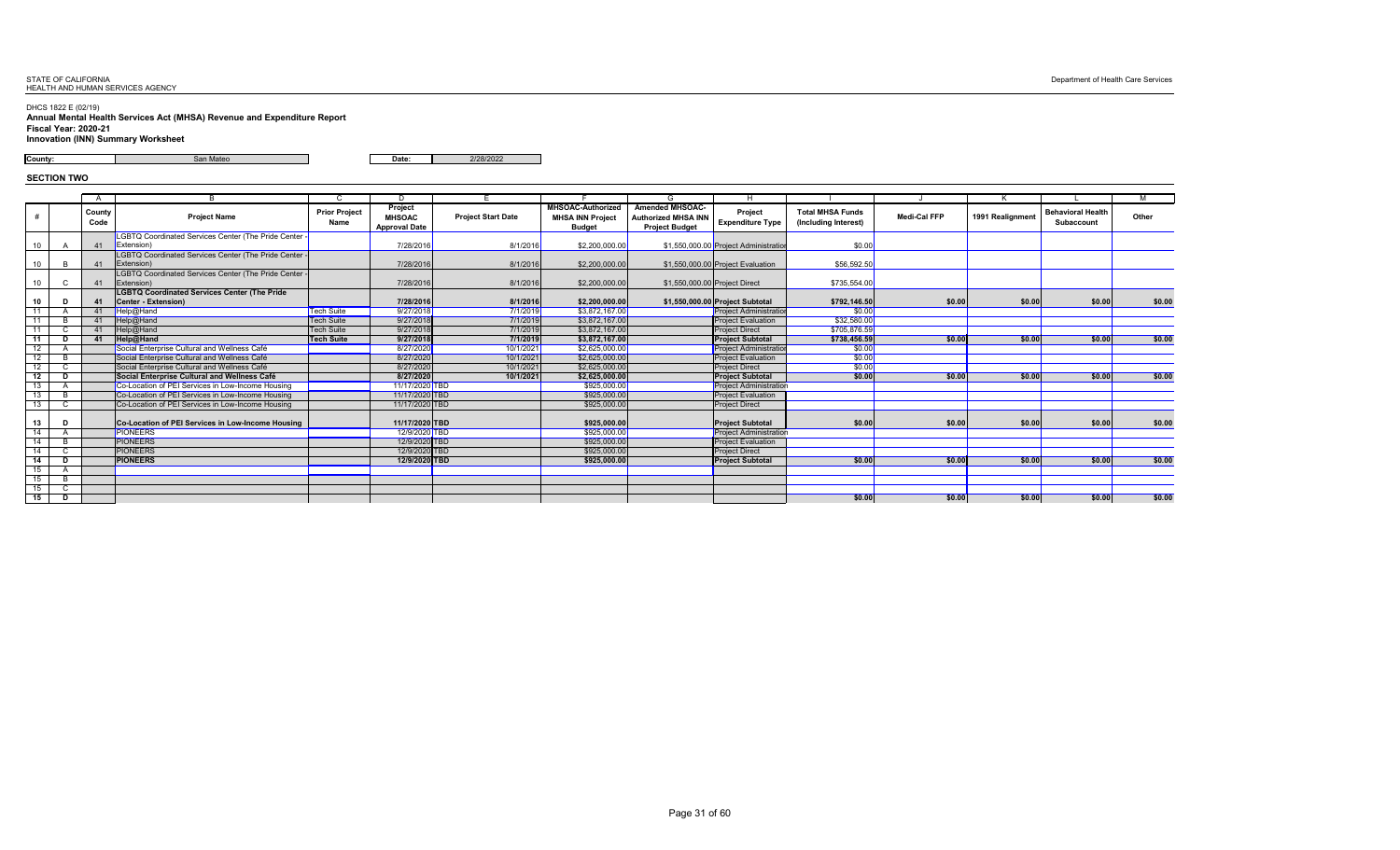DHCS 1822 E (02/19) **Annual Mental Health Services Act (MHSA) Revenue and Expenditure Report Fiscal Year: 2020-21 Innovation (INN) Summary Worksheet**

| County:                                                                  | San Mateo | Date: | 2/28/2022 |  |        |        |        |            |        |
|--------------------------------------------------------------------------|-----------|-------|-----------|--|--------|--------|--------|------------|--------|
|                                                                          |           |       |           |  |        |        |        |            |        |
| 16<br>A                                                                  |           |       |           |  |        |        |        |            |        |
| 16<br>B                                                                  |           |       |           |  |        |        |        |            |        |
| 16<br>$\mathsf{C}$                                                       |           |       |           |  |        |        |        |            |        |
| $\overline{16}$<br>D                                                     |           |       |           |  | \$0.00 | \$0.00 | \$0.00 | \$0.00     | \$0.00 |
| 17<br>A                                                                  |           |       |           |  |        |        |        |            |        |
| 17<br>$\overline{B}$                                                     |           |       |           |  |        |        |        |            |        |
| 17<br>$\sim$<br>◡                                                        |           |       |           |  |        |        |        |            |        |
| $\overline{17}$<br>D                                                     |           |       |           |  | \$0.00 | \$0.00 | \$0.00 | \$0.00     | \$0.00 |
| 18<br>$\mathsf{A}$                                                       |           |       |           |  |        |        |        |            |        |
| 18<br>$\mathsf B$                                                        |           |       |           |  |        |        |        |            |        |
| 18<br>$\sim$<br>◡                                                        |           |       |           |  |        |        |        |            |        |
| 18<br>D                                                                  |           |       |           |  | \$0.00 | \$0.00 | \$0.00 | $ $ \$0.00 | \$0.00 |
| 19                                                                       |           |       |           |  |        |        |        |            |        |
| 19<br>$\mathsf B$                                                        |           |       |           |  |        |        |        |            |        |
| 19<br>$\sim$<br>◡                                                        |           |       |           |  |        |        |        |            |        |
| 19<br>D                                                                  |           |       |           |  | \$0.00 | \$0.00 | \$0.00 | $ $ \$0.00 | \$0.00 |
| 20                                                                       |           |       |           |  |        |        |        |            |        |
| $\overline{B}$                                                           |           |       |           |  |        |        |        |            |        |
| $\frac{16}{20}$                                                          |           |       |           |  |        |        |        |            |        |
| $\overline{20}$<br>D                                                     |           |       |           |  | \$0.00 | \$0.00 | \$0.00 | \$0.00     | \$0.00 |
| 21<br>$\mathsf{A}$                                                       |           |       |           |  |        |        |        |            |        |
| $\overline{21}$<br>$\overline{B}$                                        |           |       |           |  |        |        |        |            |        |
| 21<br>$\sim$                                                             |           |       |           |  |        |        |        |            |        |
| ◡<br>$\overline{21}$<br>D                                                |           |       |           |  | \$0.00 | \$0.00 | \$0.00 | \$0.00     | \$0.00 |
|                                                                          |           |       |           |  |        |        |        |            |        |
| $\begin{array}{r} 22 \\ 22 \\ 22 \\ 22 \\ 22 \end{array}$<br>$\mathsf B$ |           |       |           |  |        |        |        |            |        |
| $\sim$                                                                   |           |       |           |  |        |        |        |            |        |
| D                                                                        |           |       |           |  | \$0.00 | \$0.00 | \$0.00 | $ $ \$0.00 | \$0.00 |
|                                                                          |           |       |           |  |        |        |        |            |        |
| B                                                                        |           |       |           |  |        |        |        |            |        |
|                                                                          |           |       |           |  |        |        |        |            |        |
| D                                                                        |           |       |           |  | \$0.00 | \$0.00 |        | \$0.00     | \$0.00 |
|                                                                          |           |       |           |  |        |        | \$0.00 |            |        |
| $\frac{23}{23}$<br>$\frac{23}{23}$<br>$\frac{23}{24}$                    |           |       |           |  |        |        |        |            |        |
| $\overline{B}$<br>$\overline{24}$<br>$\sim$                              |           |       |           |  |        |        |        |            |        |
| ◡<br>$\overline{24}$                                                     |           |       |           |  |        |        |        |            |        |
| D                                                                        |           |       |           |  | \$0.00 | \$0.00 | \$0.00 | \$0.00     | \$0.00 |
|                                                                          |           |       |           |  |        |        |        |            |        |
| $\overline{B}$<br>$\sim$                                                 |           |       |           |  |        |        |        |            |        |
| $\frac{25}{25}$<br>$\frac{25}{25}$<br>◡                                  |           |       |           |  |        |        |        |            |        |
| D                                                                        |           |       |           |  | \$0.00 | \$0.00 | \$0.00 | \$0.00     | \$0.00 |

| \$0.00 |
|--------|
|        |
|        |
|        |
| \$0.00 |
|        |
|        |
|        |
| \$0.00 |
|        |
|        |
|        |
| \$0.00 |
|        |
|        |
|        |
| \$0.00 |
|        |
|        |
| \$0.00 |
|        |
|        |
|        |
| \$0.00 |
|        |
|        |
|        |
| \$0.00 |
|        |
|        |
|        |
| \$0.00 |
|        |
|        |
|        |
| \$0.00 |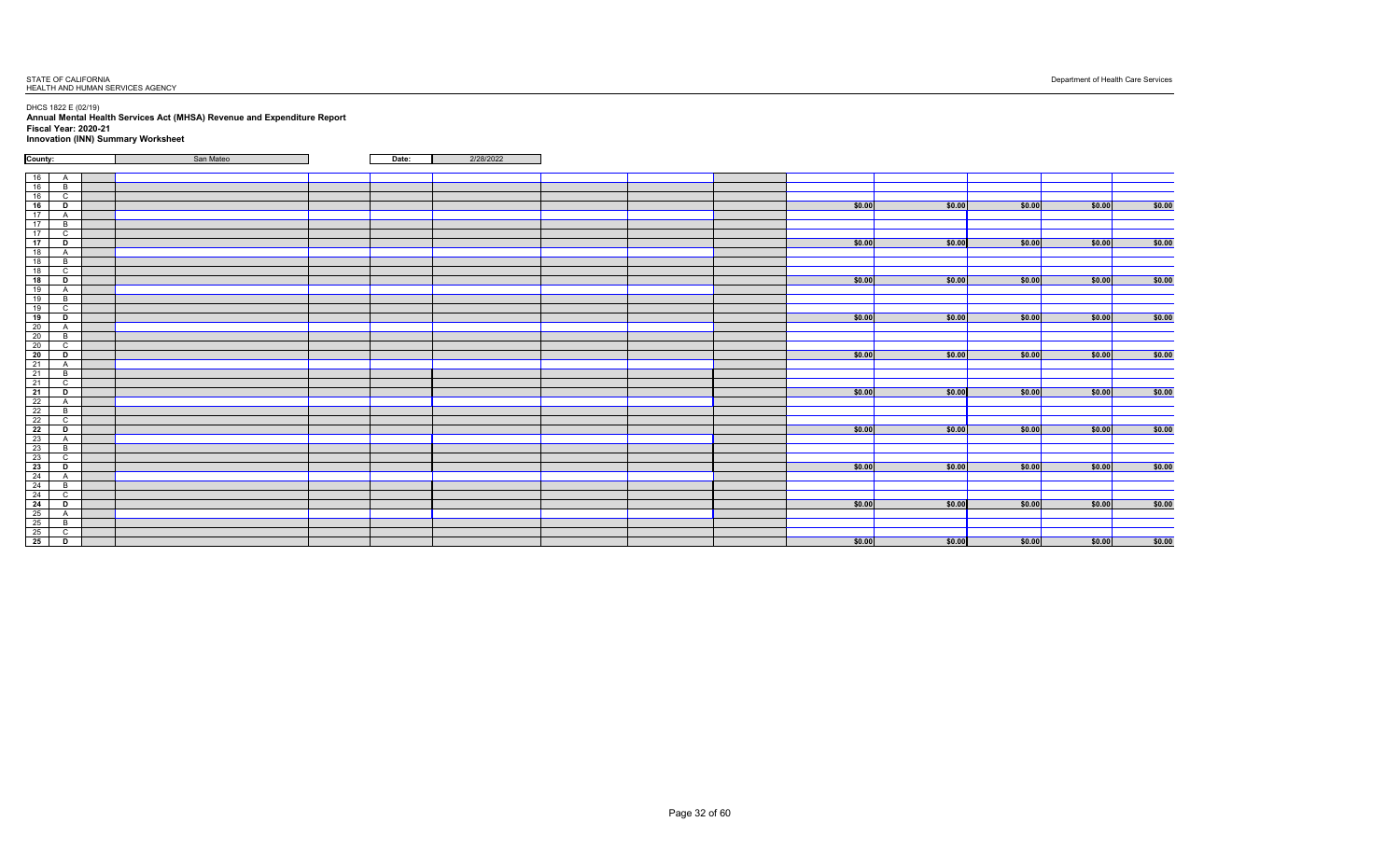DHCS 1822 E (02/19) **Annual Mental Health Services Act (MHSA) Revenue and Expenditure Report Fiscal Year: 2020-21 Innovation (INN) Summary Worksheet**

| County:                                                                                                                                            | San Mateo<br>Date: | 2/28/2022 |  |        |        |        |        |        |
|----------------------------------------------------------------------------------------------------------------------------------------------------|--------------------|-----------|--|--------|--------|--------|--------|--------|
|                                                                                                                                                    |                    |           |  |        |        |        |        |        |
| $\begin{array}{ c c }\n\hline\n26 \\ \hline\n26 \\ \hline\n26 \\ \hline\n27\n\end{array}$<br>$\overline{A}$                                        |                    |           |  |        |        |        |        |        |
| B                                                                                                                                                  |                    |           |  |        |        |        |        |        |
| $\mathsf{C}$                                                                                                                                       |                    |           |  |        |        |        |        |        |
| D                                                                                                                                                  |                    |           |  | \$0.00 | \$0.00 | \$0.00 | \$0.00 | \$0.00 |
| $\overline{A}$                                                                                                                                     |                    |           |  |        |        |        |        |        |
| $\overline{27}$<br>$\mathsf B$                                                                                                                     |                    |           |  |        |        |        |        |        |
| $\overline{27}$<br>$\mathsf C$                                                                                                                     |                    |           |  |        |        |        |        |        |
| $\frac{1}{27}$<br>D                                                                                                                                |                    |           |  | \$0.00 | \$0.00 | \$0.00 | \$0.00 | \$0.00 |
| $\frac{1}{28}$<br>$\frac{1}{28}$<br>$\frac{1}{28}$<br>$\frac{1}{28}$<br>$\overline{A}$                                                             |                    |           |  |        |        |        |        |        |
| $\mathsf B$                                                                                                                                        |                    |           |  |        |        |        |        |        |
| $\mathsf C$                                                                                                                                        |                    |           |  |        |        |        |        |        |
| D                                                                                                                                                  |                    |           |  | \$0.00 | \$0.00 | \$0.00 | \$0.00 | \$0.00 |
| A                                                                                                                                                  |                    |           |  |        |        |        |        |        |
| $\mathsf B$                                                                                                                                        |                    |           |  |        |        |        |        |        |
| $\sim$<br>◡                                                                                                                                        |                    |           |  |        |        |        |        |        |
| $\begin{array}{ c c }\n\hline\n29 \\ \hline\n29 \\ \hline\n29\n\end{array}$<br>D                                                                   |                    |           |  | \$0.00 | \$0.00 | \$0.00 | \$0.00 | \$0.00 |
| $\frac{28}{30}$<br>$\frac{30}{30}$<br>$\frac{30}{30}$<br>$\overline{A}$                                                                            |                    |           |  |        |        |        |        |        |
| $\mathsf B$                                                                                                                                        |                    |           |  |        |        |        |        |        |
| $\mathsf{C}$                                                                                                                                       |                    |           |  |        |        |        |        |        |
| D                                                                                                                                                  |                    |           |  | \$0.00 | \$0.00 | \$0.00 | \$0.00 | \$0.00 |
| $\mathsf{A}$                                                                                                                                       |                    |           |  |        |        |        |        |        |
| $\mathsf B$                                                                                                                                        |                    |           |  |        |        |        |        |        |
| $\begin{array}{r} \n \overline{\phantom{0}31} \\  \overline{31} \\  \overline{31} \\  \overline{31}\n \end{array}$<br>$\mathsf{C}$                 |                    |           |  |        |        |        |        |        |
| $\overline{31}$<br>D                                                                                                                               |                    |           |  | \$0.00 | \$0.00 | \$0.00 | \$0.00 | \$0.00 |
| $\frac{32}{32}$                                                                                                                                    |                    |           |  |        |        |        |        |        |
| $\mathsf B$                                                                                                                                        |                    |           |  |        |        |        |        |        |
| $\mathsf{C}$                                                                                                                                       |                    |           |  |        |        |        |        |        |
| D                                                                                                                                                  |                    |           |  | \$0.00 | \$0.00 | \$0.00 | \$0.00 | \$0.00 |
|                                                                                                                                                    |                    |           |  |        |        |        |        |        |
|                                                                                                                                                    |                    |           |  |        |        |        |        |        |
| $\mathsf{C}$                                                                                                                                       |                    |           |  |        |        |        |        |        |
| $\begin{array}{ c c }\n \hline\n 32 \\  \hline\n 32 \\  \hline\n 33 \\  \hline\n 33 \\  \hline\n 34 \\  \hline\n 34 \\  \hline\n \end{array}$<br>D |                    |           |  | \$0.00 | \$0.00 | \$0.00 | \$0.00 | \$0.00 |
|                                                                                                                                                    |                    |           |  |        |        |        |        |        |
|                                                                                                                                                    |                    |           |  |        |        |        |        |        |
| $\sim$<br>◡                                                                                                                                        |                    |           |  |        |        |        |        |        |
| $\begin{array}{ c c }\n\hline\n34 \\ \hline\n34\n\end{array}$<br>D                                                                                 |                    |           |  | \$0.00 | \$0.00 | \$0.00 | \$0.00 | \$0.00 |
|                                                                                                                                                    |                    |           |  |        |        |        |        |        |

| \$0.00 |
|--------|
|        |
|        |
|        |
| \$0.00 |
|        |
|        |
|        |
| \$0.00 |
|        |
|        |
| \$0.00 |
|        |
|        |
|        |
| \$0.00 |
|        |
|        |
|        |
| \$0.00 |
|        |
|        |
| \$0.00 |
|        |
|        |
|        |
| \$0.00 |
|        |
|        |
|        |
| \$0.00 |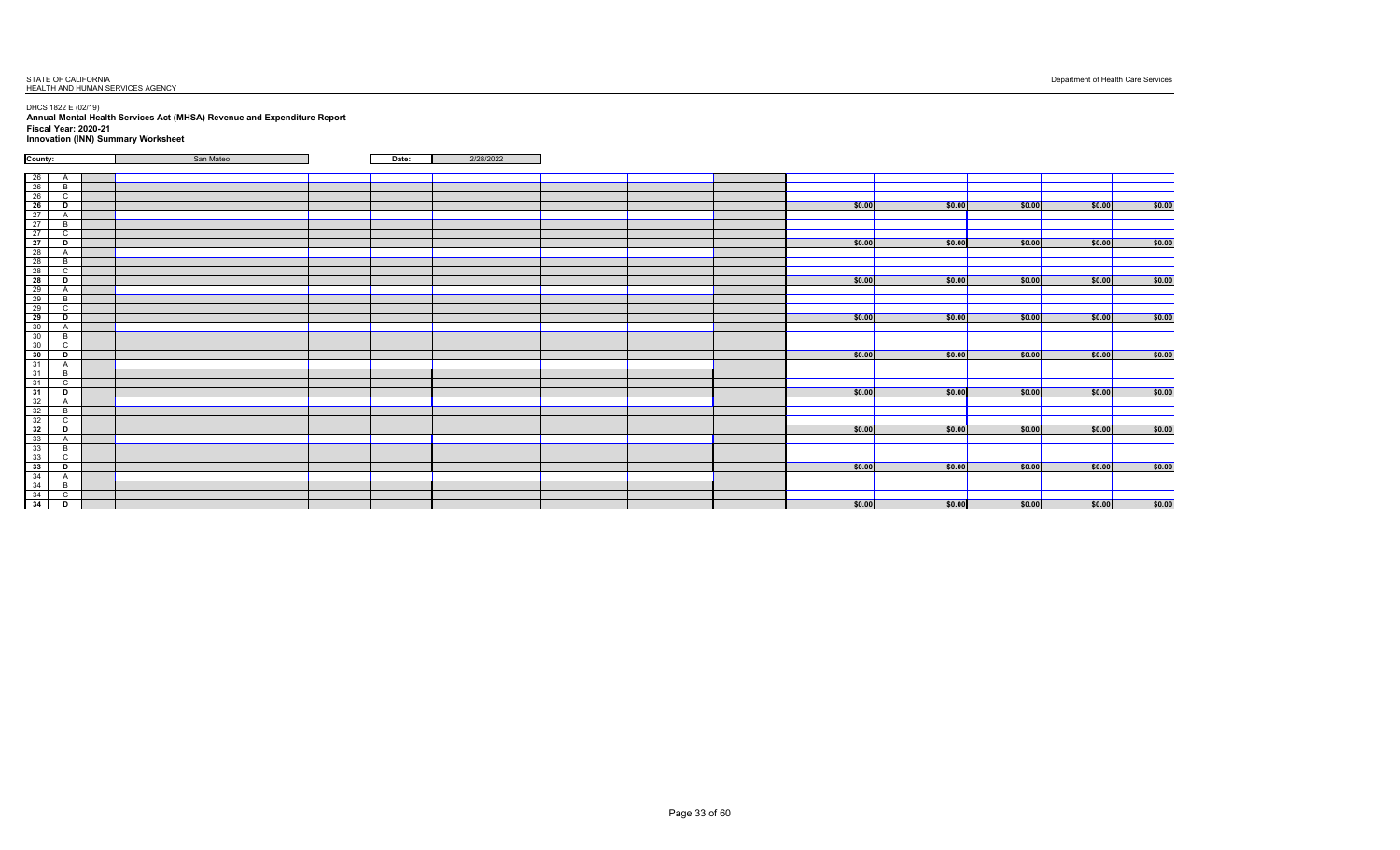County: No entry. This field will auto-populate from the Information worksheet. Date: No entry. This field will auto-populate from the Information worksheet. Annual Planning.

Planning.

Planning.

Annual Planning.

Row 1, Column E: Enter the amount of Other funds expended for INN Annual Planning. Other funds include funding from sources not otherwise identified such as from local General Fund or other local sources, or from sources such as Federal grants or other grants.

Row 1, Column F: No entry. This amount is the sum of Row 1, Columns A-E.

Indirect Administration costs. Indirect administrative costs are those administrative costs that are incurred for a common or joint purpose and cannot be readily identified as benefiting only one MHSA component. Counties must use an appropriate allocation method to allocate indirect costs to the INN Account. The share of costs attributed to the INN Account should be in proportion to the extent the INN projects or services benefit from the support activity. Counties must maintain proper documentation of the allocation methodology used to allocate indirect costs to administration of INN projects or services. To avoid double-counting, do not include costs incurred as both INN Indirect Administration Costs and either INN Project Administration, Administration.

Administration.

Indirect Administration.

Row 2, Column E: Enter the amount of Other funds expended for INN Indirect Administration.

Row 2, Column F: No entry. This amount is the sum of Row 2, Columns A-E.

Row 3, Column A: Enter the amount of MHSA funds, including interest, transferred to a Joint Powers Authority (JPA) for INN projects.

Row 3, Column B: This cell is blank.

Row 3, Column C: This cell is blank.

Row 3, Column D: This cell is blank.

Row 3, Column E: This cell is blank.

Row 3, Column F: No entry. This amount is equal to Row 3, Column A.

Row 4, Column A: Enter the amount of MHSA funds, including interest, expended by a JPA on behalf of the County during the reporting fiscal year for authorized INN projects. Funds reported here as transferred will not increase the Total INN Expenditures (Row 9).

Row 4, Column B: This cell is blank.

Row 4, Column C: This cell is blank.

Row 4, Column D: This cell is blank.

Row 4, Column E: This cell is blank.

Row 4, Column F: No entry. This amount is equal to Row 4, Column A.

Row 5, Column A: No entry. This amount is equal to the sum of Rows 10-34, Column I identified as Project Administration in Column H.

Row 5, Column B: No entry. This amount is equal to the sum of Rows 10-34, Column J identified as Project Administration in Column H.

Row 5, Column C: No entry. This amount is equal to the sum of Rows 10-34, Column K identified as Project Administration in Column H.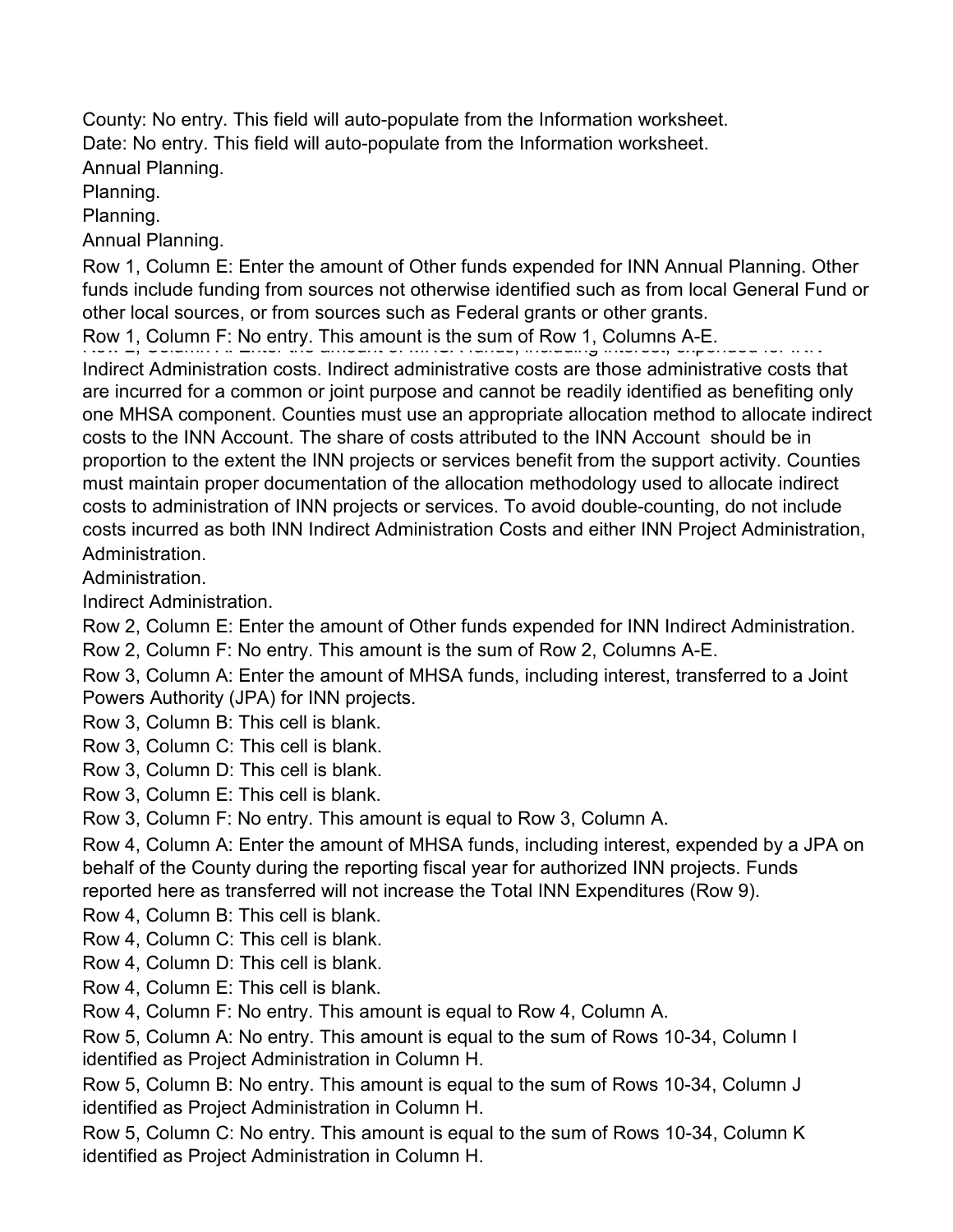Row 5, Column D: No entry. This amount is equal to the sum of Rows 10-34, Column L identified as Project Administration in Column H.

Row 5, Column E: No entry. This amount is equal to the sum of Rows 10-34, Column M identified as Project Administration in Column H.

Row 5, Column F: No entry. This amount is equal to the sum of Row 5, Columns A-E.

Row 6, Column A: No entry. This amount is equal to the sum of Rows 10-34, Column I identified as Project Evaluation in Column H.

Row 6, Column B: No entry. This amount is equal to the sum of Rows 10-34, Column J identified as Project Evaluation in Column H.

Row 6, Column C: No entry. This amount is equal to the sum of Rows 10-34, Column K identified as Project Evaluation in Column H.

Row 6, Column D: No entry. This amount is equal to the sum of Rows 10-34, Column L identified as Project Evaluation in Column H.

Row 6, Column E: No entry. This amount is equal to the sum of Rows 10-34, Column M identified as Project Evaluation in Column H.

Row 6, Column F: No entry. This amount is equal to the sum of Row 6, Columns A-E. identified as Project Direct in Column H.

identified as Project Direct in Column H.

Row 7, Column C: No entry. This amount is equal to the sum of Rows 10-34, Column K identified as Project Direct in Column H.

identified as Project Direct in Column H.

Row 7, Column E: No entry. This amount is equal to the sum of Rows 10-34, Column M identified as Project Direct in Column H.

Row 7, Column F: No entry. This amount is equal to the sum of Rows 7, Columns A-E.

Row 8, Column A: No entry. This amount is equal to the sum of Rows 5-7, Column A.

Row 8, Column B: No entry. This amount is equal to the sum of Rows 5-7, Column B.

Row 8, Column C: No entry. This amount is equal to the sum of Rows 5-7, Column C.

Row 8, Column D: No entry. This amount is equal to the sum of Rows 5-7, Column D.

Row 8, Column E: No entry. This amount is equal to the sum of Rows 5-7, Column E.

Row 8, Column F: No entry. This amount is equal to the sum of Row 8, Columns A-E.

Row 9, Column A: No entry. This amount is equal to the sum of Rows 1-2 and 4-7, Column A.

Row 9, Column B: No entry. This amount is equal to the sum of Rows 1-2 and 5-7, Column B.

Row 9, Column C: No entry. This amount is equal to the sum of Rows 1-2 and 5-7, Column C.

Row 9, Column D: No entry. This amount is equal to the sum of Rows 1-2 and 5-7, Column D.

Row 9, Column E: No entry. This amount is equal to the sum of Rows 1-2 and 5-7, Column E.

Row 9, Column F: No entry. This amount is equal to the sum of Row 9, Columns A-E.

expenditure data and is determined according to the County Name entered on Worksheet 1. Information, Row 3. The County Code corresponds to the numeric ID code used to identify the County in the Data Collection and Reporting system.

Account. Project name must be consistent with Project Name provided in the most recent MHSA Three-Year Program and Expenditure Plan or Annual Update covering the same Fiscal Year. If a County has changed the name of a Project subsequent to publication of the relevant Three-Year Program and Expenditure Plan or Annual Update, the County must provide the name change on worksheet 10. Comments.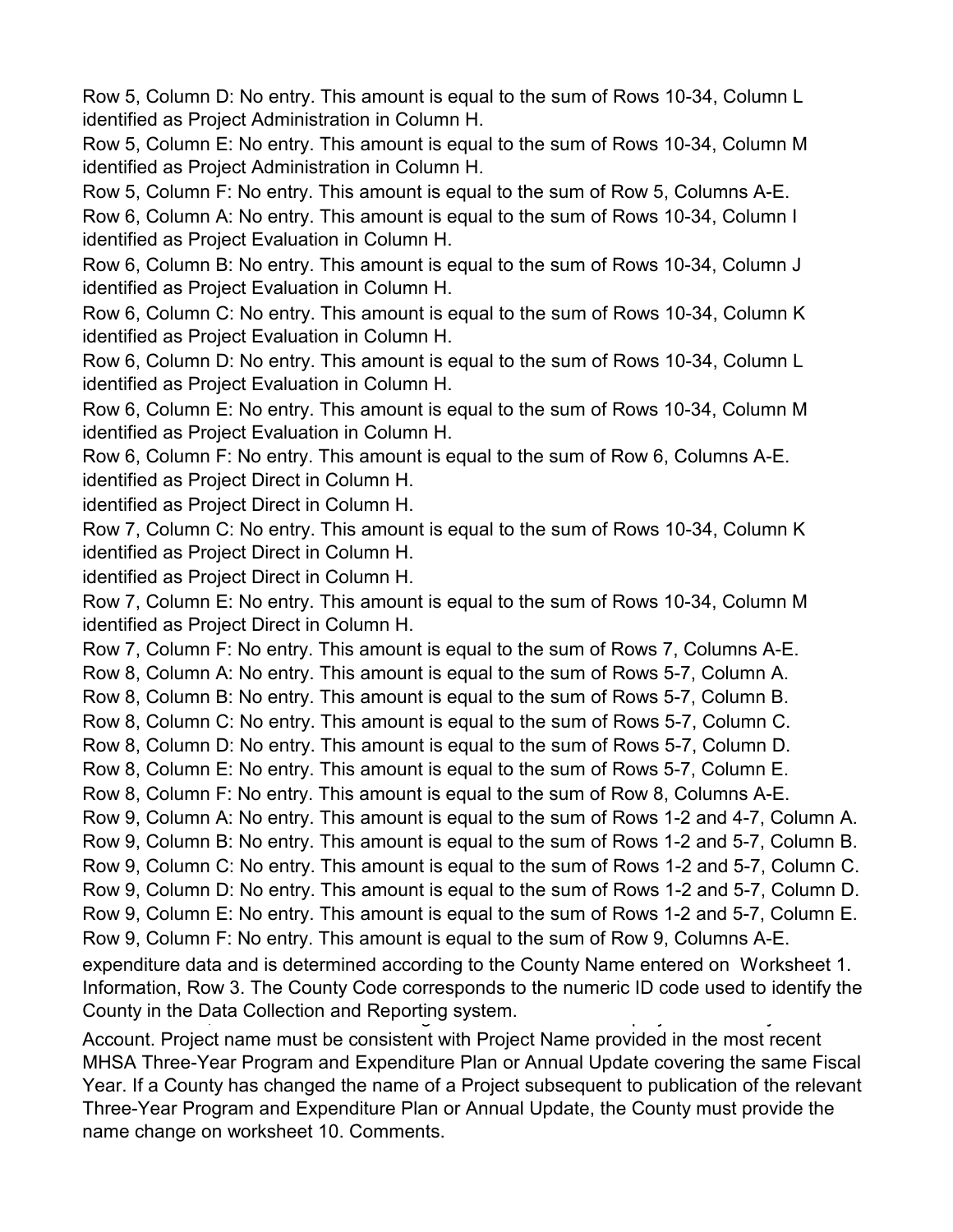, i.e., i.e., i.e., i.e., i.e., i.e., i.e., i.e., i.e., i.e., i.e., i.e., i.e., i.e., i.e., i.e., i.e., i.e., i.e., i.e., i.e., i.e., i.e., i.e., i.e., i.e., i.e., i.e., i.e., i.e., i.e., i.e., i.e., i.e., i.e., i.e., i.e prior year ARER or this is a new program this reporting year, no entry. If the Project name has changed from what was reported on the prior year ARER, enter the name used to identify this Project in the prior year ARER. If this Project represents a combination of two or more Projects formerly reported separately, or if this Project was formerly combined with another Project leave this field blank, but provide a comment on the Worksheet 10.

initially approved the Project.

which the County began implementing the project. INN projects are time-limited projects that can extend a maximum of five years from their respective Start Date. (California Code of Regulations, Title 9, Section 3910.010(a))

authorized for the Project on the date entered in Column E. Provide a comment in Worksheet 10. Comments explaining the amount authorized, including any specific MHSA INN allocations designed for expenditure in the approved project.

the additional amount of MHSA INN funding authorized by the MHSOAC for the Project through an amendment. The sum of Column F and Column G should equal the total amount the MHSOAC authorized for the Project through the amendment. Provide a comment in Worksheet 10. Comments explaining the additional amount authorized, including any specific MHSA INN allocations designed for expenditure in the approved project.

Rows 10A-34A, Column H: No entry.

goods and services delivered during the reporting fiscal year for each Project, for Project Administration.

Rows 10A-34A, Column J: Enter the amount of Medi-Cal FFP funds expended for goods and services delivered during the reporting fiscal year for each Project, for Project Administration. and services delivered during the reporting fiscal year for each Project, for Project Administration.

for goods and services delivered during the reporting fiscal year for each Project, for Project Administration.

Rows 10A-34A, Column M: Enter the amount of Other funds expended for goods and services delivered during the reporting fiscal year for each Project, for Project Administration.

Rows 10A-34A, Column N: No entry. This amount is the sum of Rows 10A-34A, Columns I-M. expenditure data and is determined according to the County Name entered on Worksheet 1. Information, Row 3. The County Code corresponds to the numeric ID code used to identify the

County in the Data Collection and Reporting system.

Rows 10B-34B, Column B: No entry. This data autopopulates from Rows 10A-34A, Column B. Rows 10B-34B, Column C: No entry. This data autopopulates from Rows 10A-34A, Column C. Rows 10B-34B, Column D: No entry. This data autopopulates from Rows 10A-34A, Column D. Rows 10B-34B, Column E: No entry. This data autopopulates from Rows 10A-34A, Column E. Rows 10B-34B, Column F: No entry. This data autopopulates from Rows 10A-34A, Column F. Rows 10B-34B, Column G: No entry. This data autopopulates from Rows 10A-34A, Column G. Rows 10B-34B, Column H: No entry.

goods and services delivered during the reporting fiscal year for each Project, for Project Evaluation.

Rows 10B-34B, Column J: Enter the amount of Medi-Cal FFP funds expended for goods and services delivered during the reporting fiscal year for each Project, for Project Evaluation. Rows 10B-34B, Column K: Enter the amount of 1991 Realignment funds expended for goods and services delivered during the reporting fiscal year for each Project, for Project Evaluation.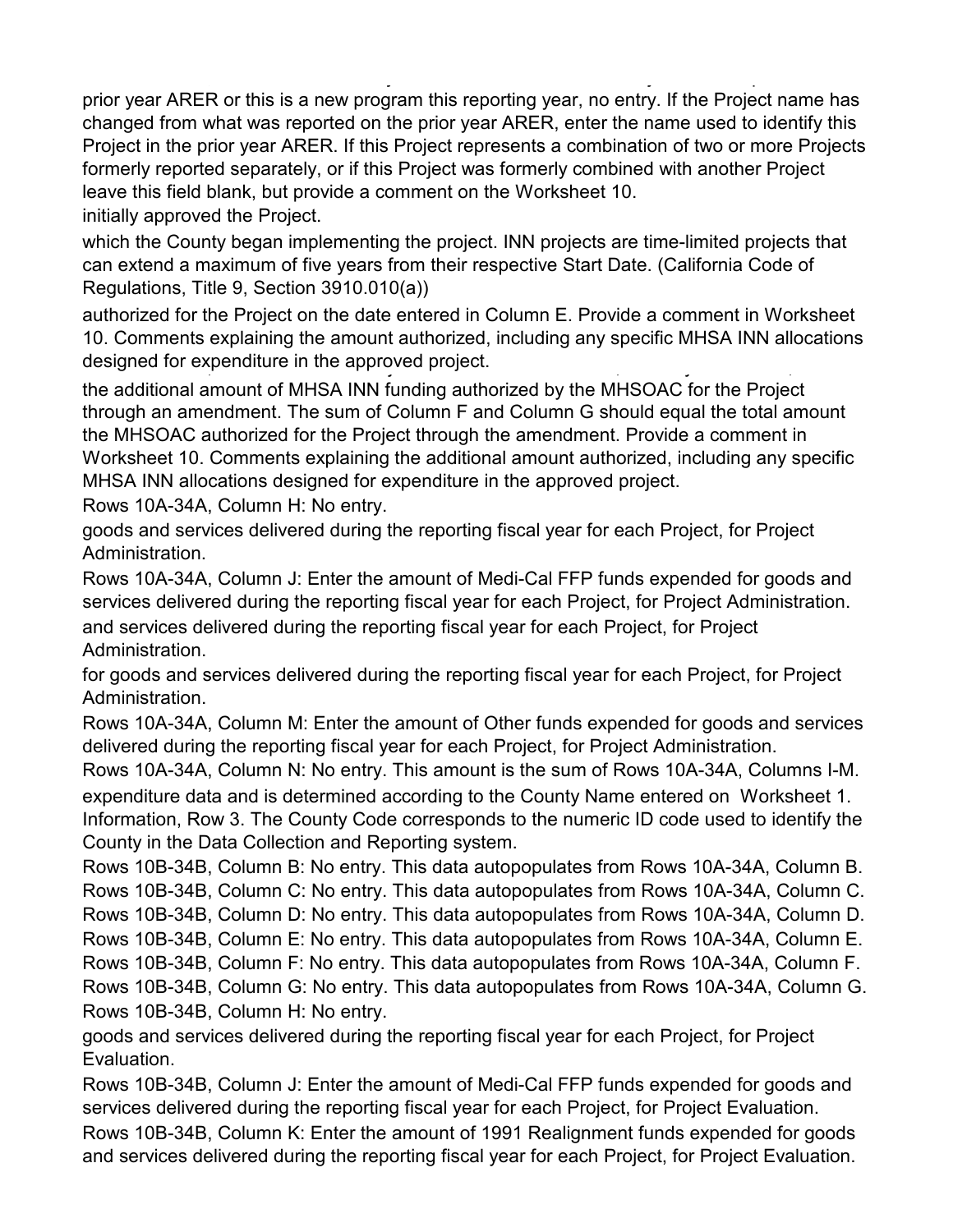for goods and services delivered during the reporting fiscal year for each Project, for Project Evaluation.

Rows 10B-34B, Column M: Enter the amount of Other funds expended for goods and services delivered during the reporting fiscal year for each Project, for Project Evaluation.

Rows 10B-34B, Column N: No entry. This amount is the sum of Rows 10B-34B, Columns I-M. expenditure data and is determined according to the County Name entered on Worksheet 1. Information, Row 3. The County Code corresponds to the numeric ID code used to identify the County in the Data Collection and Reporting system.

Rows 10C-34C, Column B: No entry. This data autopopulates from Rows 10A-34A, Column B. Rows 10C-34C, Column C: No entry. This data autopopulates from Rows 10A-34A, Column C. Rows 10C-34C, Column D: No entry. This data autopopulates from Rows 10A-34A, Column D. Rows 10C-34C, Column E: No entry. This data autopopulates from Rows 10A-34A, Column E. Rows 10C-34C, Column F: No entry. This data autopopulates from Rows 10A-34A, Column F. Rows 10C-34C, Column G: No entry. This data autopopulates from Rows 10A-34A, Column G. Rows 10C-34C, Column H: No entry.

goods and services delivered during the reporting fiscal year for each Project, for Project Direct.

Rows 10C-34C, Column J: Enter the amount of Medi-Cal FFP funds expended for goods and services delivered during the reporting fiscal year for each Project, for Project Direct.

Rows 10C-34C, Column K: Enter the amount of 1991 Realignment funds expended for goods and services delivered during the reporting fiscal year for each Project, for Project Direct. for goods and services delivered during the reporting fiscal year for each Project, for Project Direct.

Rows 10C-34C, Column M: Enter the amount of Other funds expended for goods and services delivered during the reporting fiscal year for each Project, for Project Direct.

Rows 10C-34C, Column N: No entry. This amount is the sum of Rows 10C-34C, Columns I-M. expenditure data and is determined according to the County Name entered on Worksheet 1. Information, Row 3. The County Code corresponds to the numeric ID code used to identify the County in the Data Collection and Reporting system.

Rows 10D-34D, Column B: No entry. This data autopopulates from Rows 10A-34A, Column B. Rows 10D-34D, Column C: No entry. This data autopopulates from Rows 10A-34A, Column C. Rows 10D-34D, Column D: No entry. This data autopopulates from Rows 10A-34A, Column D. Rows 10D-34D, Column E: No entry. This data autopopulates from Rows 10A-34A, Column E. Rows 10D-34D, Column F: No entry. This data autopopulates from Rows 10A-34A, Column F. Rows 10D-34D, Column G: No entry. This data autopopulates from Rows 10A-34A, Column G.

Rows 10D-34D, Column H: No entry.

Rows 10C-34C, Column I.

34B, Rows 10C-34C, Column J.

34B, Rows 10C-34C, Column K.

34B, Rows 10C-34C, Column L.

34B, Rows 10C-34C, Column M.

Rows 10D-34D, Column N: No entry. This amount is the sum of Rows 10D-34D, Columns I-M.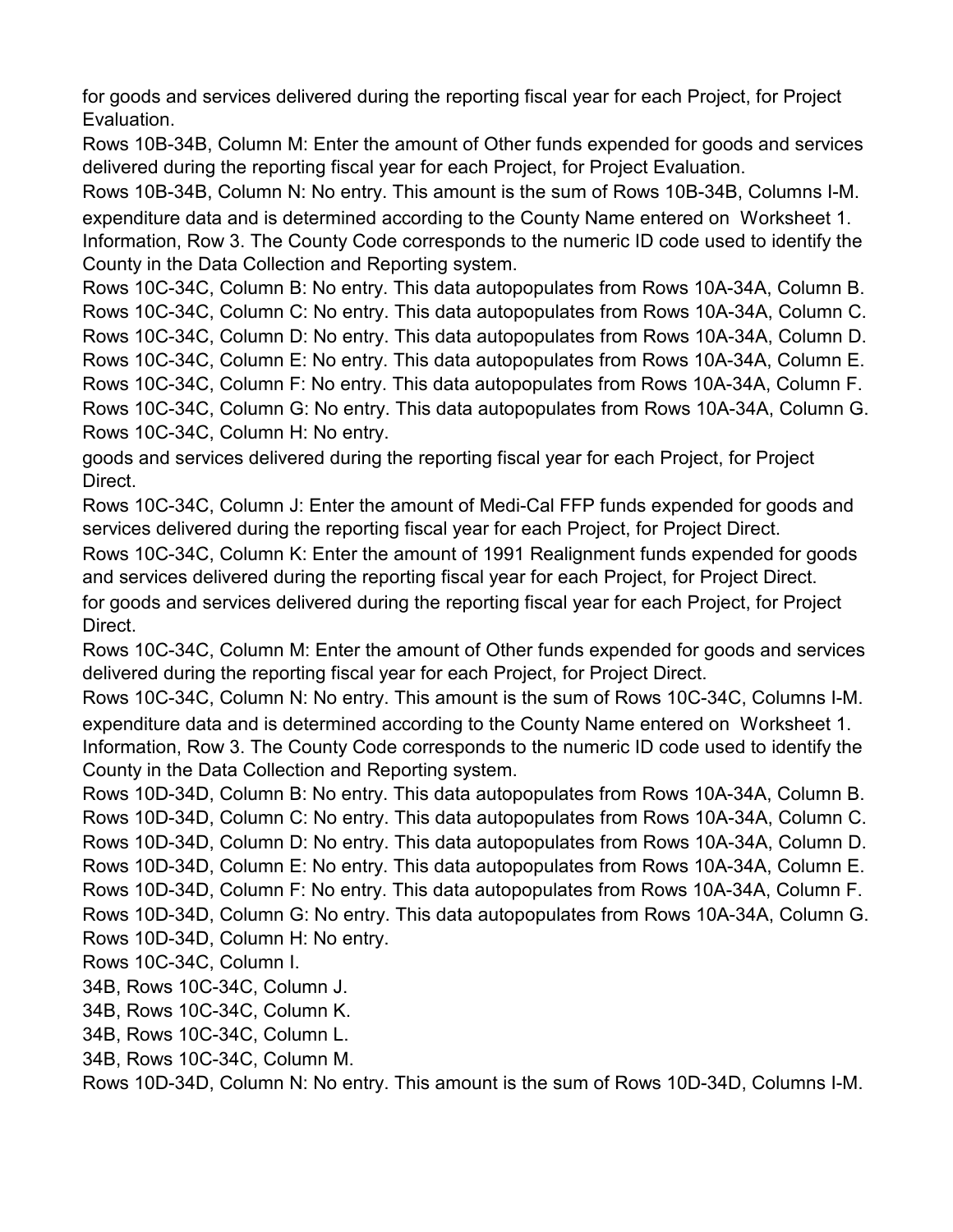#### STATE OF CALIFORNIA Department of Health and the set of the set of the set of the set of the set of the set of the set of the set of the set of the set of the set of the set of the set of the set of the set of the set of t HEALTH AND HUMAN SERVICES AGENCY

DHCS 1822 F (02/19)

**Annual Mental Health Services Act (MHSA) Revenue and Expenditure Report**

**Fiscal Year: 2020-21**

**Workforce Education and Training (WET) Summary Worksheet**

## **SECTION ONE**

|   |                                                            |                                                 |                     |                  | D                                               |              |
|---|------------------------------------------------------------|-------------------------------------------------|---------------------|------------------|-------------------------------------------------|--------------|
|   |                                                            | <b>Total MHSA Funds</b><br>(Including Interest) | <b>Medi-Cal FFP</b> | 1991 Realignment | Behavioral Health <i> </i><br><b>Subaccount</b> | <b>Other</b> |
|   | <b>WET Annual Planning Costs</b>                           | \$0.00]                                         |                     |                  |                                                 |              |
|   | <b>WET Evaluation Costs</b>                                | \$0.00                                          |                     |                  |                                                 |              |
|   | <b>WET Administration Costs</b>                            | \$0.00                                          |                     |                  |                                                 |              |
| 4 | <b>WET Funds Transferred to JPA</b>                        | \$0.00                                          |                     |                  |                                                 |              |
|   | <b>WET Expenditures Incurred by JPA</b>                    | \$0.00                                          |                     |                  |                                                 |              |
|   | <b>WET Program Expenditures</b>                            | \$492,416.08]                                   | \$0.00              | \$0.00           | \$0.00                                          | \$0.00       |
|   | <b>Total WET Expenditures (Excluding Transfers to JPA)</b> | \$492,416.08                                    | \$0.00              | \$0.00           | \$0.00                                          | \$0.00       |

## **SECTION TWO**

|    | County<br>Code | <b>Funding Category</b>       | <b>Total MHSA Funds</b><br>(Including Interest) | <b>Medi-Cal FFP</b> | 1991 Realignment | <b>Behavioral Health</b><br><b>Subaccount</b> | <b>Other</b> | <b>Grand Total</b> |
|----|----------------|-------------------------------|-------------------------------------------------|---------------------|------------------|-----------------------------------------------|--------------|--------------------|
|    | 41             | Workforce Staffing            | \$226,763.27                                    |                     |                  |                                               |              | \$226,763.27       |
|    | $-41$          | Training/Technical Assistance | \$262,442.81                                    |                     |                  |                                               |              | \$262,442.81       |
| 10 | 41             | Mental Health Career Pathways | \$3,210.00                                      |                     |                  |                                               |              | \$3,210.00         |
| 11 |                | Residency/Internship          | \$0.00                                          |                     |                  |                                               |              | \$0.00             |
| 12 |                | Financial Incentive           | \$0.00                                          |                     |                  |                                               |              | \$0.00             |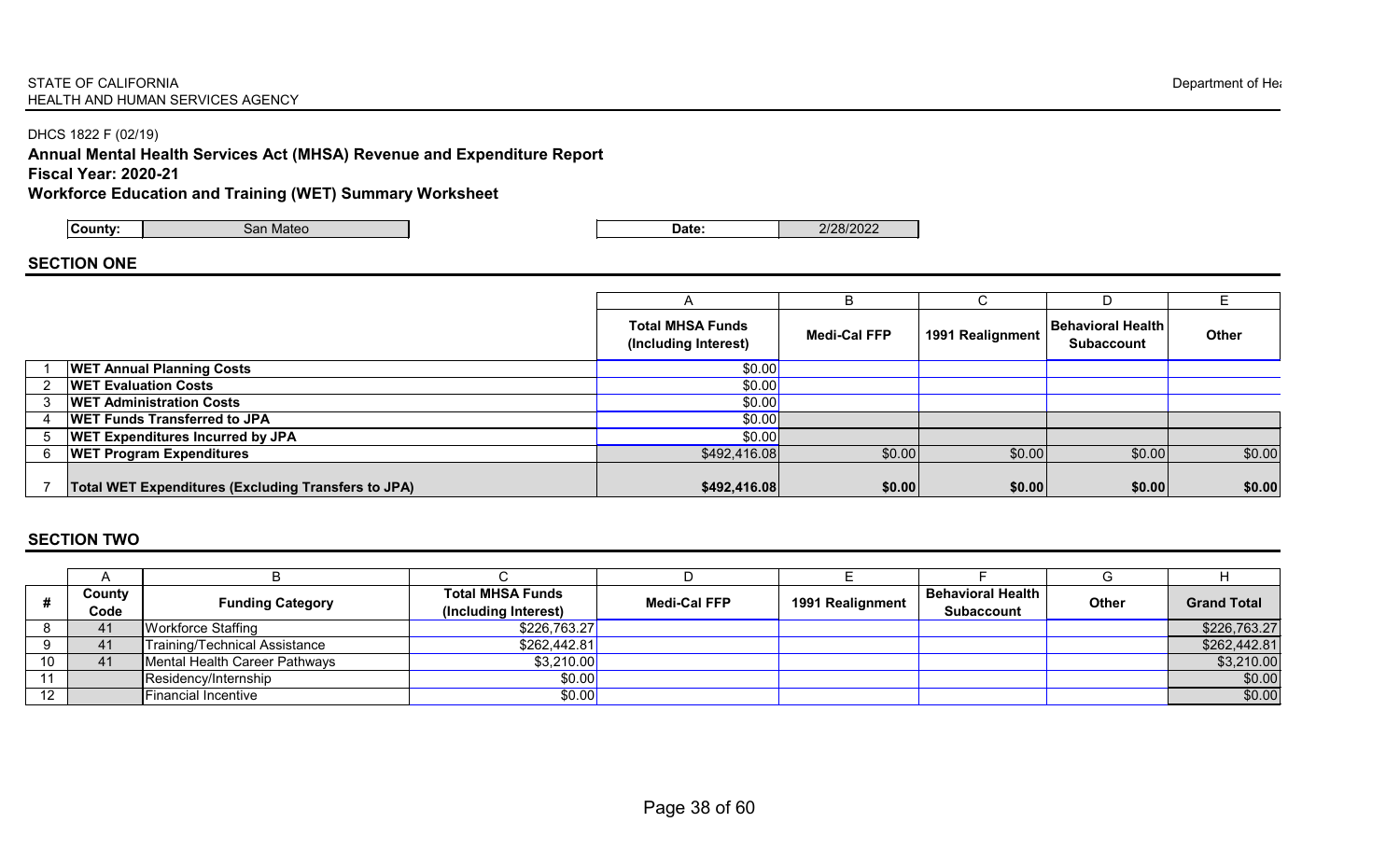| F                  |
|--------------------|
| <b>Grand Total</b> |
| \$0.00             |
| \$0.00             |
| \$0.00             |
| \$0.00             |
| \$0.00             |
| \$492,416.08       |
| \$492,416.08       |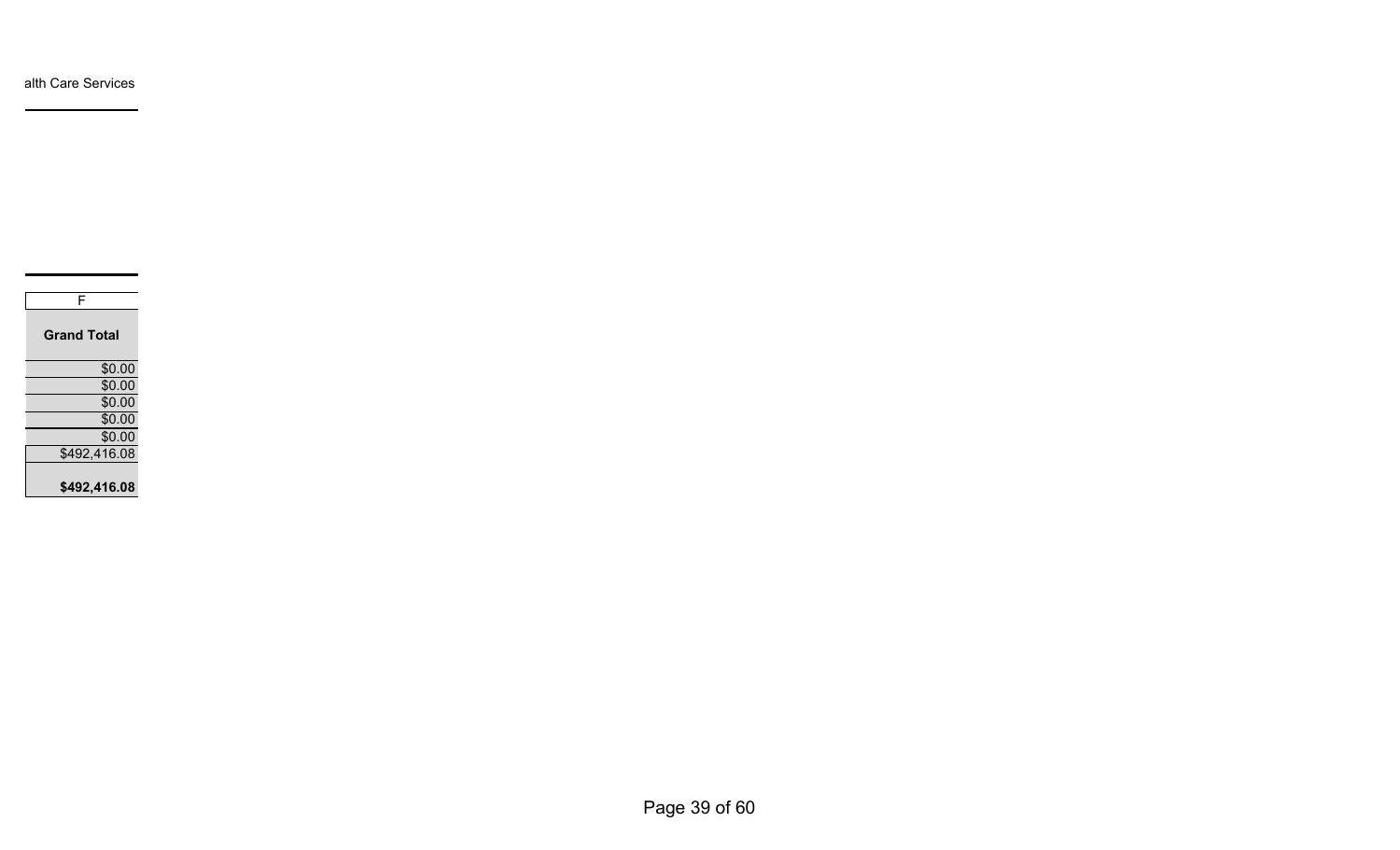County: No entry. This field will auto-populate from the Information worksheet. Date: No entry. This field will auto-populate from the Information worksheet. Annual Planning.

Planning.

Planning.

WET Annual Planning.

Row 1, Column E: Enter the amount of Other funds expended for WET Annual Planning. Other funds include funding from sources not otherwise identified such as from local General Fund or other local sources, or from sources such as Federal grants or other grants.

Row 1, Column F: No entry. This amount is the sum of Row 1, Columns A-E.

Evaluation.

Row 2, Column B: Enter the amount of Medi-Cal FFP funds expended for WET Evaluation. Evaluation.

WET Evaluation.

Row 2, Column E: Enter the amount of Other funds expended for WET Evaluation.

Row 2, Column F: No entry. This amount is the sum of Row 2, Columns A-E.<br>Row 3, Column A: Enter the amount of MHSA funds, including interest, exper

Administration. This amount should include direct administrative costs and an appropriate allocation of indirect costs. Direct administrative costs are administrative costs that only benefit WET programs or services. Indirect administrative costs are those administrative costs that are incurred for a common or joint purpose and cannot be readily identified as benefiting only one MHSA component. Counties must use an appropriate allocation method to allocate indirect costs to the WET Account. The share of costs attributed to the WET Account should be in proportion to the extent the WET programs or services benefit from the support activity. Counties must maintain proper documentation of the allocation methodology used to allocate indirect costs to administration of WET programs or services. To avoid double-counting, do not Row 3, Column B: Enter the amount of Medi-Cal FFP funds expended for WET Administration. Administration.

WET Administration.

Row 3, Column E: Enter the amount of Other funds expended for WET Administration.

Row 3, Column F: No entry. This amount is the sum of Row 3, Columns A-E.

Row 4, Column A: Enter the amount of MHSA funds, including interest, transferred to a Joint Powers Authority (JPA) for WET programs.

Row 4, Column B: This cell is blank.

Row 4, Column C: This cell is blank.

Row 4, Column D: This cell is blank.

Row 4, Column E: This cell is blank.

Row 4, Column F: No entry. This amount is equal to Row 4, Column A.

Row 5, Column A: Enter the amount of MHSA funds, including interest, expended by a JPA on

behalf of the County during the reporting fiscal year for authorized WET goods or services.

Row 5, Column B: This cell is blank.

- Row 5, Column C: This cell is blank.
- Row 5, Column D: This cell is blank.
- Row 5, Column E: This cell is blank.

Row 5, Column F: No entry. This amount is equal to Row 5, Column A.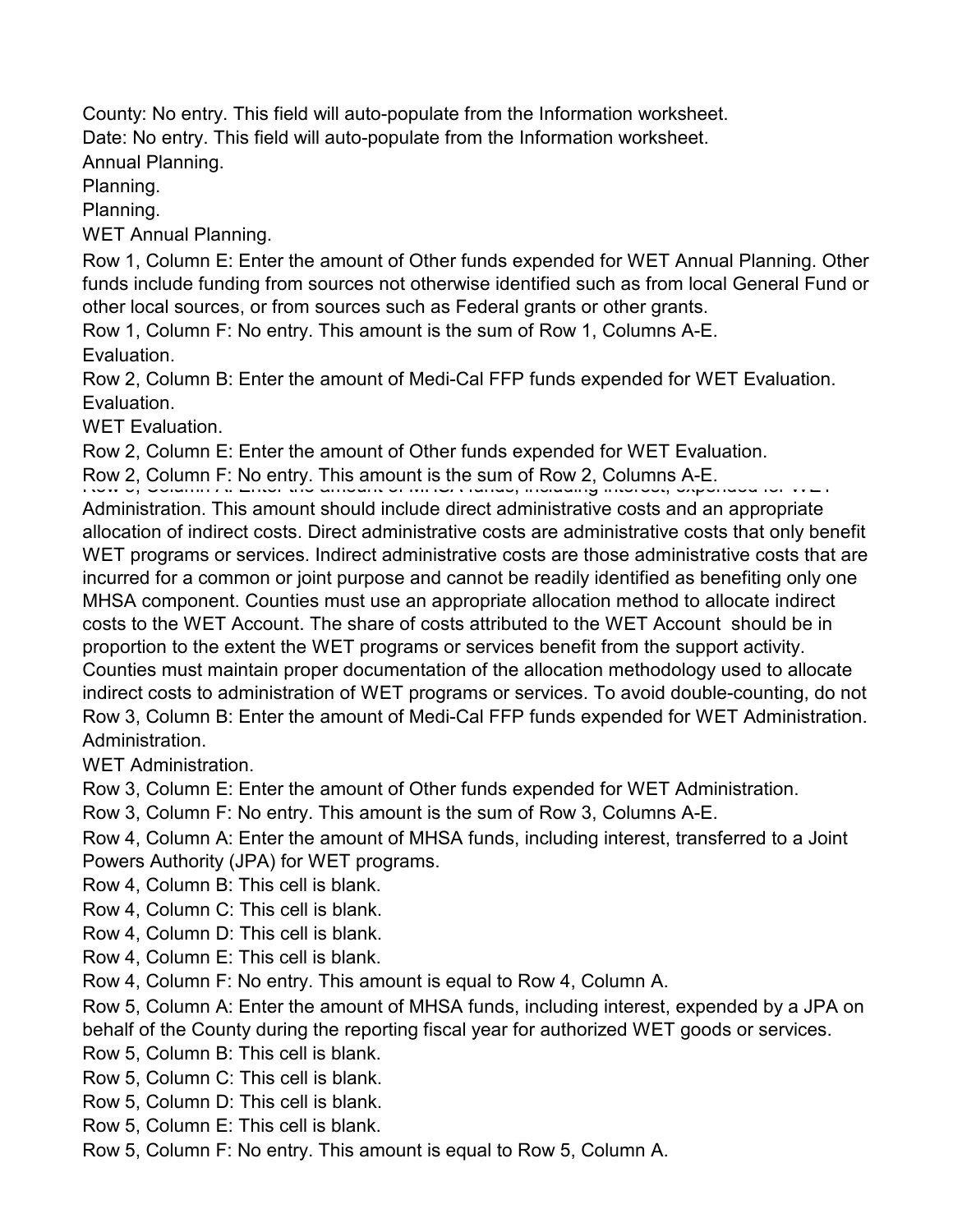Row 6, Column A: No entry. This amount is the sum of Rows 8-12, Column C.

Row 6, Column B: No entry. This amount is the sum of Rows 8-12, Column D.

Row 6, Column C: No entry. This amount is the sum of Rows 8-12, Column E.

Row 6, Column D: No entry. This amount is the sum of Rows 8-12, Column F.

Row 6, Column E: No entry. This amount is the sum of Rows 8-12, Column G.

Row 6, Column F: No entry. This amount is the sum of Row 6, Columns A-E.

Row 7, Column A: No entry. This amount is the sum of Rows 1-3 and 5-6, Column A.

Row 7, Column B: No entry. This amount is the sum of Rows 1-3 and 6, Column B.

Row 7, Column C: No entry. This amount is the sum of Rows 1-3 and 6, Column C.

Row 7, Column D: No entry. This amount is the sum of Rows 1-3 and 6, Column D.

Row 7, Column E: No entry. This amount is the sum of Rows 1-3 and 6, Column E.

Row 7, Column F: No entry. This amount is the sum of Row 7, Columns A-E.

and is determined according to the County Name entered on Worksheet 1. Information, Row 3. The County Code corresponds to the numeric ID code used to identify the County in the Data Collection and Reporting system.

Row 8, Column B: No entry.

Row 8, Column C: Enter the amount of MHSA funds, including interest, expended for goods and services delivered during the reporting fiscal year for Workforce Staffing.

Row 8, Column D: Enter the amount of MediCal FFP funds expended for goods and services delivered during the reporting fiscal year for Workforce Staffing.

Row 8, Column E: Enter the amount of 1991 Realignment funds expended for goods and services delivered during the reporting fiscal year for Workforce Staffing.

Row 8, Column F: Enter the amount of Behavioral Health Subaccount funds expended for goods and services delivered during the reporting fiscal year for Workforce Staffing.

Row 8, Column G: Enter the amount of Other funds expended for goods and services delivered during the reporting fiscal year for Workforce Staffing.

Row 8, Column H: No entry. This amount is the sum of Row 8, Columns C-G.

and is determined according to the County Name entered on Worksheet 1. Information, Row 3. The County Code corresponds to the numeric ID code used to identify the County in the Data Collection and Reporting system.

Row 9, Column B: No entry.

Row 9, Column C: Enter the amount of MHSA funds, including interest, expended for goods and services delivered during the reporting fiscal year for Training/Technical Assistance.

Row 9, Column D: Enter the amount of MediCal FFP funds expended for goods and services delivered during the reporting fiscal year for Training/Technical Assistance.

Row 9, Column E: Enter the amount of 1991 Realignment funds expended for goods and services delivered during the reporting fiscal year for Training/Technical Assistance.

Row 9, Column F: Enter the amount of Behavioral Health Subaccount funds expended for goods and services delivered during the reporting fiscal year for Training/Technical Assistance. Row 9, Column G: Enter the amount of Other funds expended for goods and services delivered

during the reporting fiscal year for Training/Technical Assistance.

Row 9, Column H: No entry. This amount is the sum of Row 9, Columns C-G.

and is determined according to the County Name entered on Worksheet 1. Information, Row 3. The County Code corresponds to the numeric ID code used to identify the County in the Data Collection and Reporting system.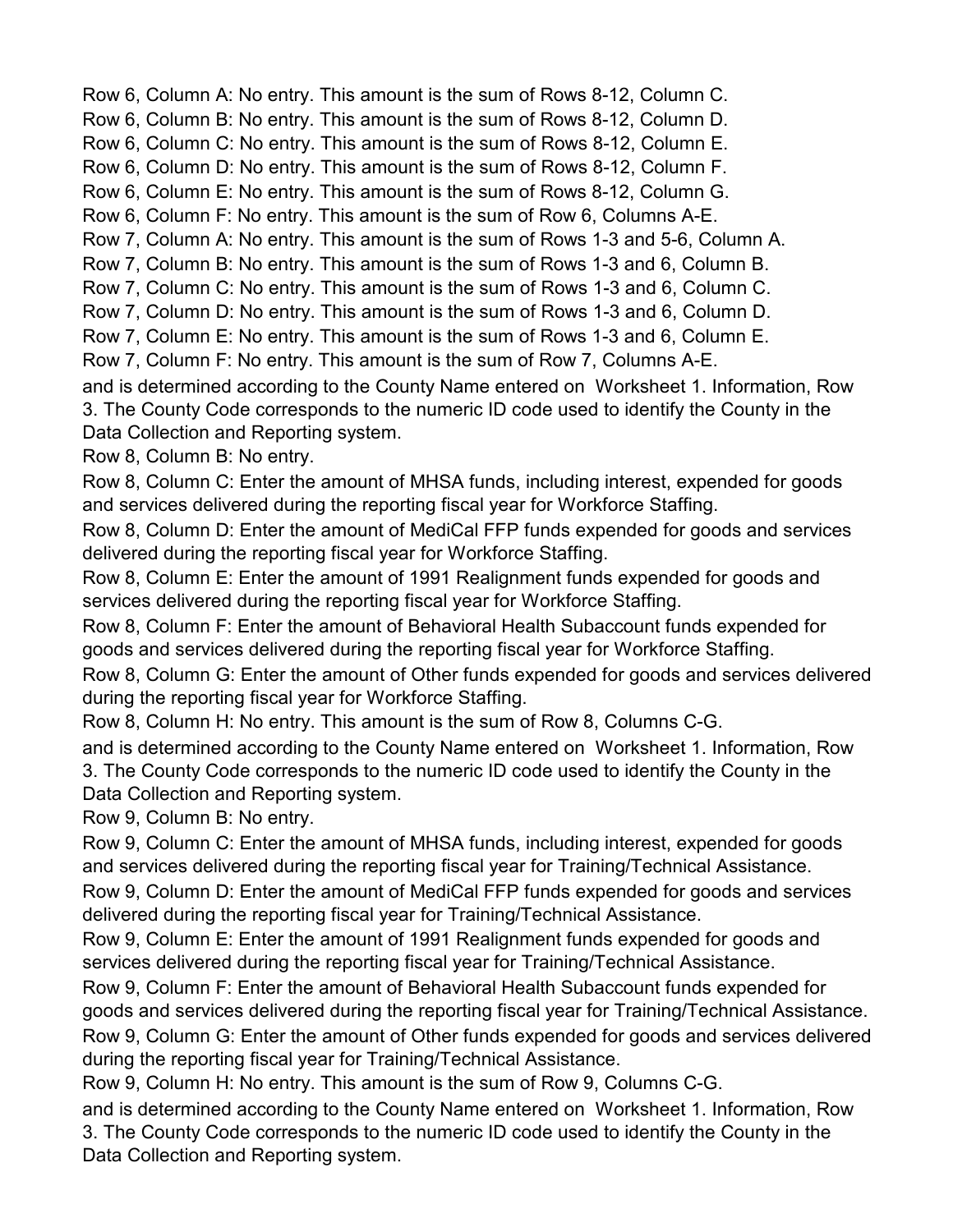Row 10, Column B: No entry.

Row 10, Column C: Enter the amount of MHSA funds, including interest, expended for goods and services delivered during the reporting fiscal year for Mental Health Career Pathways.

Row 10, Column D: Enter the amount of MediCal FFP funds expended for goods and services delivered during the reporting fiscal year for Mental Health Career Pathways.

Row 10, Column E: Enter the amount of 1991 Realignment funds expended for goods and services delivered during the reporting fiscal year for Mental Health Career Pathways. goods and services delivered during the reporting fiscal year for Mental Health Career Pathways.

Row 10, Column G: Enter the amount of Other funds expended for goods and services delivered during the reporting fiscal year for Mental Health Career Pathways.

Row 10, Column H: No entry. This amount is the sum of Row 10, Columns C-G.

and is determined according to the County Name entered on Worksheet 1. Information, Row 3. The County Code corresponds to the numeric ID code used to identify the County in the Data Collection and Reporting system.

Row 11, Column B: No entry.

Row 11, Column C: Enter the amount of MHSA funds, including interest, expended for goods and services delivered during the reporting fiscal year for Residency/Internship.

Row 11, Column D: Enter the amount of MediCal FFP funds expended for goods and services delivered during the reporting fiscal year for Residency/Internship.

Row 11, Column E: Enter the amount of 1991 Realignment funds expended for goods and services delivered during the reporting fiscal year for Residency/Internship.

Row 11, Column F: Enter the amount of Behavioral Health Subaccount funds expended for goods and services delivered during the reporting fiscal year for Residency/Internship.

Row 11, Column G: Enter the amount of Other funds expended for goods and services delivered during the reporting fiscal year for Residency/Internship.

Row 11, Column H: No entry. This amount is the sum of Row 11, Columns C-G.

and is determined according to the County Name entered on Worksheet 1. Information, Row 3. The County Code corresponds to the numeric ID code used to identify the County in the Data Collection and Reporting system.

Row 12, Column B: No entry.

Row 12, Column C: Enter the amount of MHSA funds, including interest, expended for goods and services delivered during the reporting fiscal year for Financial Incentives.

Row 12, Column D: Enter the amount of MediCal FFP funds expended for goods and services delivered during the reporting fiscal year for Financial Incentives.

Row 12, Column E: Enter the amount of 1991 Realignment funds expended for goods and services delivered during the reporting fiscal year for Financial Incentives.

Row 12, Column F: Enter the amount of Behavioral Health Subaccount funds expended for goods and services delivered during the reporting fiscal year for Financial Incentives.

Row 12, Column G: Enter the amount of Other funds expended for goods and services delivered during the reporting fiscal year for Financial Incentives.

Row 12, Column H: No entry. This amount is the sum of Row 12, Columns C-G.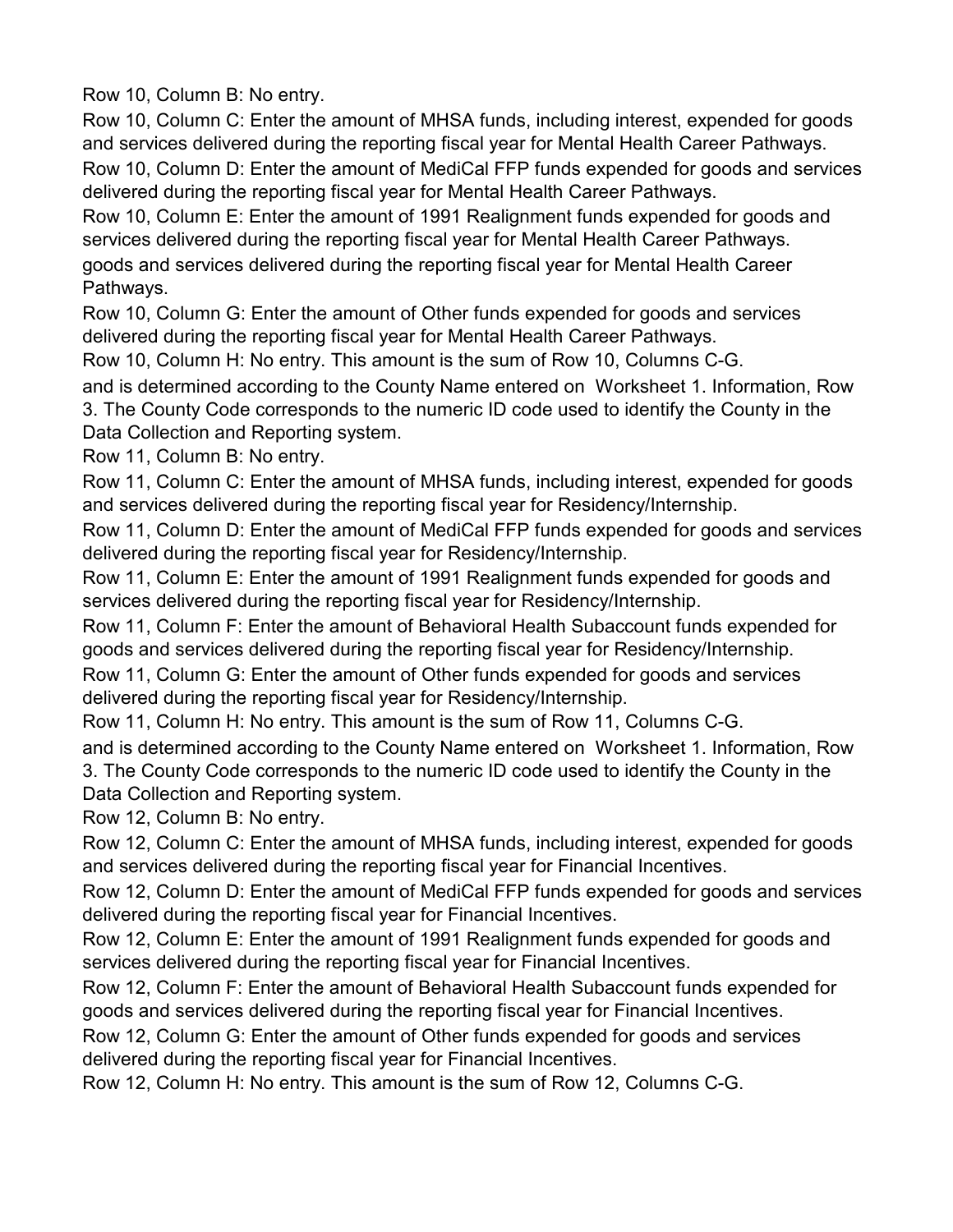#### **STATE OF CALIFORNIA** Department of Health Care Services HEALTH AND HUMAN SERVICES AGENCY

DHCS 1822 G (02/19)

**Annual Mental Health Services Act (MHSA) Revenue and Expenditure Report Fiscal Year: 2020-21 Capital Facility Technological Needs (CFTN) Summary Worksheet**

**County:** San Mateo **Date:** 2/28/2022

# **SECTION ONE**

|                                                             | <b>Total MHSA Funds (Including</b><br>Interest) | <b>Medi-Cal FFP</b> | 1991 Realignment | <b>Behavioral Health</b><br><b>Subaccount</b> | <b>Other</b> | <b>Grand Total</b> |  |  |  |  |  |  |
|-------------------------------------------------------------|-------------------------------------------------|---------------------|------------------|-----------------------------------------------|--------------|--------------------|--|--|--|--|--|--|
| <b>CFTN Annual Planning Costs</b>                           | \$0.00                                          |                     |                  |                                               |              | \$0.00             |  |  |  |  |  |  |
| <b>CFTN Evaluation Costs</b>                                | \$0.00                                          |                     |                  |                                               |              | \$0.00             |  |  |  |  |  |  |
| <b>CFTN Administration Costs</b>                            | \$0.00                                          |                     |                  |                                               |              | \$0.00             |  |  |  |  |  |  |
| <b>CFTN Funds Transferred to JPA</b>                        | \$0.00                                          |                     |                  |                                               |              | \$0.00             |  |  |  |  |  |  |
| <b>CFTN Expenditures Incurred by JPA</b>                    | \$0.00                                          |                     |                  |                                               |              | \$0.00             |  |  |  |  |  |  |
| <b>CFTN Project Expenditures</b>                            | \$361,904.91]                                   | \$0.00              | \$0.00           | \$0.00                                        | \$0.00       | \$361,904.91       |  |  |  |  |  |  |
| <b>Total CFTN Expenditures (Excluding Transfers to JPA)</b> | \$361,904.91                                    | \$0.00              | \$0.00           | \$0.00                                        | \$0.00       | \$361,904.91       |  |  |  |  |  |  |
|                                                             |                                                 |                     |                  |                                               |              |                    |  |  |  |  |  |  |

### **SECTION TWO**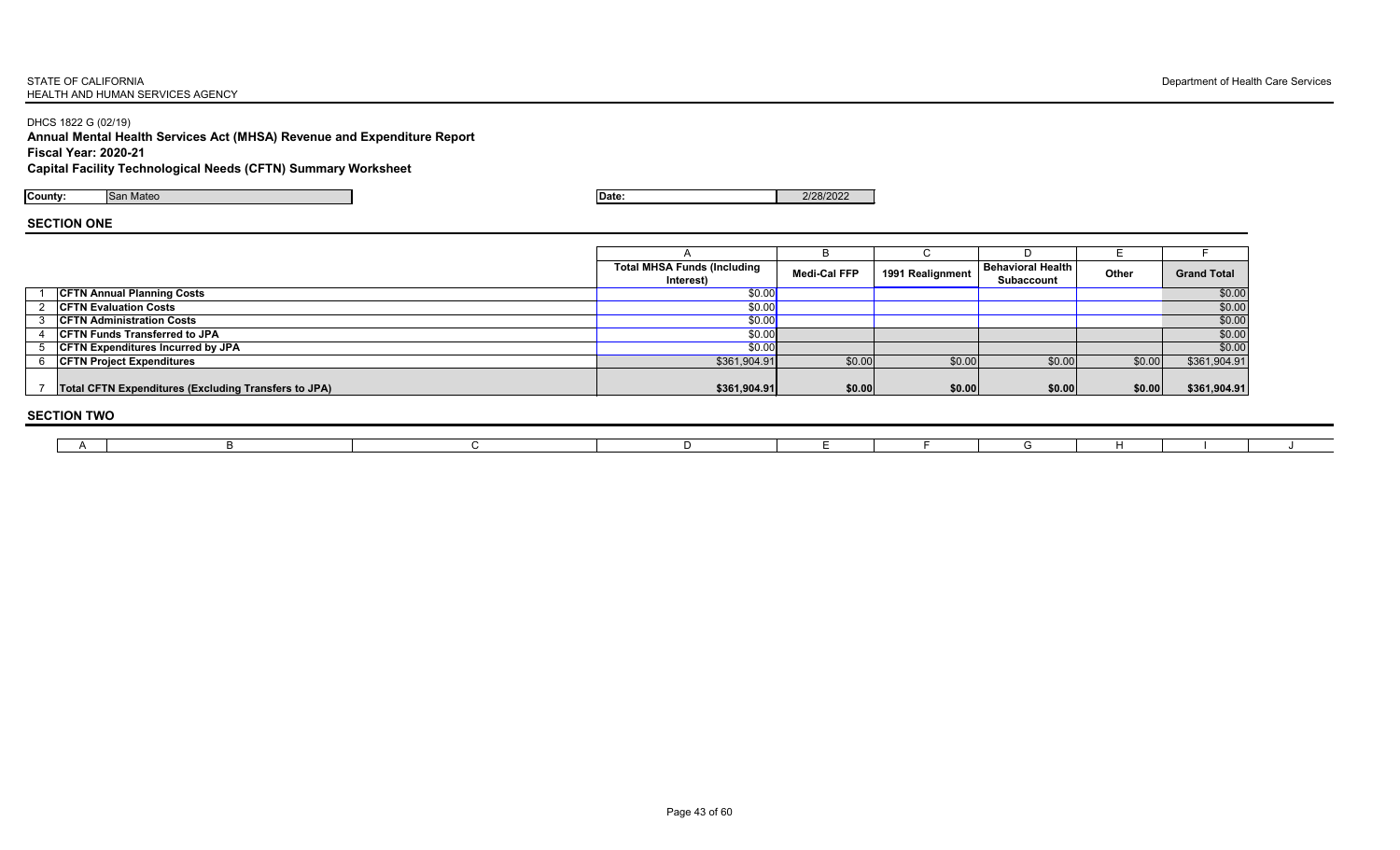#### **STATE OF CALIFORNIA** Department of Health Care Services HEALTH AND HUMAN SERVICES AGENCY

# DHCS 1822 G (02/19)

**Annual Mental Health Services Act (MHSA) Revenue and Expenditure Report Fiscal Year: 2020-21**

**Capital Facility Technological Needs (CFTN) Summary Worksheet**

| County:         |                | San Mateo                                                             |                           | Date:                     | 2/28/2022                                          |                     |                  |                                                         |              |                    |
|-----------------|----------------|-----------------------------------------------------------------------|---------------------------|---------------------------|----------------------------------------------------|---------------------|------------------|---------------------------------------------------------|--------------|--------------------|
|                 |                |                                                                       |                           |                           |                                                    |                     |                  |                                                         |              |                    |
| #               | County<br>Code | <b>Project Name</b>                                                   | <b>Prior Project Name</b> | <b>Project Type</b>       | <b>Total MHSA Funds</b><br>(Including<br>Interest) | <b>Medi-Cal FFP</b> | 1991 Realignment | <b>Behavioral</b><br><b>Health</b><br><b>Subaccount</b> | <b>Other</b> | <b>Grand Total</b> |
| 8               | 41             | Casia House Renovations (One-Time Spend Plan) Casia House Renovations |                           | Capital Facility          | \$34,600.96                                        |                     |                  |                                                         |              | \$34,600.96        |
| 9               |                | SSF Clinic (One-Time Spend Plan)                                      |                           | Capital Facility          | \$0.00                                             |                     |                  |                                                         |              | \$0.00             |
| 10 <sup>°</sup> |                | <b>EPA Clinic (One-Time Spend Plan)</b>                               |                           | Capital Facility          | \$0.00                                             |                     |                  |                                                         |              | \$0.00             |
| 11              |                | Cordilleras (One-Time Spend Plan)                                     |                           | <b>Capital Facility</b>   | \$0.00                                             |                     |                  |                                                         |              | \$0.00             |
|                 |                | Electronic Health Care Record Add-Ons (One-Time                       |                           |                           |                                                    |                     |                  |                                                         |              |                    |
| 12              | 41             | Spend Plan)                                                           |                           | <b>Technological Need</b> | \$46,462.50                                        |                     |                  |                                                         |              | \$46,462.50        |
| 13              | 41             | Telepsychiatry (One-Time Spend Plan)                                  |                           | <b>Technological Need</b> | \$137,913.94                                       |                     |                  |                                                         |              | \$137,913.94       |
| 14              | 41             | <b>Technology Supports for Clients (One-Time</b><br>COVID Plan)       |                           | Technological Need        | \$142,927.51                                       |                     |                  |                                                         |              | \$142,927.51       |
| 15              |                |                                                                       |                           |                           |                                                    |                     |                  |                                                         |              | \$0.00             |
| 16              |                |                                                                       |                           |                           |                                                    |                     |                  |                                                         |              | \$0.00             |
| 17              |                |                                                                       |                           |                           |                                                    |                     |                  |                                                         |              | \$0.00             |
| 18              |                |                                                                       |                           |                           |                                                    |                     |                  |                                                         |              | \$0.00             |
| 19              |                |                                                                       |                           |                           |                                                    |                     |                  |                                                         |              | \$0.00             |
| 20              |                |                                                                       |                           |                           |                                                    |                     |                  |                                                         |              | \$0.00             |
| 21              |                |                                                                       |                           |                           |                                                    |                     |                  |                                                         |              | \$0.00             |
| $\overline{22}$ |                |                                                                       |                           |                           |                                                    |                     |                  |                                                         |              | \$0.00             |
| 23              |                |                                                                       |                           |                           |                                                    |                     |                  |                                                         |              | \$0.00             |
| $\overline{24}$ |                |                                                                       |                           |                           |                                                    |                     |                  |                                                         |              | \$0.00             |
| 25              |                |                                                                       |                           |                           |                                                    |                     |                  |                                                         |              | \$0.00             |
| 26              |                |                                                                       |                           |                           |                                                    |                     |                  |                                                         |              | \$0.00             |
| 27              |                |                                                                       |                           |                           |                                                    |                     |                  |                                                         |              | \$0.00             |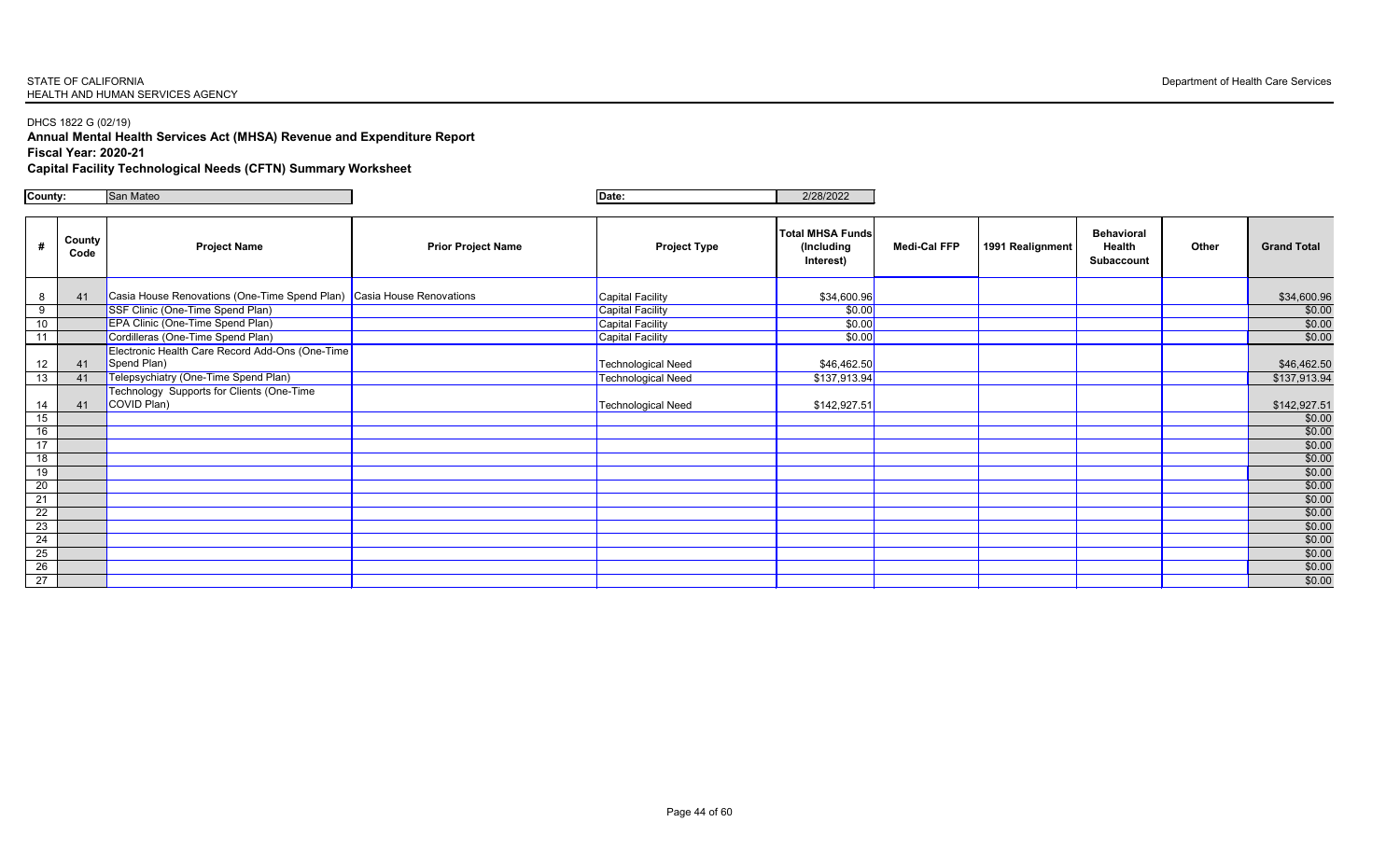County: No entry. This field will auto-populate from the Information worksheet. Date: No entry. This field will auto-populate from the Information worksheet.

Annual Planning.

Planning.

Planning.

CFTN Annual Planning.

Row 1, Column E: Enter the amount of Other funds expended for CFTN Annual Planning. Other funds include funding from sources not otherwise identified such as from local General Fund or other local sources, or from sources such as Federal grants or other grants.

Row 1, Column F: No entry. This amount is the sum of Row 1, Columns A-E. Evaluation.

Row 2, Column B: Enter the amount of Medi-Cal FFP funds expended for CFTN Evaluation. Evaluation.

CFTN Evaluation.

Row 2, Column E: Enter the amount of Other funds expended for CFTN Evaluation.

Row 2, Column F: No entry. This amount is the sum of Row 2, Columns A-E.<br>المساعدة المساعدة السياسية التي تصوير المساعدة السياسية المساعدة المساعدة المساعدة المساعدة بعد المساعدة التي

Administration. This amount should include direct administrative costs and an appropriate allocation of indirect costs. Direct administrative costs are administrative costs that only benefit CFTN projects. Indirect administrative costs are those administrative costs that are incurred for a common or joint purpose and cannot be readily identified as benefiting only one MHSA component. Counties must use an appropriate allocation method to allocate indirect costs to the CFTN Account. The share of costs attributed to the CFTN Account should be in proportion to the extent the CFTN project benefit from the support activity. Counties must maintain proper documentation of the allocation methodology used to allocate indirect costs to administration of CFTN projects. To avoid double-counting, do not include costs incurred as both Administration Administration.

Administration.

CFTN Administration.

Row 3, Column E: Enter the amount of Other funds expended for CFTN Administration.

Row 3, Column F: No entry. This amount is the sum of Row 3, Columns A-E.

Row 4, Column A: Enter the amount of MHSA funds, including interest, transferred to a Joint Powers Authority (JPA) for CFTN projects.

Row 4, Column B: This cell is blank.

Row 4, Column C: This cell is blank.

Row 4, Column D: This cell is blank.

Row 4, Column E: This cell is blank.

Row 4, Column F: No entry. This amount is equal to Row 4, Column A.

Row 5, Column A: Enter the amount of MHSA funds, including interest, expended by a JPA on

behalf of the County during the reporting fiscal year for authorized CFTN goods or services.

Row 5, Column B: This cell is blank.

Row 5, Column C: This cell is blank.

Row 5, Column D: This cell is blank.

Row 5, Column E: This cell is blank.

Row 5, Column F: No entry. This amount is equal to Row 5, Column A.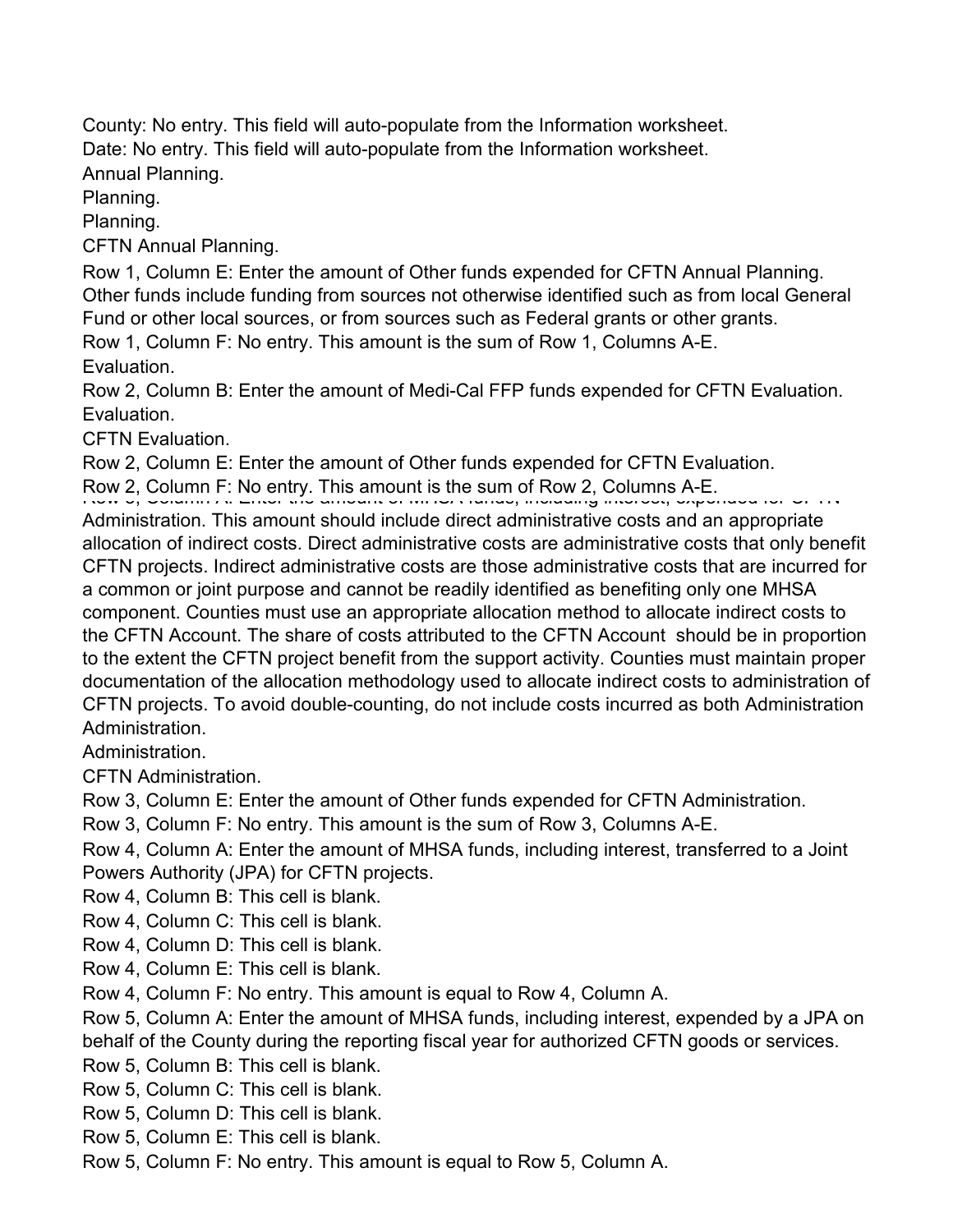Row 6, Column A: No entry. This amount is the sum of Rows 8-27, Column E.

Row 6, Column B: No entry. This amount is the sum of Rows 8-27, Column F.

Row 6, Column C: No entry. This amount is the sum of Rows 8-27, Column G.

Row 6, Column D: No entry. This amount is the sum of Rows 8-27, Column H.

Row 6, Column E: No entry. This amount is the sum of Rows 8-27, Column I.

Row 6, Column F: No entry. This amount is the sum of Row 6, Columns A-E.

Row 7, Column A: No entry. This amount is the sum of Rows 1-3 and 5-6, Column A.

Row 7, Column B: No entry. This amount is the sum of Rows 1-3 and 6, Column B.

Row 7, Column C: No entry. This amount is the sum of Rows 1-3 and 6, Column C.

Row 7, Column D: No entry. This amount is the sum of Rows 1-3 and 6, Column D.

Row 7, Column E: No entry. This amount is the sum of Rows 1-3 and 6, Column E.

Row 7, Column F: No entry. This amount is the sum of Row 7, Columns A-E.

data and is determined according to the County Name entered on Worksheet 1. Information, Row 3. The County Code corresponds to the numeric ID code used to identify the County in the Data Collection and Reporting system.

Account. Project name must be consistent with Project Name provided in the most recent MHSA Three-Year Program and Expenditure Plan or Annual Update covering the same Fiscal Year. If a County has changed the name of a Project subsequent to publication of the relevant Three-Year Program and Expenditure Plan or Annual Update, the County must provide the

year ARER or this is a new project this reporting year, no entry. If the Project name has changed from what was reported on the prior year ARER, enter the name used to identify this Project in the prior year ARER. If this project represents a combination of two or more projects formerly reported separately, or if this program was formerly combined with another Project leave this field blank, but provide a comment on the Worksheet 10.

Rows 6-27, Column D. Selection Only. Select the Project Type. Options are Capital Facility or Technological Needs<br>Rows 8-27, Column E: Enter the amount of MHSA funds, including interest, expended for

goods and services delivered during the reporting fiscal year for CFTN.

Row 8-27, Column F: Enter the amount of MediCal FFP funds expended for goods and services delivered during the reporting fiscal year for CFTN.

Row 8-27, Column G: Enter the amount of 1991 Realignment funds expended for goods and services delivered during the reporting fiscal year for CFTN.

Row 8-27, Column H: Enter the amount of Behavioral Health Subaccount funds expended for goods and services delivered during the reporting fiscal year for CFTN.

Row 8-27, Column I: Enter the amount of Other funds expended for goods and services delivered during the reporting fiscal year for CFTN.

Row 8-27, Column J: No entry. This amount is the sum of Rows 8-27, Columns E-I.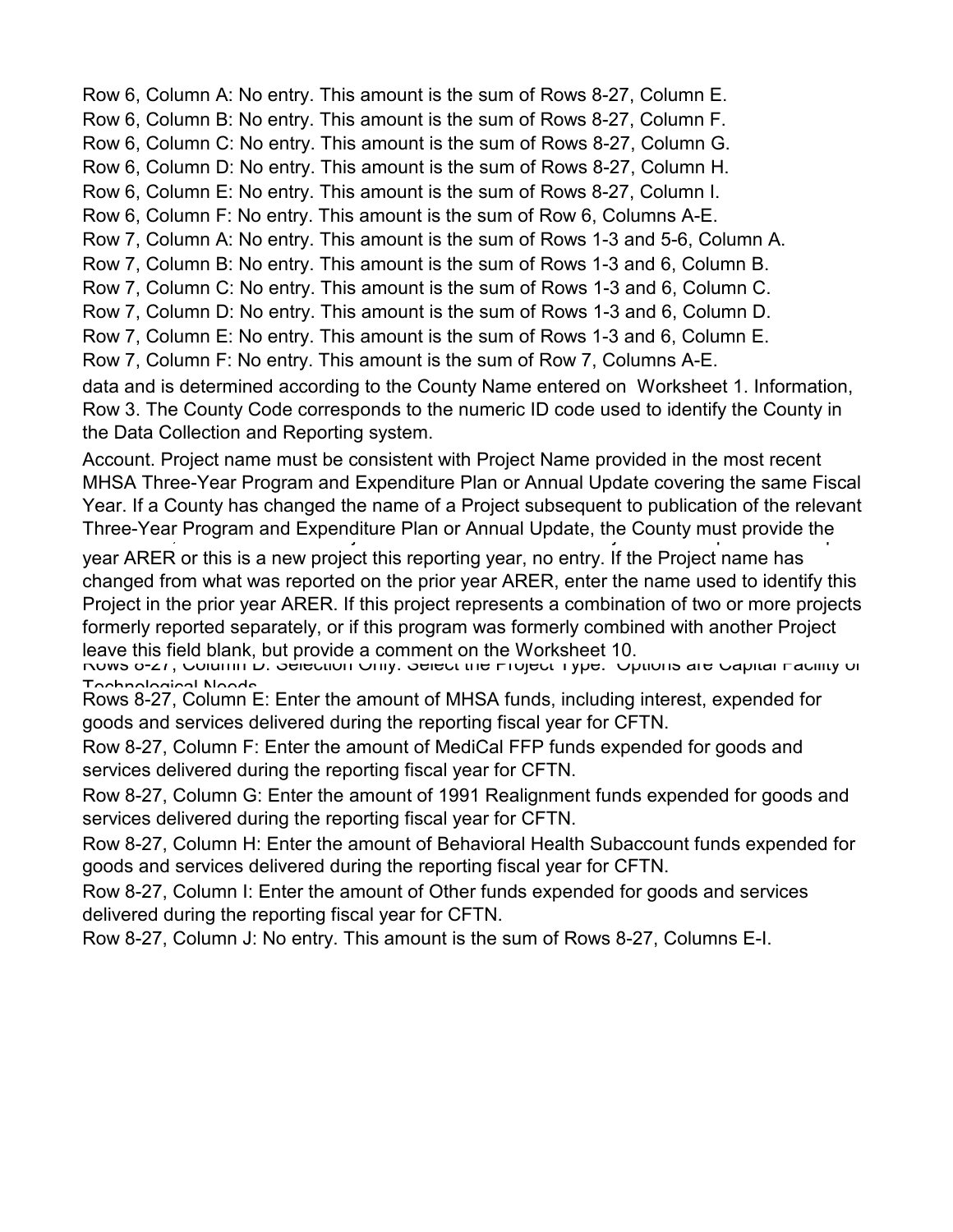## DHCS 1822 H (02/19)

# **Annual Mental Health Services Act (MHSA) Revenue and Expenditure Report**

**Fiscal Year: 2020-21**

**MHSA Adjustments Worksheet** 

**County:**  $\begin{array}{|c|c|c|c|c|c|}\n\hline\n\textbf{County:} & \textbf{San Mateo} & \textbf{Date} & \textbf{Date} & \textbf{2/28/2022} & \textbf{2/28/2022} & \textbf{2/28/2022} & \textbf{2/28/2022} & \textbf{2/28/2022} & \textbf{2/28/2022} & \textbf{2/28/2022} & \textbf{2/28/2022} & \textbf{2/28/2022} & \textbf{2/28/2022} & \textbf$ 

## **SECTION ONE**

|                 | $\overline{A}$ | B              | $\mathsf{C}$           | D                                          | E.            | F.                                                                                                                           |
|-----------------|----------------|----------------|------------------------|--------------------------------------------|---------------|------------------------------------------------------------------------------------------------------------------------------|
| #               | County<br>Code | <b>Account</b> | <b>Adjustment Type</b> | <b>Adjustment to</b><br><b>Fiscal Year</b> | <b>Amount</b> | <b>Reason</b>                                                                                                                |
|                 | 41             | <b>CSS</b>     | Expenditure            | FY1920                                     | $-$9,800.08$  | True up Lea Goldstein and Brain Gree<br>drawdown amount in program Co-Occl                                                   |
| $\overline{2}$  | 41             | <b>CSS</b>     | Expenditure            | FY1920                                     | \$2,570.15    | <b>Additional claim from Brittany Ganguly</b><br><b>CSS Administration Costs</b>                                             |
| 3               | 41             | PEI            | Expenditure            | FY1920                                     | \$115,296.32  | Additional claim from First five San Ma<br>program Community Interventions for \$<br><b>TAY</b>                              |
| 4               | 41             | PEI            | Expenditure            | FY1920                                     | \$2,570.15    | Additional claim from Brittany Ganguly<br><b>Administration Costs</b>                                                        |
| $5\overline{)}$ | 41             | <b>WET</b>     | Expenditure            | FY1920                                     | \$7,720.32    | Additional claim from Voice of Recover<br><b>Training/Technical Assistance</b>                                               |
| 6               | 41             | <b>WET</b>     | Expenditure            | FY1415                                     | \$2,985.80    | Moved LivingWorks service and supply<br>PEI to program Training and techincal                                                |
|                 | 41             | PEI            | Expenditure            | FY1415                                     | \$385.62      | Re-distribute service and supply claim<br>expenditure moved to WET on prograr<br><b>Childhood Community Team</b>             |
| 8               | 41             | PEI            | Expenditure            | FY1415                                     | \$156.12      | Re-distribute service and supply claim<br>expenditure moved to WET on prograr<br>Interventions for School Age                |
| 9               | 41             | PEI            | Expenditure            | FY1415                                     | \$667.75      | Re-distribute service and supply claim<br>expenditure moved to WET on prograr<br>Care/Behavioral Health Integrations         |
| 10 <sup>°</sup> | 41             | PEI            | Expenditure            | FY1415                                     | \$343.26      | Re-distribute service and supply claim<br>expenditure moved to WET on prograr<br><b>Wellness For Adults and Older Adults</b> |

enberg overcurring Services  $\overline{\prime}$  for program

ateo County for School Age and

for program PEI

ery for program

ly claim from from **Assistance Per LivingWorks** am Early

**Per LivingWorks Example 15** 

Referstiving Works  $\mathop{\mathsf{im}}\nolimits$  Primary

reer LivingWorks m Total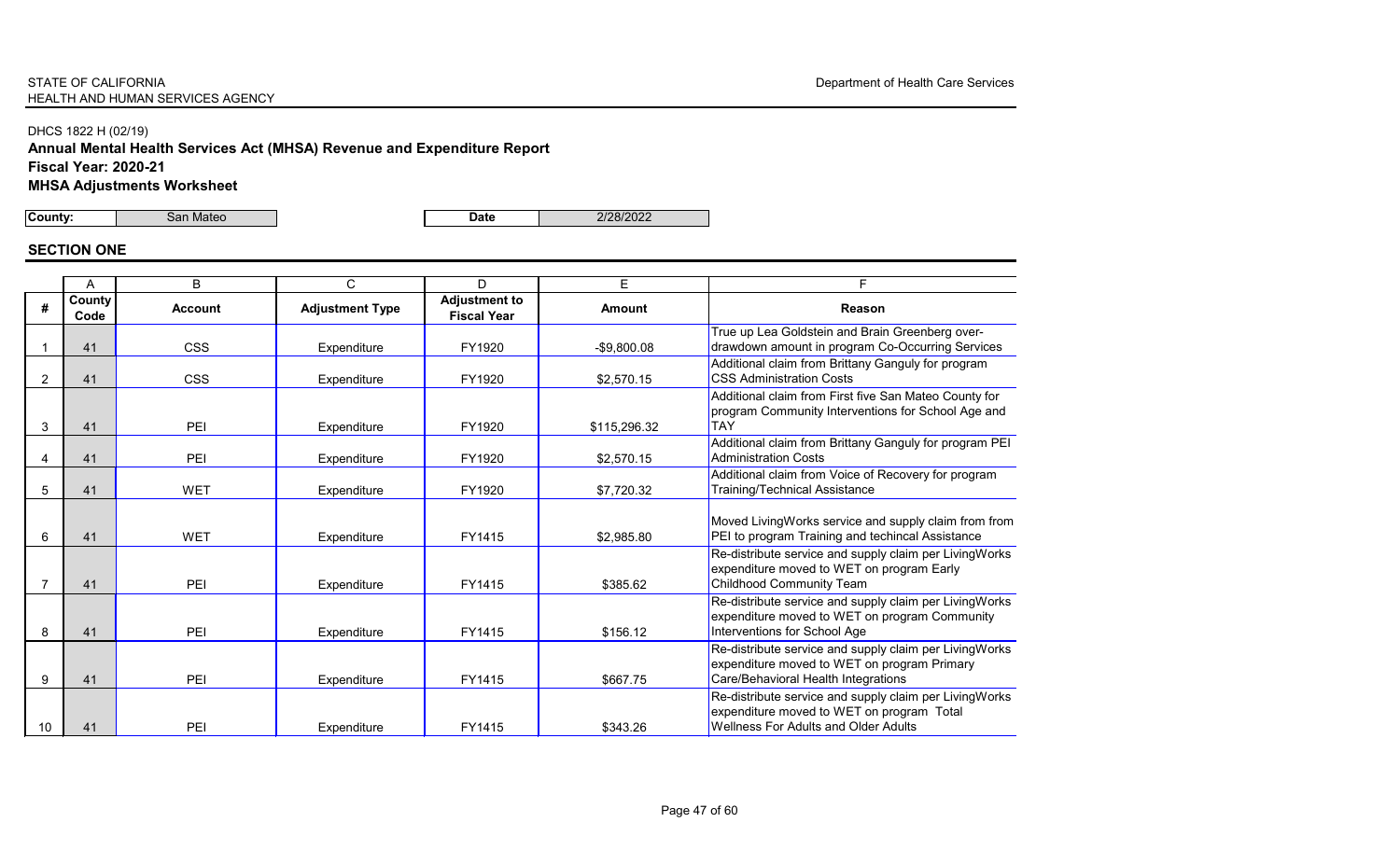## DHCS 1822 H (02/19)

# **Annual Mental Health Services Act (MHSA) Revenue and Expenditure Report**

**Fiscal Year: 2020-21**

**MHSA Adjustments Worksheet** 

| <b>County:</b>        |    | San Mateo   |             | <b>Date</b> | 2/28/2022        |                                                                                                                         |
|-----------------------|----|-------------|-------------|-------------|------------------|-------------------------------------------------------------------------------------------------------------------------|
| 11                    | 41 | PEI         | Expenditure | FY1415      | \$5.51           | Re-distribute service and supply claim<br>expenditure moved to WET on progran<br>Identification, Engagement and Early R |
| 12                    | 41 | PEI         | Expenditure | FY1415      | $-$ \$4,544.05   | Re-distribute service and supply claim<br>expenditure moved to WET on progran<br>Outreach, Engagement and Cap Bldg      |
| 13                    | 41 | <b>CFTN</b> | Expenditure | FY1415      | \$440,235.00     | Reclassifying CFTN expenditure as "MI<br>FY1415 RER, expenditure was original<br>"Other" funds. It should have been "MH |
| 14                    | 41 | <b>CFTN</b> | Expenditure | FY1415      | $-$ \$440,235.00 | Miscategorized CSS IT S&B, moved fro<br>eClinical (IT) to CSS System Transform                                          |
| 15                    | 41 | <b>CSS</b>  | Expenditure | FY1415      | \$440,235.00     | Miscategorized CSS IT S&B, moved fro<br>eClinical (IT) to CSS System Transform                                          |
| 16                    |    |             |             |             |                  |                                                                                                                         |
| 17<br>18              |    |             |             |             |                  |                                                                                                                         |
| $\overline{19}$       |    |             |             |             |                  |                                                                                                                         |
| 20                    |    |             |             |             |                  |                                                                                                                         |
| $\overline{21}$       |    |             |             |             |                  |                                                                                                                         |
| 22                    |    |             |             |             |                  |                                                                                                                         |
| $\overline{23}$       |    |             |             |             |                  |                                                                                                                         |
| $\overline{24}$       |    |             |             |             |                  |                                                                                                                         |
| $\overline{25}$       |    |             |             |             |                  |                                                                                                                         |
| 26<br>$\overline{27}$ |    |             |             |             |                  |                                                                                                                         |
| 28                    |    |             |             |             |                  |                                                                                                                         |
| 29                    |    |             |             |             |                  |                                                                                                                         |
| 30                    |    |             |             |             |                  |                                                                                                                         |
|                       |    |             |             |             |                  |                                                                                                                         |

Per LivingWorks m Youth/TAY Referral **Per LivingWorks** expenditure moved to moved the moved to move that the moved to the MET on the MET on the MET on the moved to the MET on the MET on the MET on the Community of the MET on the MET on the MET on the MET on the MET on the MET **IHSA". On the** ally reported as .<br>HSA" funds.  $\overline{\text{rom CFTN}}$ nation rom CFTN nation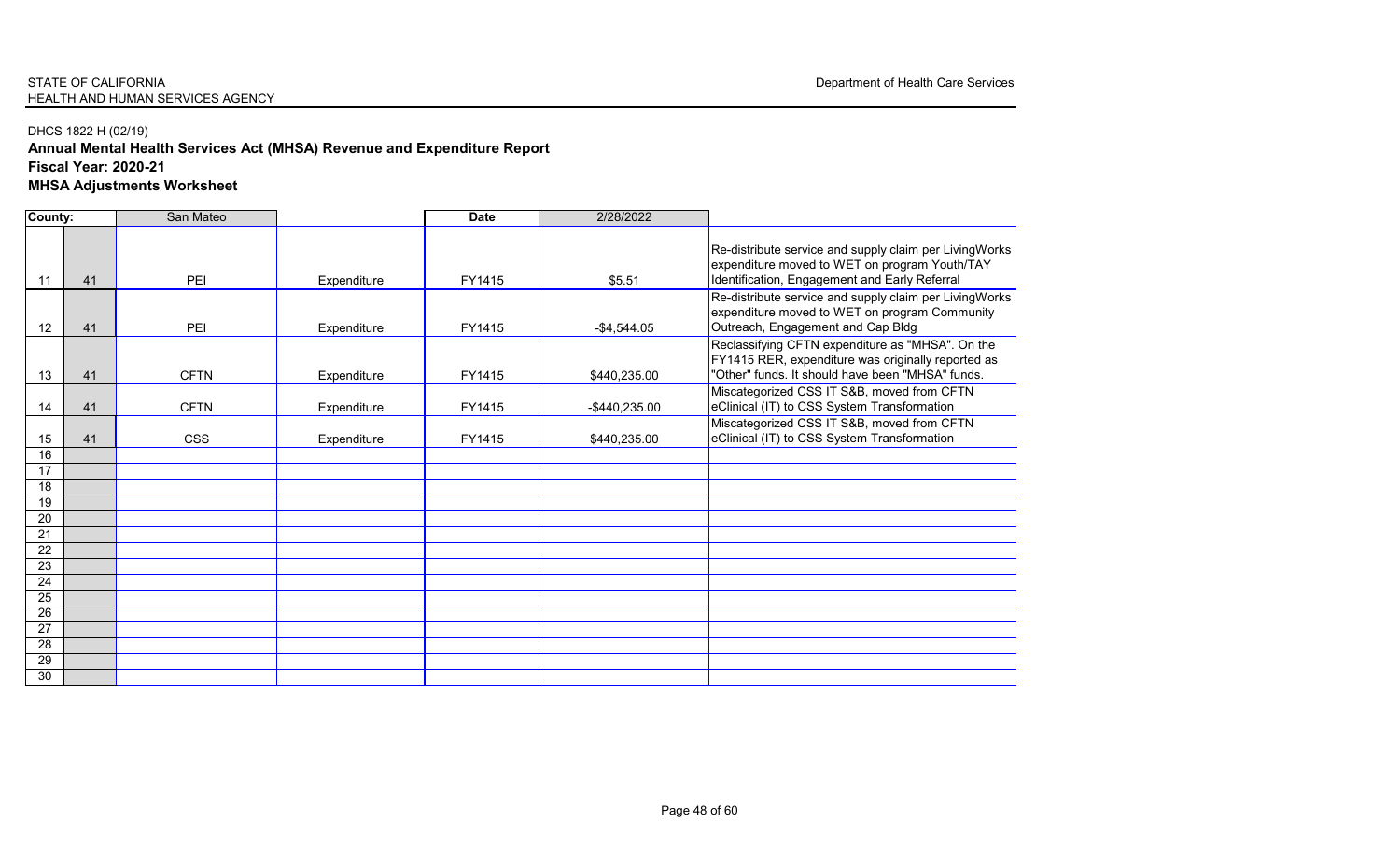DHCS 1822 H (02/19)

**Annual Mental Health Services Act (MHSA) Revenue and Expenditure Report**

**Fiscal Year: 2020-21**

**MHSA Adjustments Worksheet** 

| <b>County:</b> | san<br>Mateo | Date | 10010000<br>$\sim$ OLZ<br>.UZZ |
|----------------|--------------|------|--------------------------------|
|----------------|--------------|------|--------------------------------|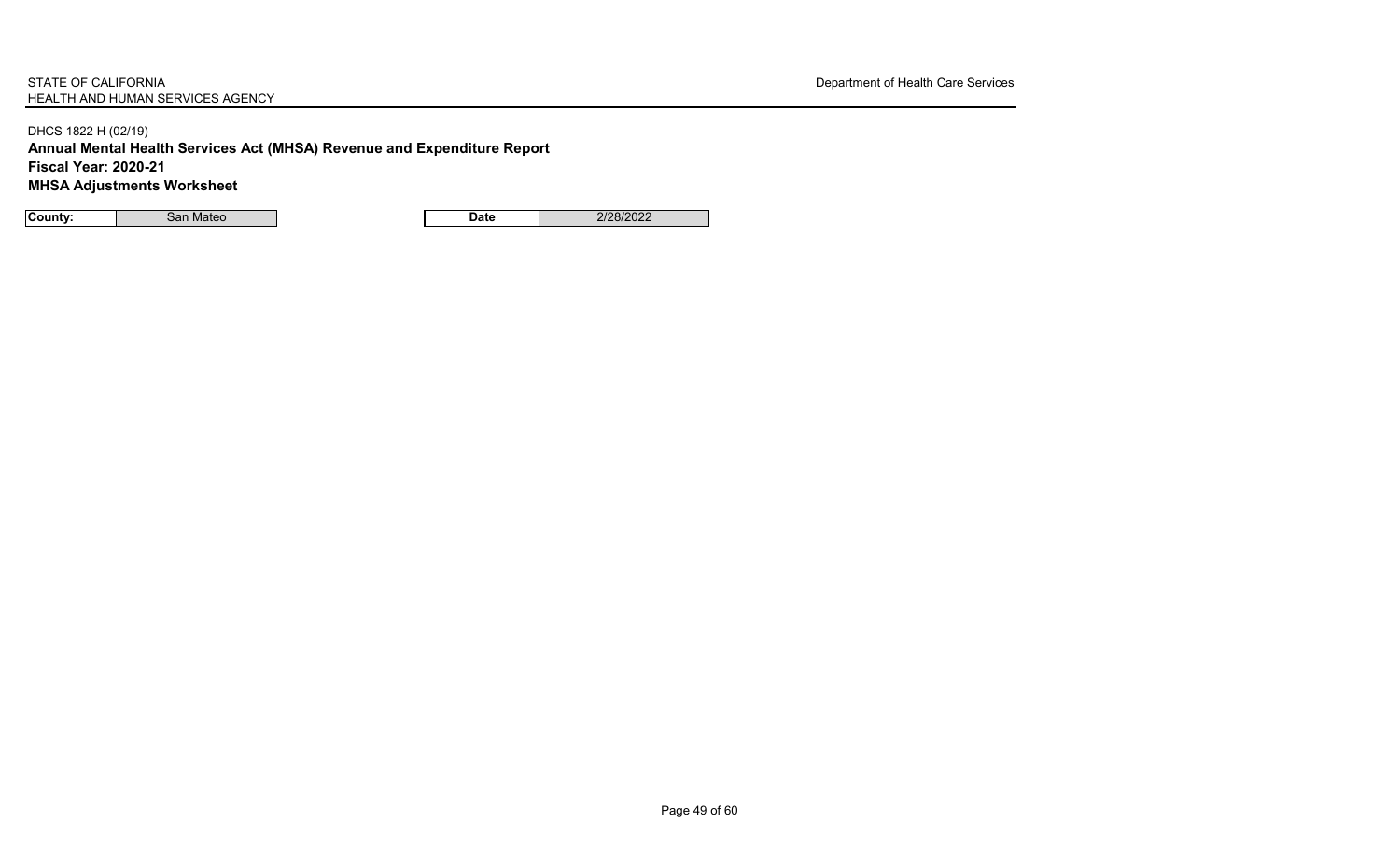# **Annual Mental Health Services Act (MHSA) Revenue and Expenditure Report**

**Fiscal Year: 2020-21**

**MHSA Adjustments Worksheet** 

**County:** San Mateo **Date Date** 2/28/2022

# **SECTION TWO**

|                 | $\overline{A}$ | B                      | $\mathsf{C}$                        | D             | $\overline{E}$ |
|-----------------|----------------|------------------------|-------------------------------------|---------------|----------------|
| #               | County<br>Code | <b>Account</b>         | <b>Adjustment to Fiscal</b><br>Year | <b>Amount</b> | <b>Reason</b>  |
| 31              |                | <b>Prudent Reserve</b> |                                     |               |                |
| 32              |                | <b>Prudent Reserve</b> |                                     |               |                |
| 33              |                | <b>Prudent Reserve</b> |                                     |               |                |
| 34              |                | <b>Prudent Reserve</b> |                                     |               |                |
| 35              |                | <b>Prudent Reserve</b> |                                     |               |                |
| 36              |                | <b>Prudent Reserve</b> |                                     |               |                |
| 37              |                | <b>Prudent Reserve</b> |                                     |               |                |
| 38              |                | <b>Prudent Reserve</b> |                                     |               |                |
| 39              |                | <b>Prudent Reserve</b> |                                     |               |                |
| 40              |                | <b>Prudent Reserve</b> |                                     |               |                |
| 41              |                | <b>Prudent Reserve</b> |                                     |               |                |
| 42              |                | <b>Prudent Reserve</b> |                                     |               |                |
| 43              |                | <b>Prudent Reserve</b> |                                     |               |                |
| 44              |                | <b>Prudent Reserve</b> |                                     |               |                |
| 45              |                | <b>Prudent Reserve</b> |                                     |               |                |
| 46              |                | <b>Prudent Reserve</b> |                                     |               |                |
| 47              |                | <b>Prudent Reserve</b> |                                     |               |                |
| 48              |                | <b>Prudent Reserve</b> |                                     |               |                |
| 49              |                | <b>Prudent Reserve</b> |                                     |               |                |
| 50              |                | <b>Prudent Reserve</b> |                                     |               |                |
| 51              |                | <b>Prudent Reserve</b> |                                     |               |                |
| 52              |                | <b>Prudent Reserve</b> |                                     |               |                |
| 53              |                | <b>Prudent Reserve</b> |                                     |               |                |
| $\overline{54}$ |                | <b>Prudent Reserve</b> |                                     |               |                |
| 55              |                | <b>Prudent Reserve</b> |                                     |               |                |
| 56              |                | <b>Prudent Reserve</b> |                                     |               |                |
| 57              |                | <b>Prudent Reserve</b> |                                     |               |                |
| 58              |                | <b>Prudent Reserve</b> |                                     |               |                |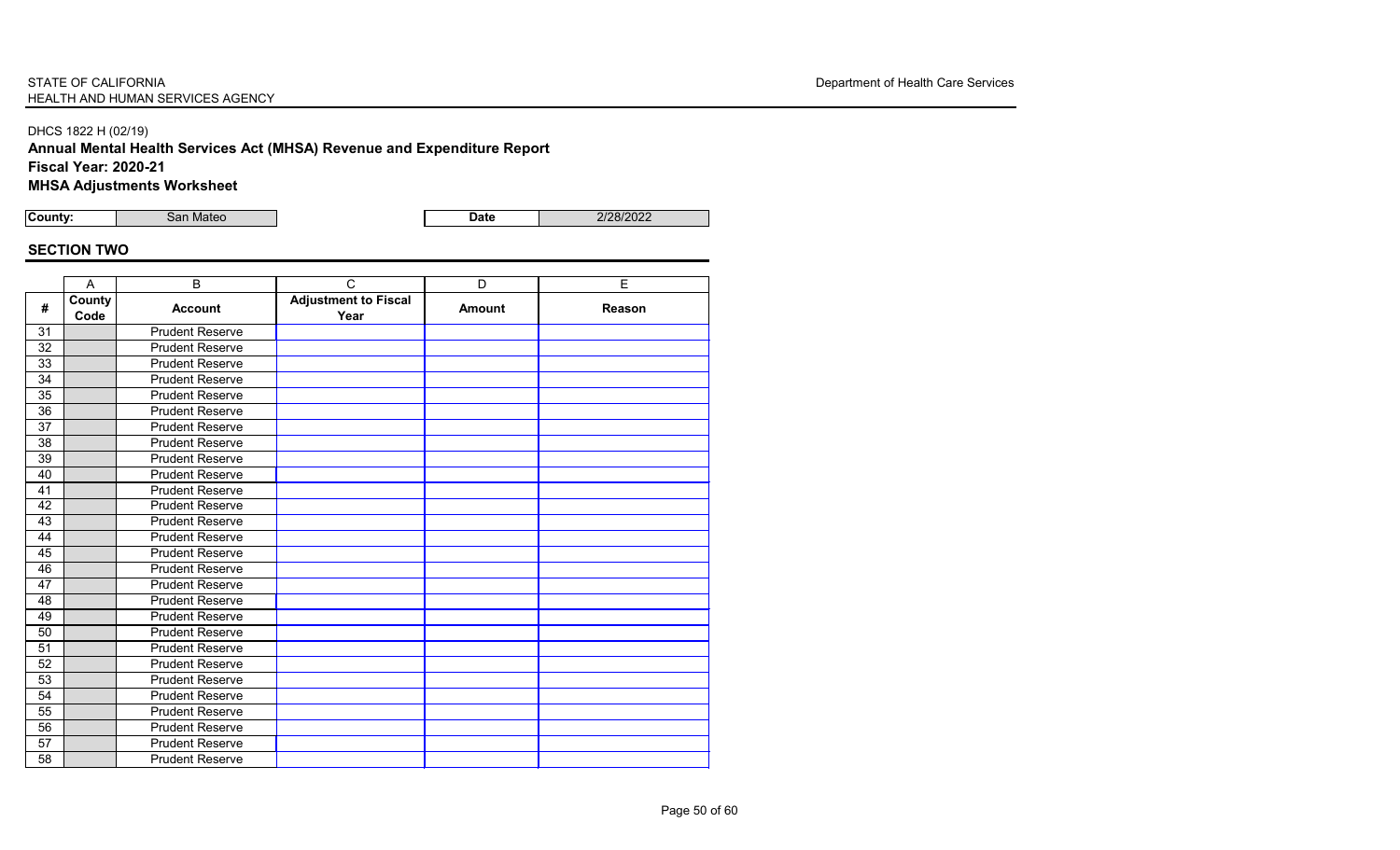## DHCS 1822 H (02/19)

## **Annual Mental Health Services Act (MHSA) Revenue and Expenditure Report Fiscal Year: 2020-21**

**MHSA Adjustments Worksheet** 

| County: | San Mateo              | <b>Date</b> | 2/28/2022 |
|---------|------------------------|-------------|-----------|
| 59      | <b>Prudent Reserve</b> |             |           |
| 60      | <b>Prudent Reserve</b> |             |           |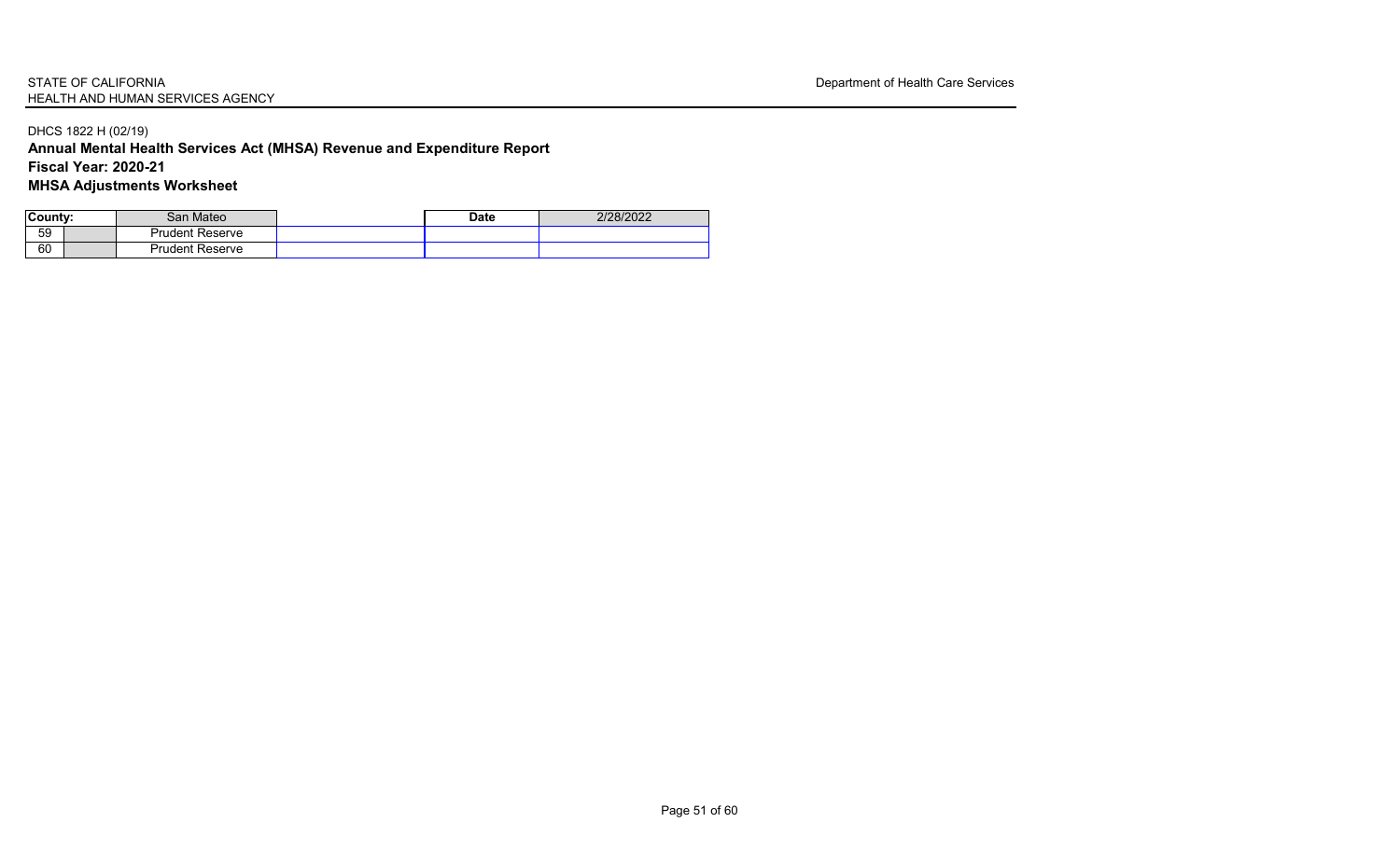County: No entry. This field will auto-populate from the Information worksheet.

Date: No entry. This field will auto-populate from the Information worksheet.

data and is determined according to the County Name entered on Worksheet 1. Information, Row 3. The County Code corresponds to the numeric ID code used to identify the County in the Data Collection and Reporting system.

Rows 1-30, Column B: Selection only. Enter the Account for which the MHSA adjustment is being reported. Options include CSS, PEI, INN, WET, or CFTN. or interest revenue.

Rows 1-30, Column D: Enter the Fiscal Year for which the adjustment is being reported. an increase in MHSA expenditures or interest revenue and a negative number to reflect a decrease in MHSA expenditures or interest revenue.

Rows 1-30, Column F: Enter the reason for the adjustment.

Rows 31-60, Column B: No entry.

Rows 31-60, Column C: Enter the Fiscal Year for which the adjustment is being reported. an increase to the Prudent Reserve and a negative number to reflect a decrease to the Prudent Reserve.

Rows 31-60, Column E: Enter the reason for the adjustment.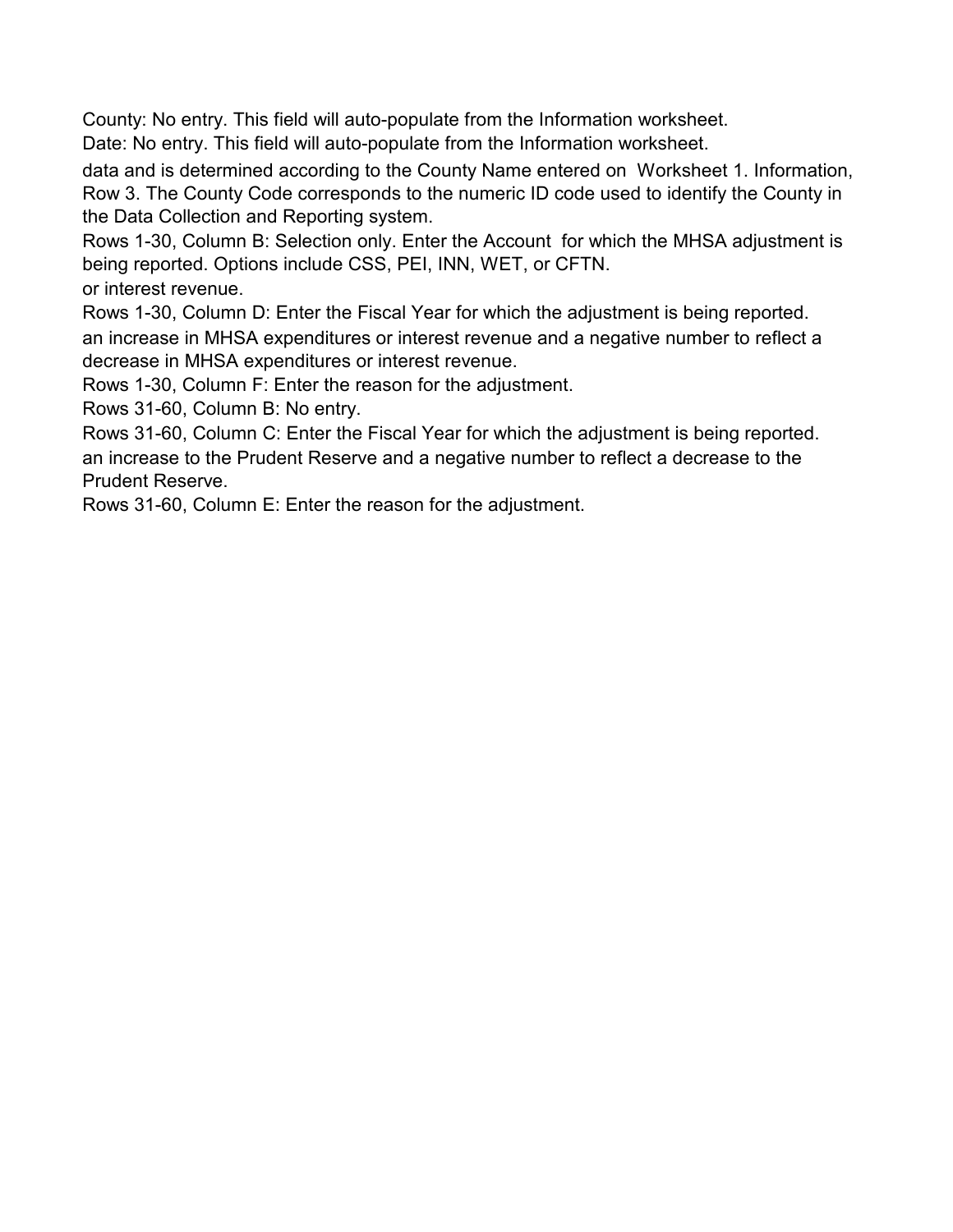#### DHCS 1822 I (02/19)

**Annual Mental Health Services Act (MHSA) Revenue and Expenditure Report Fiscal Year: 2020-21**

**FFP Revenue Adjustment Worksheet**

**County:** San Mateo **Date:** 2/28/2022

## **SECTION ONE**

|                | $\overline{A}$ | B                                 | $\mathsf{C}$                       | D              | E                        | F                                  | G                     |
|----------------|----------------|-----------------------------------|------------------------------------|----------------|--------------------------|------------------------------------|-----------------------|
| $\#$           | County<br>Code | <b>Adjustment to</b><br><b>FY</b> | <b>Cost Report</b><br><b>Stage</b> | <b>Account</b> | <b>Beginning Balance</b> | <b>Adjustment</b><br><b>Amount</b> | <b>Ending Balance</b> |
|                |                |                                   |                                    |                |                          |                                    | \$0.00                |
| $\overline{2}$ |                |                                   |                                    |                |                          |                                    | \$0.00                |
| 3              |                |                                   |                                    |                |                          |                                    | \$0.00                |
| 4              |                |                                   |                                    |                |                          |                                    | \$0.00                |
| 5              |                |                                   |                                    |                |                          |                                    | \$0.00                |
| 6              |                |                                   |                                    |                |                          |                                    | \$0.00                |
| 7              |                |                                   |                                    |                |                          |                                    | \$0.00                |
| 8              |                |                                   |                                    |                |                          |                                    | \$0.00                |
| 9              |                |                                   |                                    |                |                          |                                    | \$0.00                |
| 10             |                |                                   |                                    |                |                          |                                    | \$0.00                |
| 11             |                |                                   |                                    |                |                          |                                    | \$0.00                |
| 12             |                |                                   |                                    |                |                          |                                    | \$0.00                |
| 13             |                |                                   |                                    |                |                          |                                    | \$0.00                |
| 14             |                |                                   |                                    |                |                          |                                    | \$0.00                |
| 15             |                |                                   |                                    |                |                          |                                    | \$0.00                |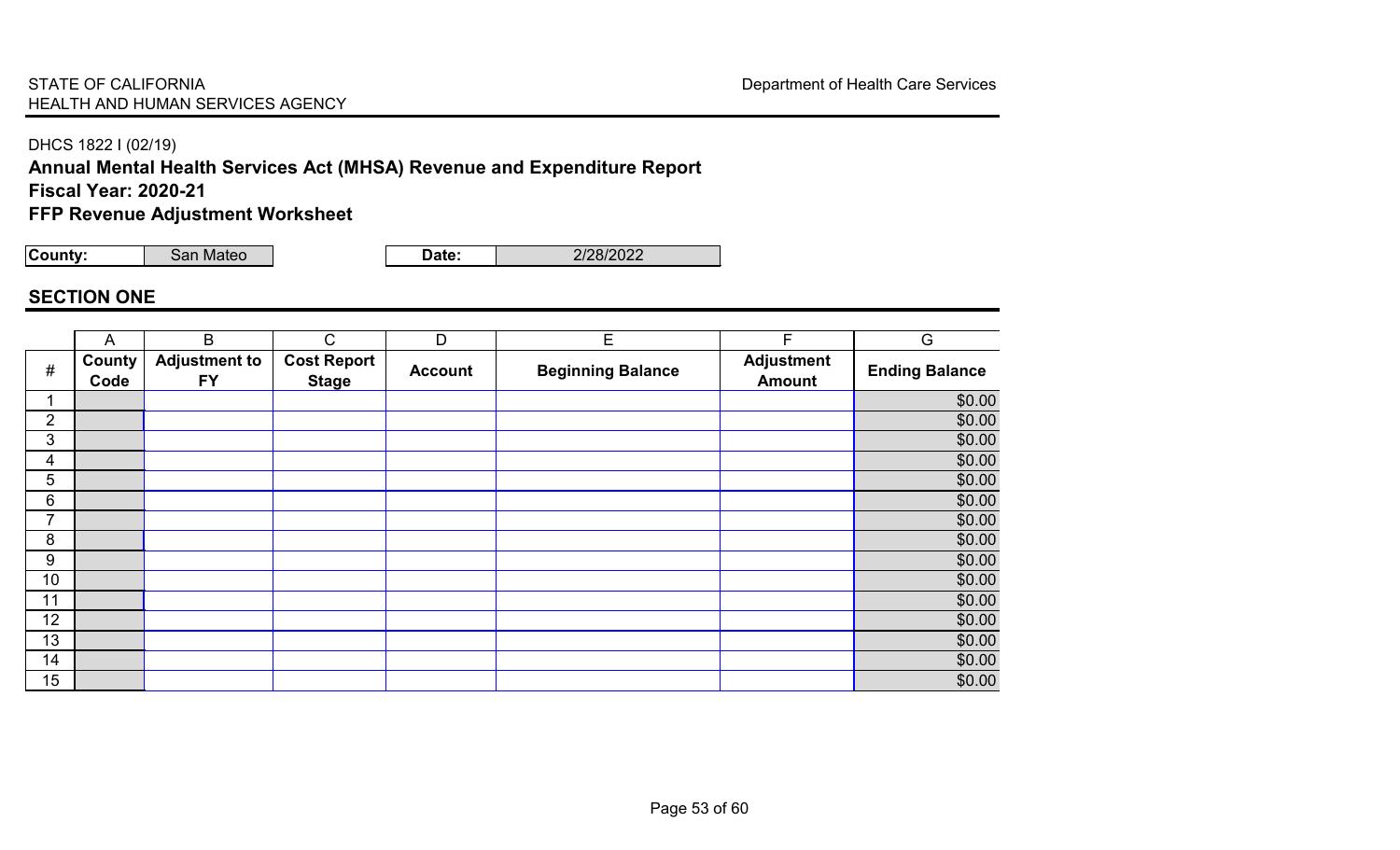#### DHCS 1822 I (02/19)

**Annual Mental Health Services Act (MHSA) Revenue and Expenditure Report Fiscal Year: 2020-21**

**FFP Revenue Adjustment Worksheet**

| County:         | San Mateo | Date: | 2/28/2022 |        |
|-----------------|-----------|-------|-----------|--------|
|                 |           |       |           |        |
| 16              |           |       |           | \$0.00 |
| 17              |           |       |           | \$0.00 |
| 18              |           |       |           | \$0.00 |
| 19              |           |       |           | \$0.00 |
| 20              |           |       |           | \$0.00 |
| $\overline{21}$ |           |       |           | \$0.00 |
| $\overline{22}$ |           |       |           | \$0.00 |
| 23              |           |       |           | \$0.00 |
| 24              |           |       |           | \$0.00 |
| 25              |           |       |           | \$0.00 |
| $\overline{26}$ |           |       |           | \$0.00 |
| 27              |           |       |           | \$0.00 |
| 28              |           |       |           | \$0.00 |
| 29              |           |       |           | \$0.00 |
| 30              |           |       |           | \$0.00 |
| 31              |           |       |           | \$0.00 |
| 32              |           |       |           | \$0.00 |
| 33              |           |       |           | \$0.00 |
| 34              |           |       |           | \$0.00 |
| 35              |           |       |           | \$0.00 |
| 36              |           |       |           | \$0.00 |
| 37              |           |       |           | \$0.00 |
| 38              |           |       |           | \$0.00 |
| 39              |           |       |           | \$0.00 |
|                 |           |       |           |        |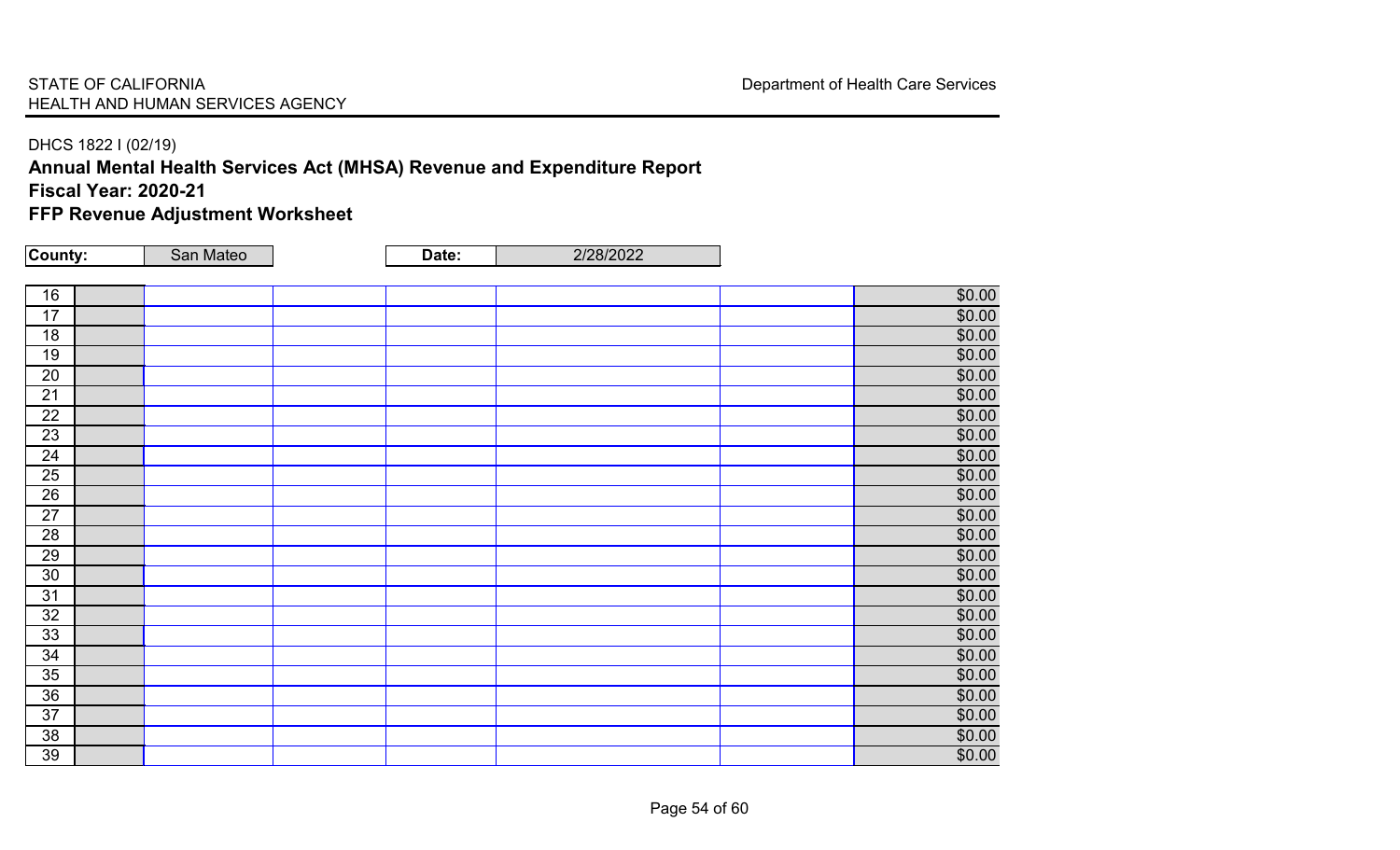#### DHCS 1822 I (02/19)

**Annual Mental Health Services Act (MHSA) Revenue and Expenditure Report Fiscal Year: 2020-21**

**FFP Revenue Adjustment Worksheet**

| $C_{\text{O}}$    | ateo | Date: | 0.000000<br><i><b>ZIZOIZUZZ</b></i> |                    |
|-------------------|------|-------|-------------------------------------|--------------------|
|                   |      |       |                                     |                    |
| $\sqrt{2}$<br>40. |      |       |                                     | \$0.00<br>$\Omega$ |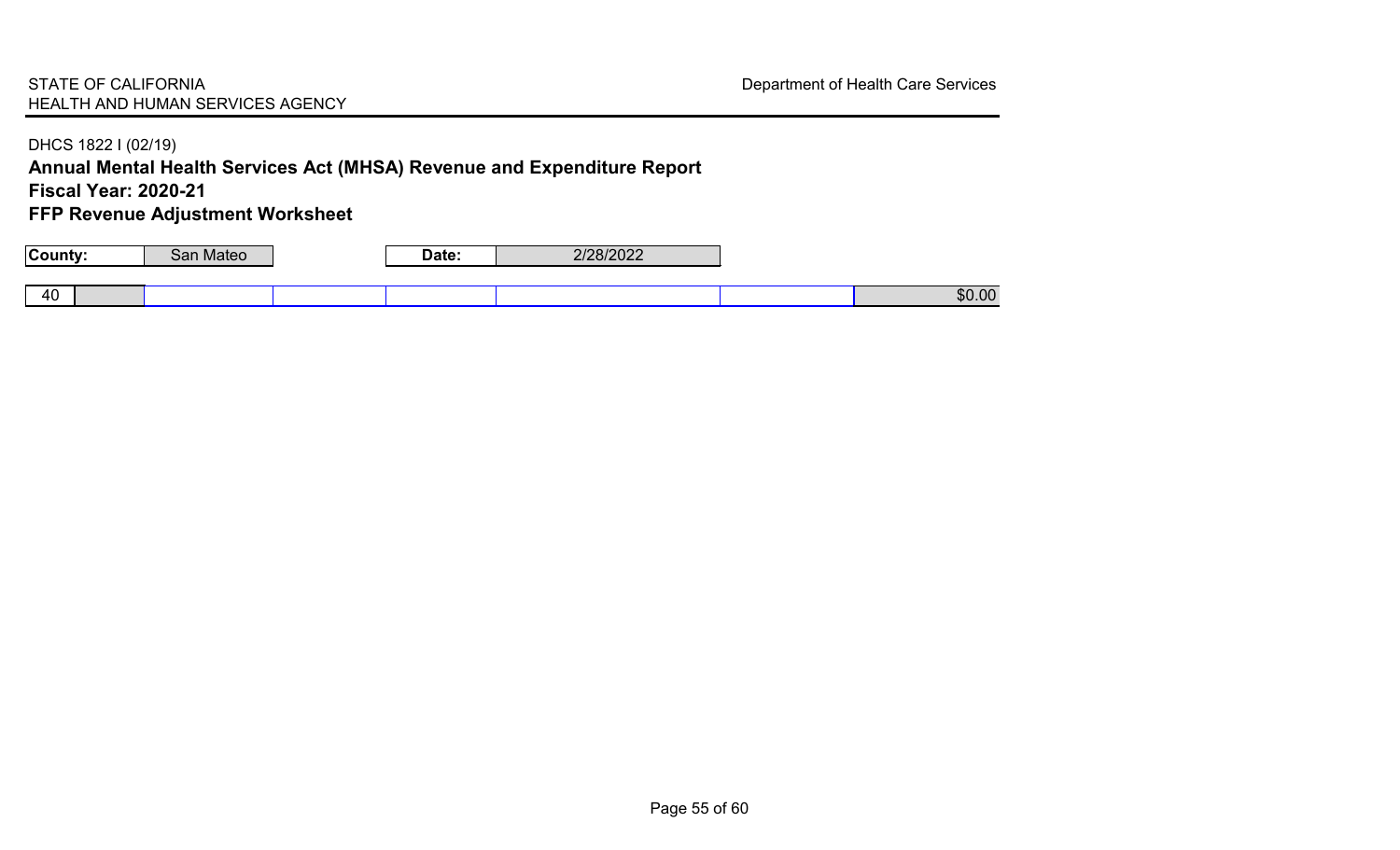County: No entry. This field will auto-populate from the Information worksheet.

Date: No entry. This field will auto-populate from the Information worksheet.

data and is determined according to the County Name entered on Worksheet 1. Information, Row 3. The County Code corresponds to the numeric ID code used to identify the County in the Data Collection and Reporting system.

Rows 1-40, Column B: Enter the fiscal year for which the County is entering an adjustment to the amount of MHSA funds expended due to a change in FFP revenue.

Audited. Select Initial if the adjustment is due to a change to the amount of FFP revenue after the County filed its initial cost report for the Fiscal Year identified in Column B. Select Settled, if the adjustment is due to a change to the amount of FFP revenue after the Department completed its interim cost report settlement for the Fiscal Year identified in Column B. Select Audit, if the adjustment is due to a change to the amount of FFP revenue received after DHCS completed its audit of the cost report for the Fiscal Year identified in Column B.

Rows 1-40, Column D: Selection only. Enter the Account for which the MHSA adjustment is being reported. Options include CSS, PEI, INN, WET, or CFTN.

Rows 1-40, Column E: Enter the amount of MHSA funds expended for the component identified in Column D as reported in the ARER filed for the fiscal year identified in Column B. positive number to report an increase to MHSA expenditures and a negative number to report a decrease to MHSA expenditures.

Rows 1-40, Column G: No entry. This amount is the sum of Rows 1-40, Columns E-F.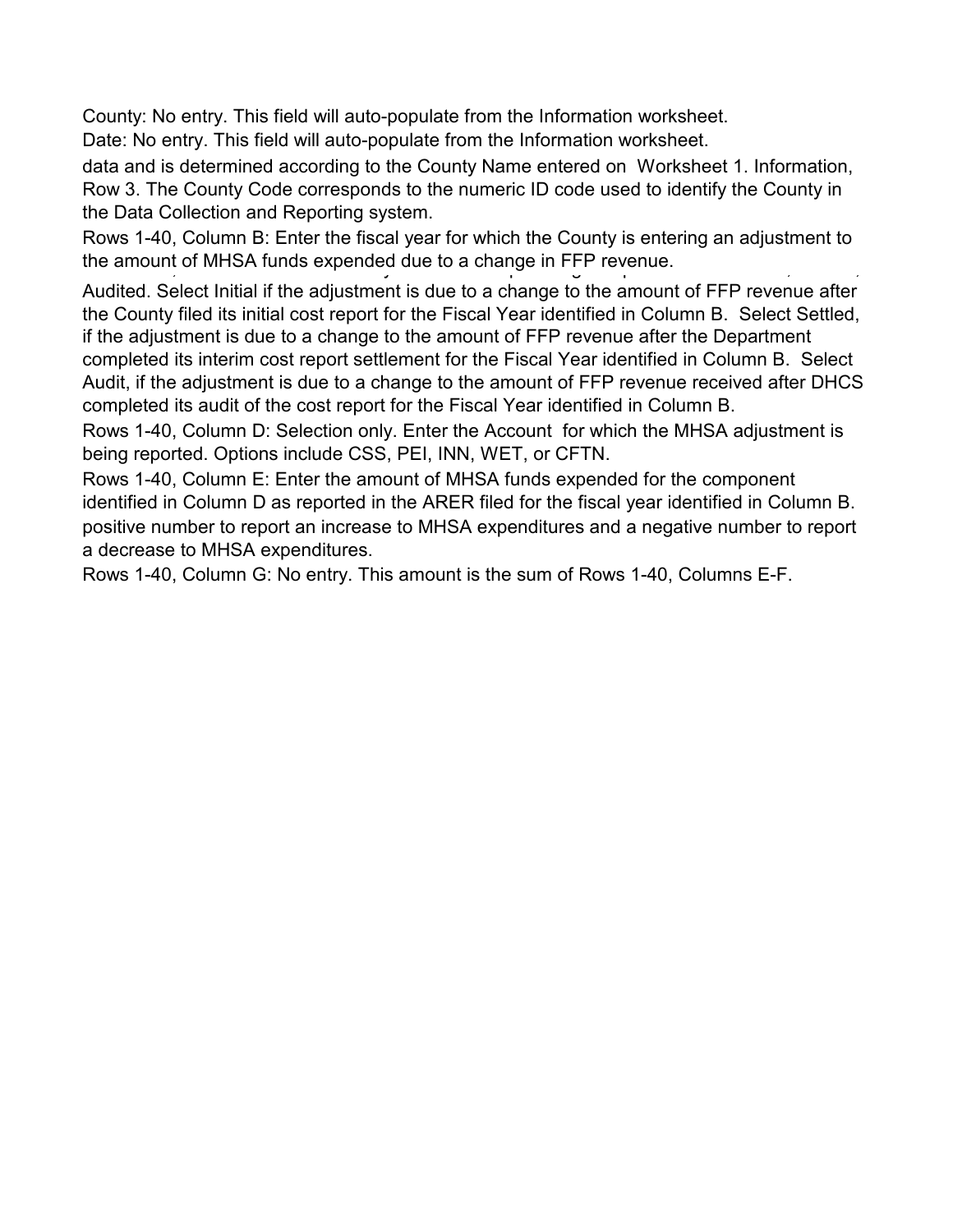## DHCS 1822 J (02/19) **Annual Mental Health Services Act (MHSA) Revenue and Expenditure Report Fiscal Year: 2020-21 Comments Worksheet**

**County: | San Mateo | 2/28/2022** 

|                | $\overline{A}$ | $\mathsf B$        | $\mathsf{C}$    |
|----------------|----------------|--------------------|-----------------|
| #              | <b>Account</b> | <b>Fiscal Year</b> | <b>Comments</b> |
|                |                |                    |                 |
| $\overline{2}$ |                |                    |                 |
| $\mathbf{3}$   |                |                    |                 |
| 4              |                |                    |                 |
| $\overline{5}$ |                |                    |                 |
| $6\phantom{1}$ |                |                    |                 |
| 7              |                |                    |                 |
| 8              |                |                    |                 |
| 9              |                |                    |                 |
| 10             |                |                    |                 |
| 11             |                |                    |                 |
| 12             |                |                    |                 |
| 13             |                |                    |                 |
| 14             |                |                    |                 |
| 15             |                |                    |                 |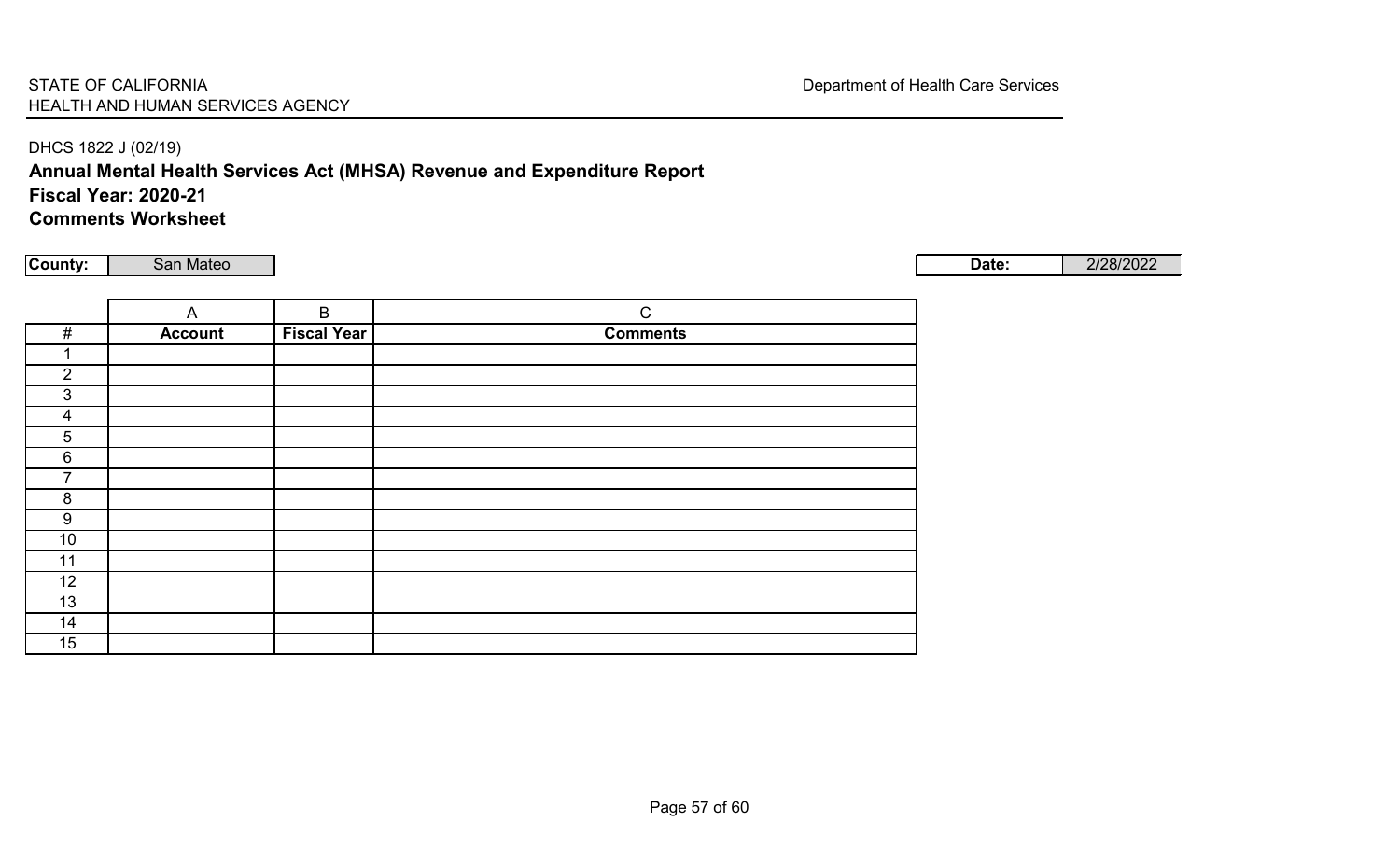## DHCS 1822 J (02/19) **Annual Mental Health Services Act (MHSA) Revenue and Expenditure Report Fiscal Year: 2020-21 Comments Worksheet**

**County: | San Mateo | 2/28/2022** 

| 16              |  |  |
|-----------------|--|--|
| 17              |  |  |
| 18              |  |  |
| 19              |  |  |
| 20              |  |  |
| 21              |  |  |
| 22              |  |  |
| 23              |  |  |
| 24              |  |  |
| 25              |  |  |
| 26              |  |  |
| 27              |  |  |
| $\overline{28}$ |  |  |
| 29              |  |  |
| $30\,$          |  |  |
| 31              |  |  |
| 32              |  |  |
| 33              |  |  |
| 34              |  |  |
| 35              |  |  |
| 36              |  |  |
| 37              |  |  |
| 38              |  |  |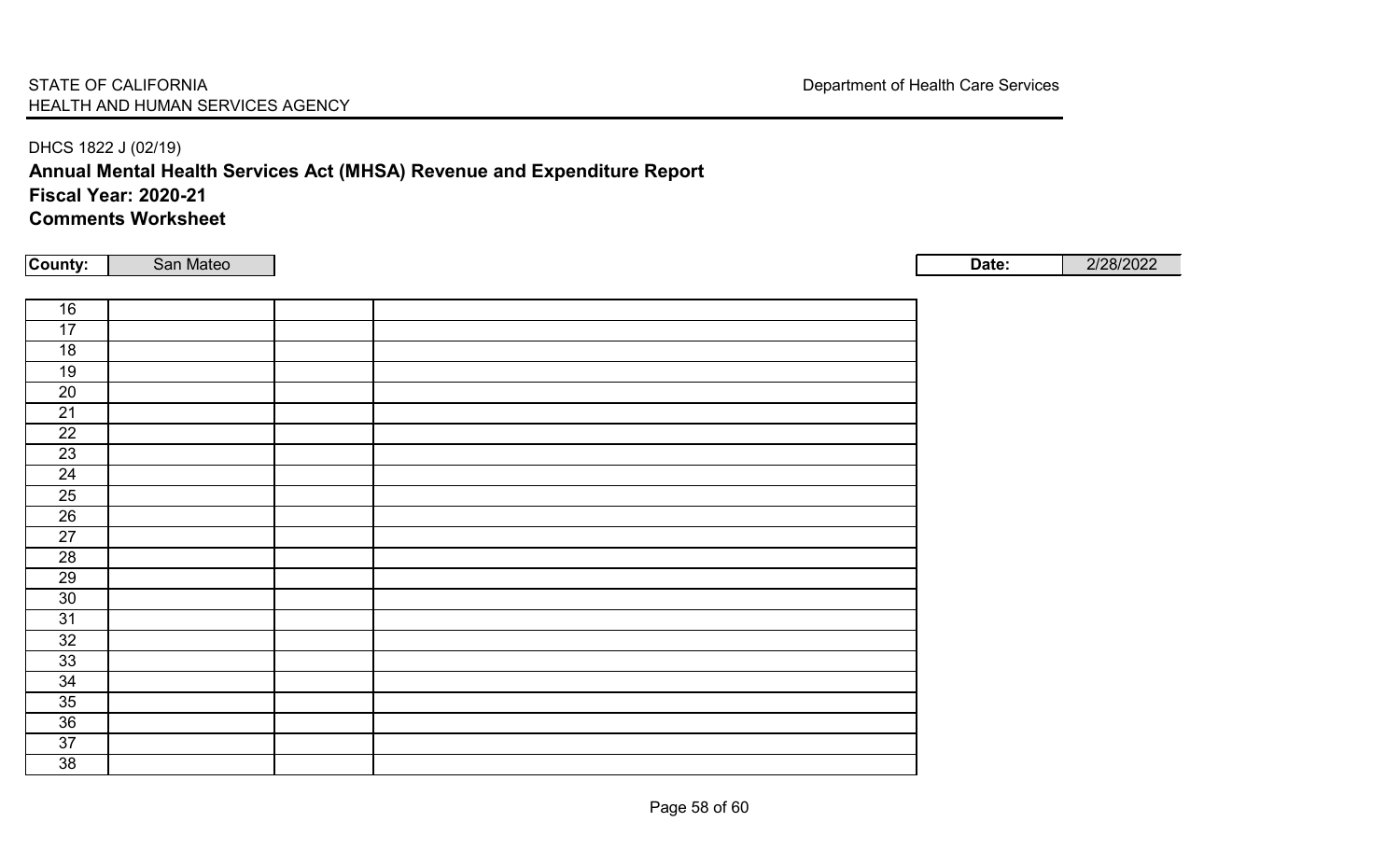DHCS 1822 J (02/19) **Annual Mental Health Services Act (MHSA) Revenue and Expenditure Report Fiscal Year: 2020-21 Comments Worksheet**

**County: | San Mateo | 2/28/2022**